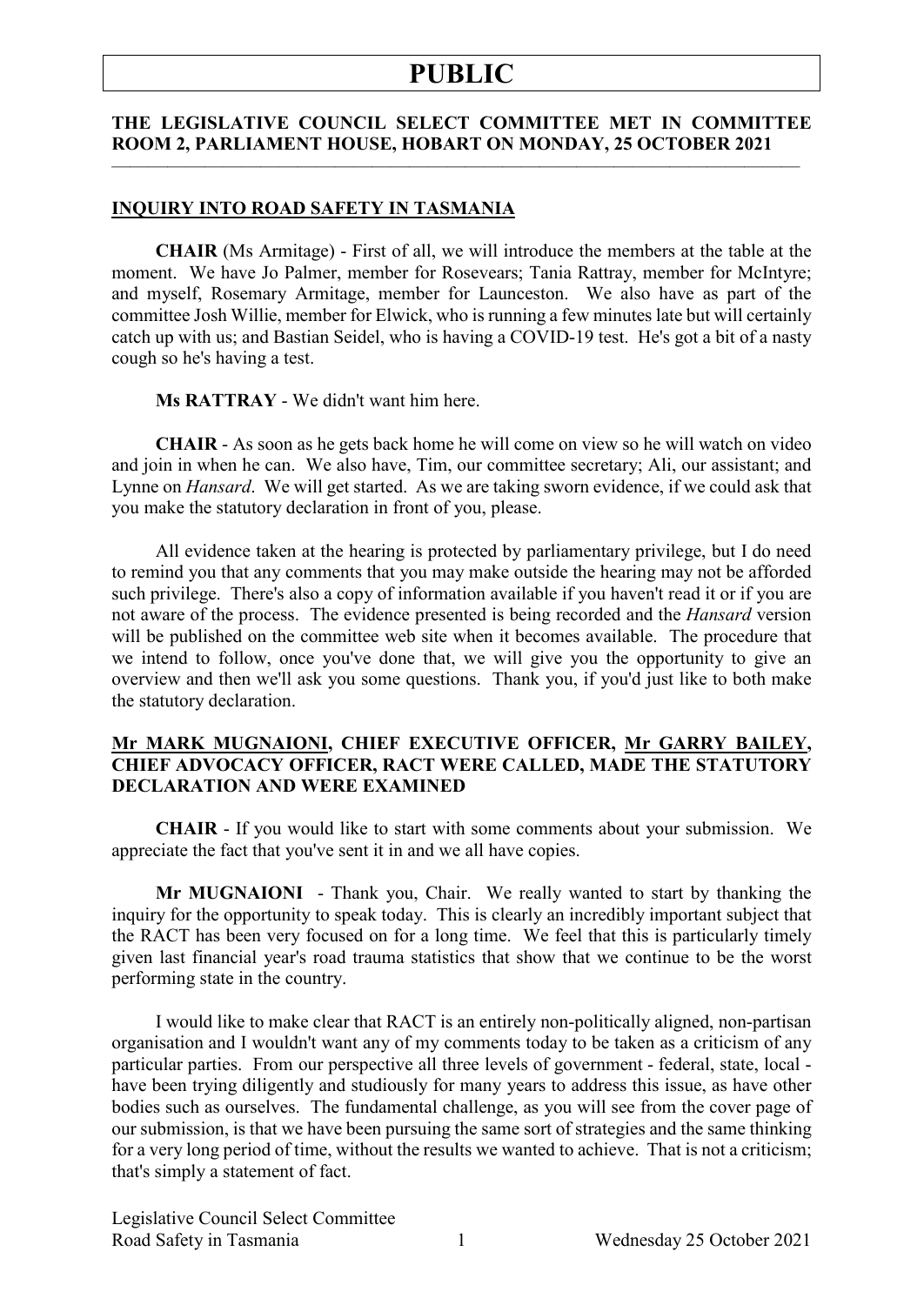What we would really like to see is for all parties concerned to be able to come to the table and think differently about not only what are we doing but how can we do it; learning from other jurisdictions elsewhere, not only in Australia but around the world, and going from there. We know, and we have seen through COVID-19, that when we come together as a community for a challenge that is common to all of us, we can overcome significant obstacles that are very difficult, and require a concerted effort across different levels of government departments, community and government acting together. We can do that very successfully, and that's exactly the sort of response we feel is required if we are genuinely going to make a difference to our road trauma statistics in Tasmania.

We have 38 recommendations in our submission. From our perspective, there is no one silver bullet. There is no one thing that we can do to turn the numbers around. Probably the most serious risk, the most significant challenge that faces us is not necessarily drawn out in our submission but is, in fact, complacency and acceptance. As soon as we get to a position in the community where we accept that the road trauma stats are the road trauma stats, and we can't change them, that is the point that we collectively fail. We know that we can do better. Our road trauma statistics are about twice as bad as the best performing Australian state - Victoria - and almost three times worse than the best national performance of our friends in Sweden and Norway in the Scandinavian countries, so we know that things can be done.

As I said, it is not a single silver bullet. There is a three part answer to changing our road trauma statistics. We need safer drivers, in safer cars, on safer roads, and that is not something that can be changed by any one single initiative or any one party. It is a collective effort. What we do think we need is not only long-term planning, which we absolutely need when we're talking about infrastructure. We think we need a ten-year plan for all our major roads in Tasmania, to make sure they are brought up to a minimum three-star safety rating.

We also need to be thinking about what we can do in the immediate term. It is not good enough to say, well, we have a plan for a road and it's getting better, for the people who are driving on it now. That's why we need to consider not only infrastructure, we need to consider speed, we need to consider the Tasmanian fleet, which is the oldest of any fleet in the country. There's a whole variety of things we need to consider and we need to do them jointly and in concert.

From the RACT perspective, this inquiry and a genuine, fresh look at what we're doing and how we're doing it, is an exceptionally good start to genuinely give us all an opportunity to challenge our thinking and to be open to new ideas.

**CHAIR** - Thank you. Before we start, I will introduce the member for Elwick, Josh Willie. We're still in overview.

**Mr BAILEY** - I have nothing to add to the introductory remarks. We're ready for questions.

**Ms RATTRAY** - Thank you very much, Mark and Garry, for coming along. This is a really important issue. Before the hearing commenced, we were having a brief discussion about roads around the state. I am interested to know what sort of input RACT has into State Growth. You talked about bringing Tasmanian roads up to the three-star rating, the ANCAP rating. Can we have some sort of discussion about that? I see the terrible state of some of our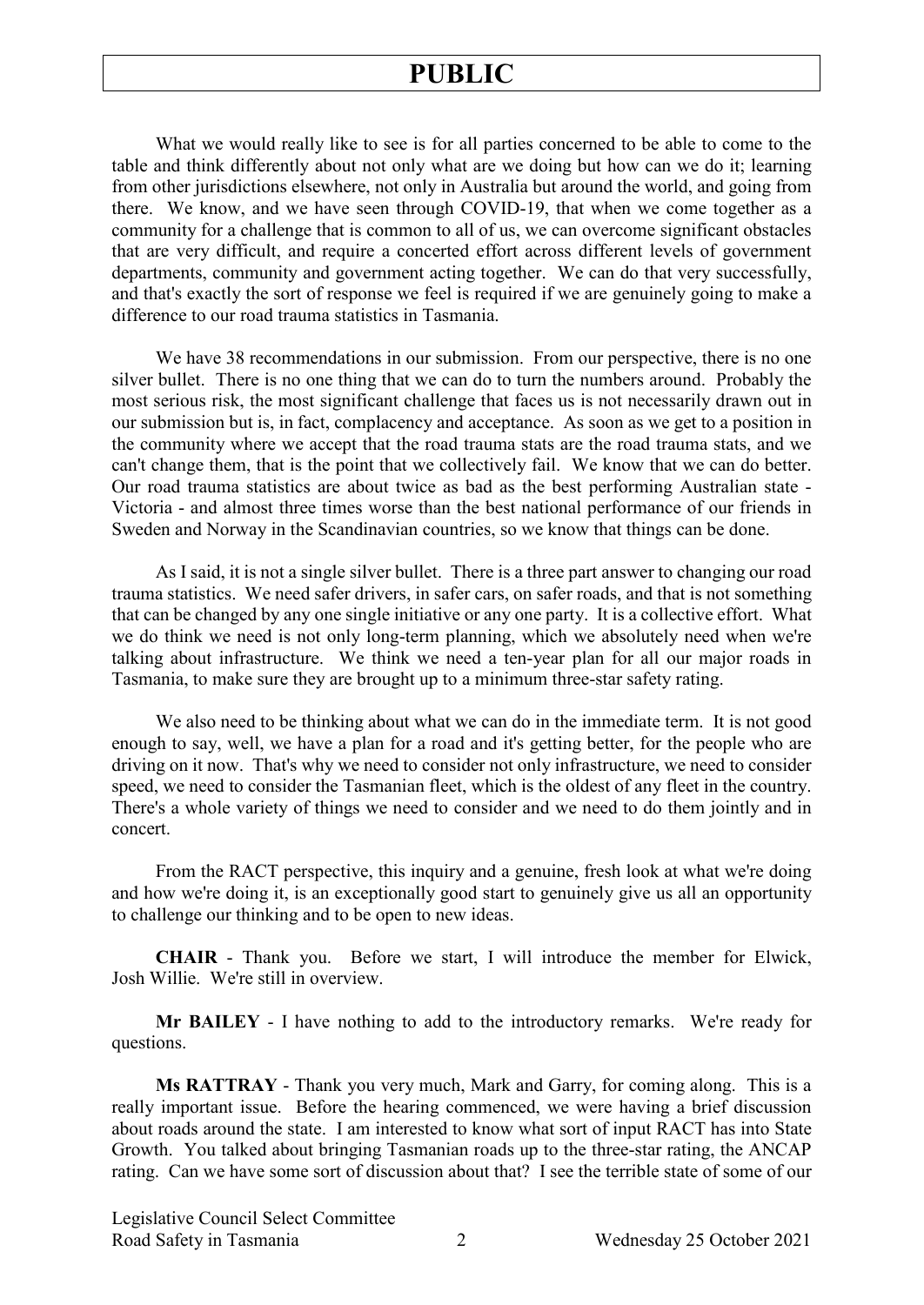roads in Tasmania, even some newly developed roads are really not in that good shape. It would be quite easy to get into one of those craters and never get out of it. Thank you.

**Mr MUGNAIONI** - The RACT absolutely agrees with that proposition. To be clear, it's not just state-owned and managed roads. Most of the road infrastructure in Tasmania is owned and managed by local government as well. We think it's critical that a holistic and consistent approach to all of our roads, irrespective of who owns them, is taken, in terms of quality in approach to tendering, prioritisation of where resources need to be spent, and the speeds that are set for all of our roads.

We are obviously not unreasonably expecting all roads to be fixed immediately. It is a long-term issue we need to solve. Where we can't fix a road immediately, what we can do immediately is change the speed so that the speed is set safely for the conditions of the road, and recognise that our roads are in different conditions.

**Ms RATTRAY** - To butt in there, is that really a cop-out for government and local government, both state and, perhaps, federal to some extent as well, to say that if you can't fix the roads and bring them up to an appropriate standard, you can just drop the speed limit, that'll be fine? Isn't that giving them an easy way out?

**Mr MUGNAIONI** - It could be seen that way. We certainly don't think that it is a permanent solution to road and infrastructure challenges, but we do think it is important that we don't take an aspirational speed limit on a road that can't bear it. If I think about the Lyell Highway, for example, it's 100 kilometres per hour almost the entire way and we know that the road infrastructure that is in place at the moment doesn't bear that speed limit. We're not proposing a reduction of speed limits in lieu of fixing the infrastructure; we're simply requesting that speed limits be set appropriate to the road conditions at the time with an aspiration that we work towards a considered plan of fixing the infrastructure.

**Ms RATTRAY** - Again, don't you consider that just having the speed-reduced sign saying this stretch of road needs an 80 kilometres per hour approach and driver education is, again, a better solution than blanket 90 kilometres per hour for that road? I heard on the radio this morning that the piece on the east coast, they've reduced that from 100 kilometres per hour to 80 kilometres per hour, permanently. Again, we have a situation on a state road, saying, we're not going to upgrade it to make it fit for purpose, we'll just reduce the speed limit.

**Mr MUGNAIONI** - Yes, I think there are a couple of different issues at play there. We recognise that there are only a finite number of resources to go around and we have a large road infrastructure network that we need to invest in. We are well off having the standard and quality of infrastructure that we need. We need every major road in Tasmania to be a minimum of three stars, recognising that this takes time. The standard that is required to achieve threestar changes over time, as technology and infrastructure standards change nationally and globally.

We certainly do not advocate for permanent reduction to road speeds in lieu of improving infrastructure. However, we do recognise that it is far better to have appropriate speed where a road is not currently up to three stars, rather than to have a speed that is appropriate for a much better road where we haven't actually done the work.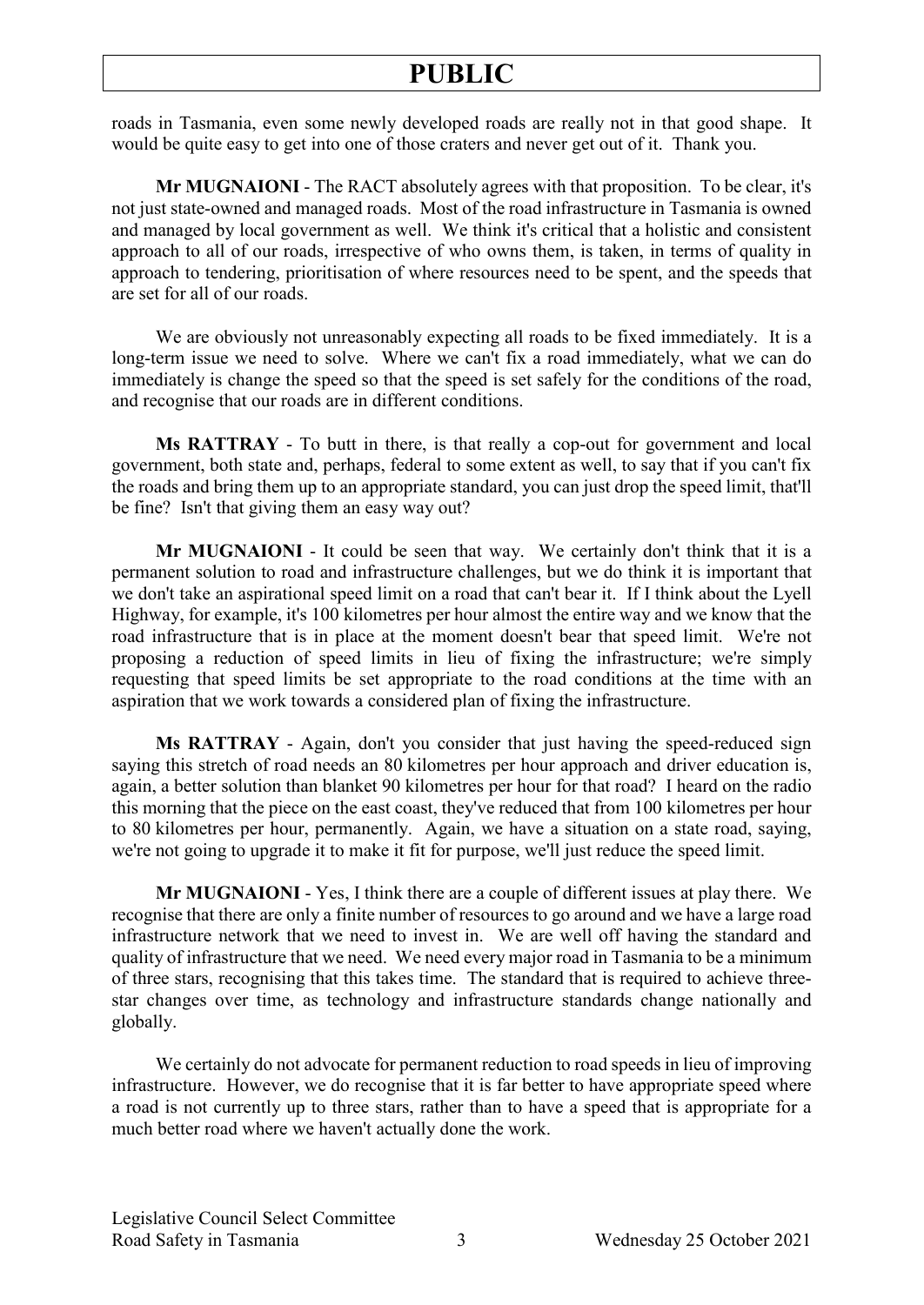We would also say that the setting of speeds is quite a technical and science-based exercise. We would be loath to see a non-scientific approach being taken to the setting of speeds.

Equally, one of the things we would call out in our submission is we think there needs to be a much more consistent approach between state and local roads as to how speeds are set, and the frequency with which they are set, and the procedural and facts-based approach to how they are set. At the moment, particularly for some local roads, we think it is more reactive rather than proactive, and it needs to be a much more considered approach.

**Ms RATTRAY** - My understanding, and somebody correct me if I am wrong, is that any road that has a speed reduction - whether it be a state road or one under the management of local government - that all gets put through State Growth.

**Mr BAILEY -** It does. The Transport Commissioner, as the deputy secretary within the Department of State Growth, has the final responsible statutory duty to set speed limits. For state roads it is a reasonably simple proposition. For example, they use a risk rating tool that is approved by Austroads, which is the national peak body that sets these standards, and Tasmania is a signatory to that. They can rate the risk on state roads.

The problem is that with local government, you are relying on a council to take the initiative to perhaps ask their local constituents, is this road safe at a certain speed or not? Do you want it reduced? They then have to evaluate it, and they don't often have the tools to do so. Then they ask the Transport Commissioner, who makes the final decision.

Interestingly, there have been some excellent examples of local government reacting to local concerns about the safety of roads. The most recent is Glenora Road, which is controlled by the Derwent Valley Council. They asked local residents what they thought about a reduction in the speed limit from 100 to 80 kilometres per hour and they got strong majority support. Without hesitation they asked the Transport Commissioner, can we have the speed limit dropped, and he did, and the sky didn't fall.

There is a really inconsistent approach to speed setting in Tasmania. This was pointed out by the previous upper House inquiry into road safety 11 years ago, and nothing has really been done since.

**Ms RATTRAY** - Fresh eyes.

**Mr BAILEY -** Fresh eyes! We really hope so, it is really important.

Back to your earlier remark about an easy way out. I can say, with all my dealings with people with considerable expertise and a real commitment to make our roads safer, that no-one is looking for an easy way out. The setting of speed limits is, in many ways, the only instrument you have to make some of our roads safer, because you simply cannot bring all our roads up to standard in the time lines we have.

There is an additional problem now across Australia, and this was mentioned by Infrastructure Australia only last the weekend. We simply don't have the skills and the capacity to deliver our projects on time. We have had a couple of outliers where this has happened. The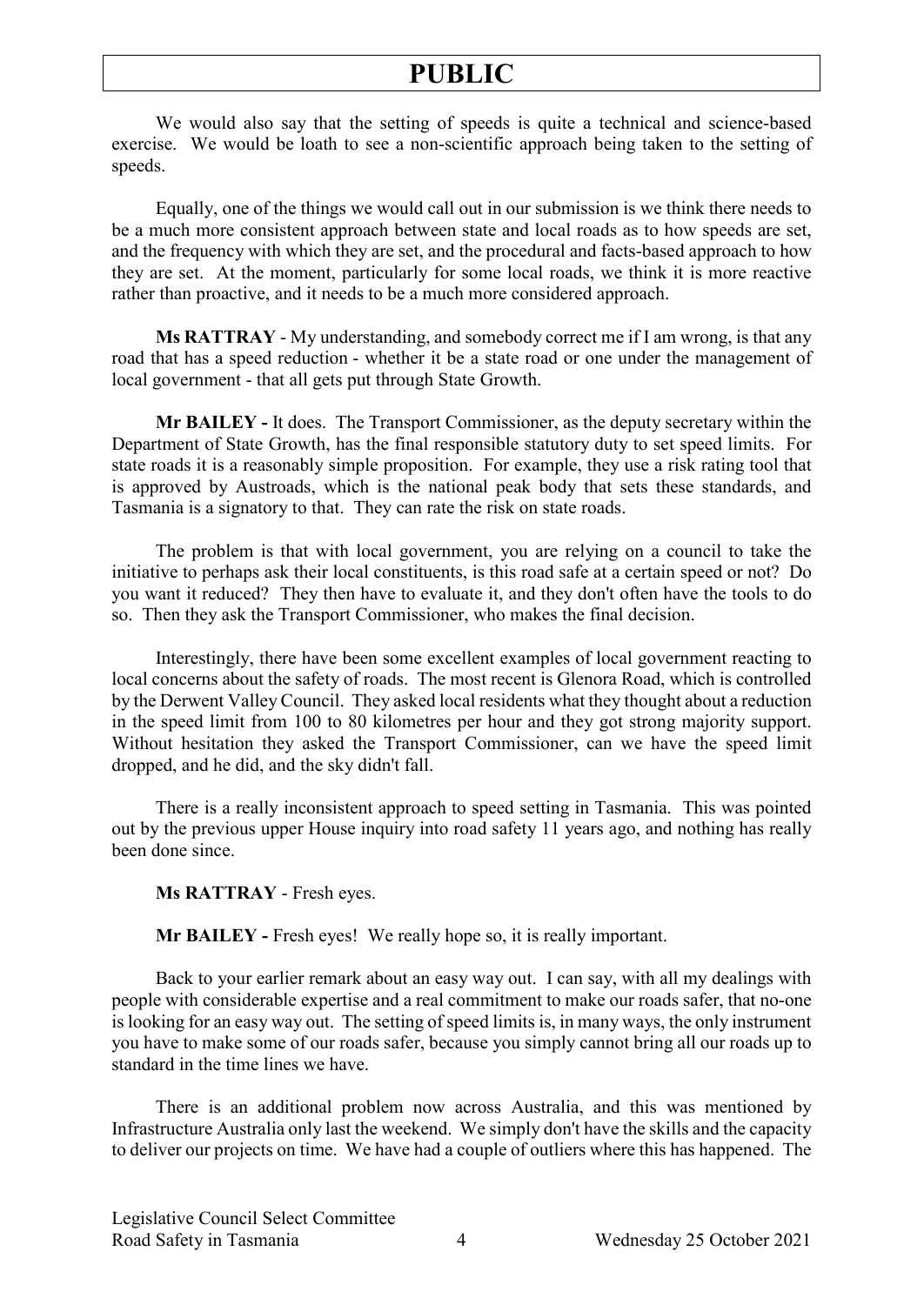Perth bypass was an excellent example that was delivered on time. But I know that several major road tenders haven't attracted bids because there is simply not the capacity to do it.

**Ms RATTRAY** - Or a one only.

**Mr BAILEY -** I know there is a deep and abiding commitment within State Roads. They want to build the safest and best roads possible.

**Mr MUGNAIONI -** The inquiry will see that we do have a very strong focus on speed in our submissions. We know that if we take all of the crash data on fatalities and serious injuries in Tasmania, more than half come down to two factors: speed and distraction.

If we are able to make significant inroads on both of those, we know this will have a fundamental impact on saving lives of Tasmanians.

**Ms PALMER** - In your opening comments you spoke about safer drivers, safer cars and safer roads.

I can tick safer cars and safer roads, because you can see how decision-making or a huge increase in funding, whatever it might be.

How do you get safer drivers? You cannot legislate for people to not be complacent. You cannot legislate human behaviour.

I have four children. Two of them I have taught to drive. They are now on their full licences. I could teach them the road rules and what have you. I am interested in your comments on that, because you cannot force people to not be selfish. You cannot legislate for people to take their time and obey the rules and be courteous to others. To not drive when they are tired. To not drive when they are drunk.

So many strategies have gone into this. I am interested in how you see making safer drivers, because it is not just kids and P-platers who cause accidents on our roads. It is 40-60-year-olds as well. Sometimes I think the younger ones get quite a harsh rap when there are a lot of middle-aged idiots on our roads.

In your capacity as the RACT, how do you mandate against that?

**Mr MUGNAIONI** - It's a really significant challenge. As you say, it is not something you can resolve simply by budget allocation, or infastructure projects.

It is also not something that you can necessarily correct immediately. It does take time.

That said, I think we have proven that we can have a social impact on these things. Think about drink driving. That has had decades of focus, and we have seen the statistics in respect to driving under the influence improve over time - albeit some of that has now been overtaken by driving under other substances, which is absolutely a challenge.

We think, as with most of the challenges in here, a multipronged attack is what we need. There are things that we can do to enforce, and penalise. We are obviously very strong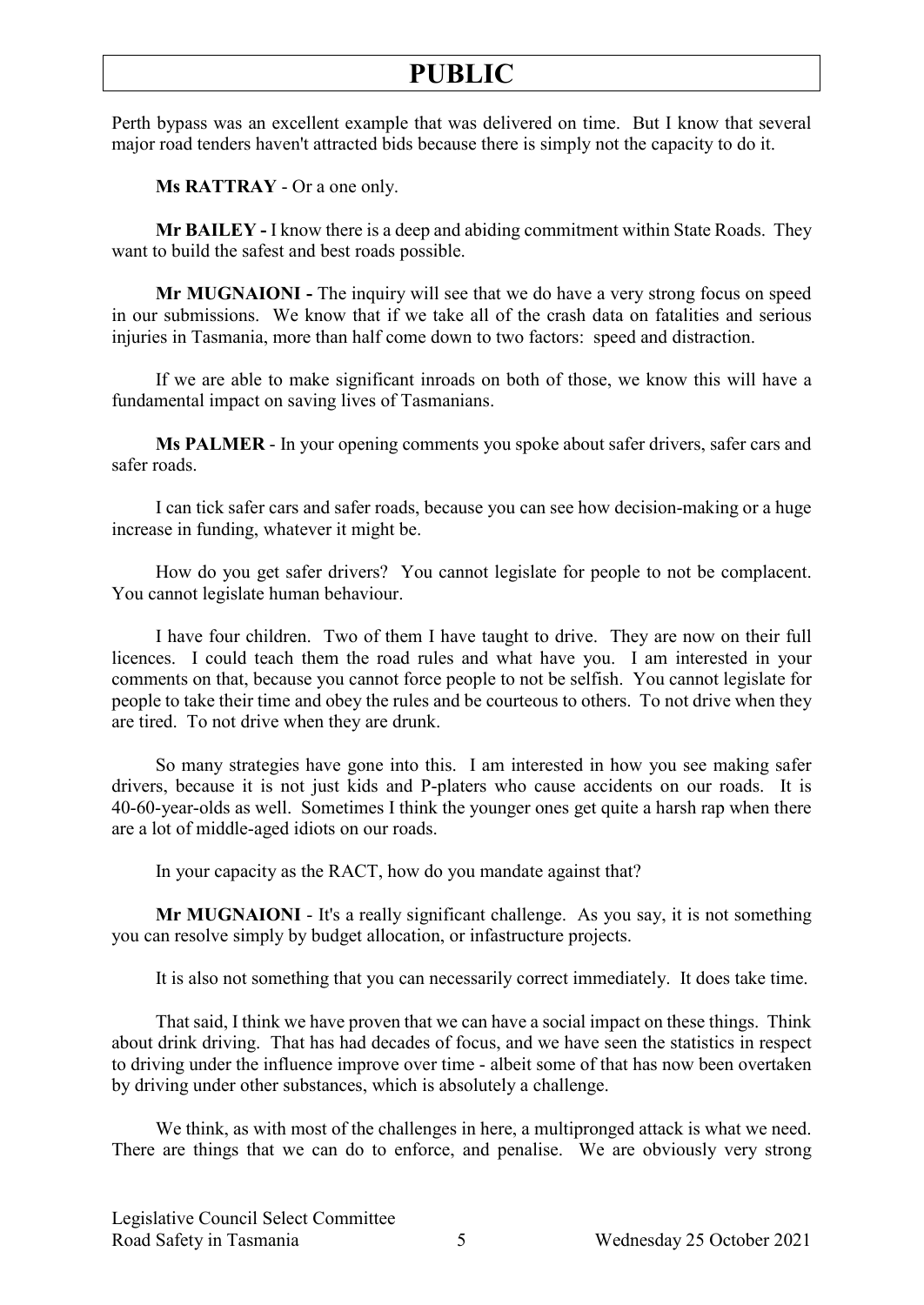supporters of automated enforcement cameras, which can now do much more than just monitor speed. They can also detect distraction, mobile phone use, which we know is a growing issue.

We are also supporters of continuing to improve the way we teach people to drive from the outset, and we think the changes in the graduated licence program were really positive.

There is more we can continue to do to ensure that improved education is built into our schools, as grade 11s and 12s are taking those first steps into motoring. We can make sure that irrespective of their own individual circumstances, and what they may be able to afford in their own families, the circumstances they come from, that they have an appropriate driver education foundation. We think there are opportunities there.

That is one of the reasons the RACT runs one of Tasmania's largest driver training schools. It's not for financial return, and not for commercial gain. It actually runs at a loss. We do it because we know that if you start a driver with the right level of training and the right safety awareness, it can make a difference for the whole of their lives.

There have also been - I don't think as a formal recommendation - potential retesting for people over time, and potential diversionary programs for repeat offenders for breaking enforcement requirements.

I think a variety of things can be done. It needs to be an effort across the board, but most fundamentally it starts with a will to actually change those statistics. We know if we keep doing our training and enforcement in the same way we are doing now, we will get the same results as we have previously.

**Ms PALMER** - I think there is a will among the community in general. We are all horrified and get quite teary, and think about our own families when we hear about these accidents; and yet still the statistics show otherwise. It's all most confusing.

**Mr MUGNAIONI** - I think there's also a range of driver behaviour that a lot of drivers would think is entirely acceptable, but frankly is not. Recent research that we undertook of our members, we had a survey with more than 5000 members responding. A significant number of them said that they felt that it was okay to speed whilst overtaking, for example. It's these sorts of creeping behaviours, if you like, that I am sure people would have learnt are not appropriate when they got their licence; but that can be some considerable time ago. People start to lose that over time, so I think there are a variety of things we need to do to address that.

**Ms RATTRAY** - In defence of those people that have to speed to overtake sometimes, you start to overtake and then the person beside you decides to speed up. Then you are caught on the other side of the road, and you don't want to stay there any longer than you possibly need to. I think there is a bit of a defence for that one. Once again, it's driver education and I don't necessarily need you to give me an answer for it, Mark, but it's a fact.

**CHAIR** - It certainly is a fact and I saw it this morning myself.

**Mr MUGNAIONI** - And I think it is a good example of why these are complicated problems to solve, because that's an infrastructure question. We need to make sure that we have the right number of overtaking lanes so that overtaking can be done safety. It's a driver behaviour question, so that if someone is trying to overtake you, you don't speed up and you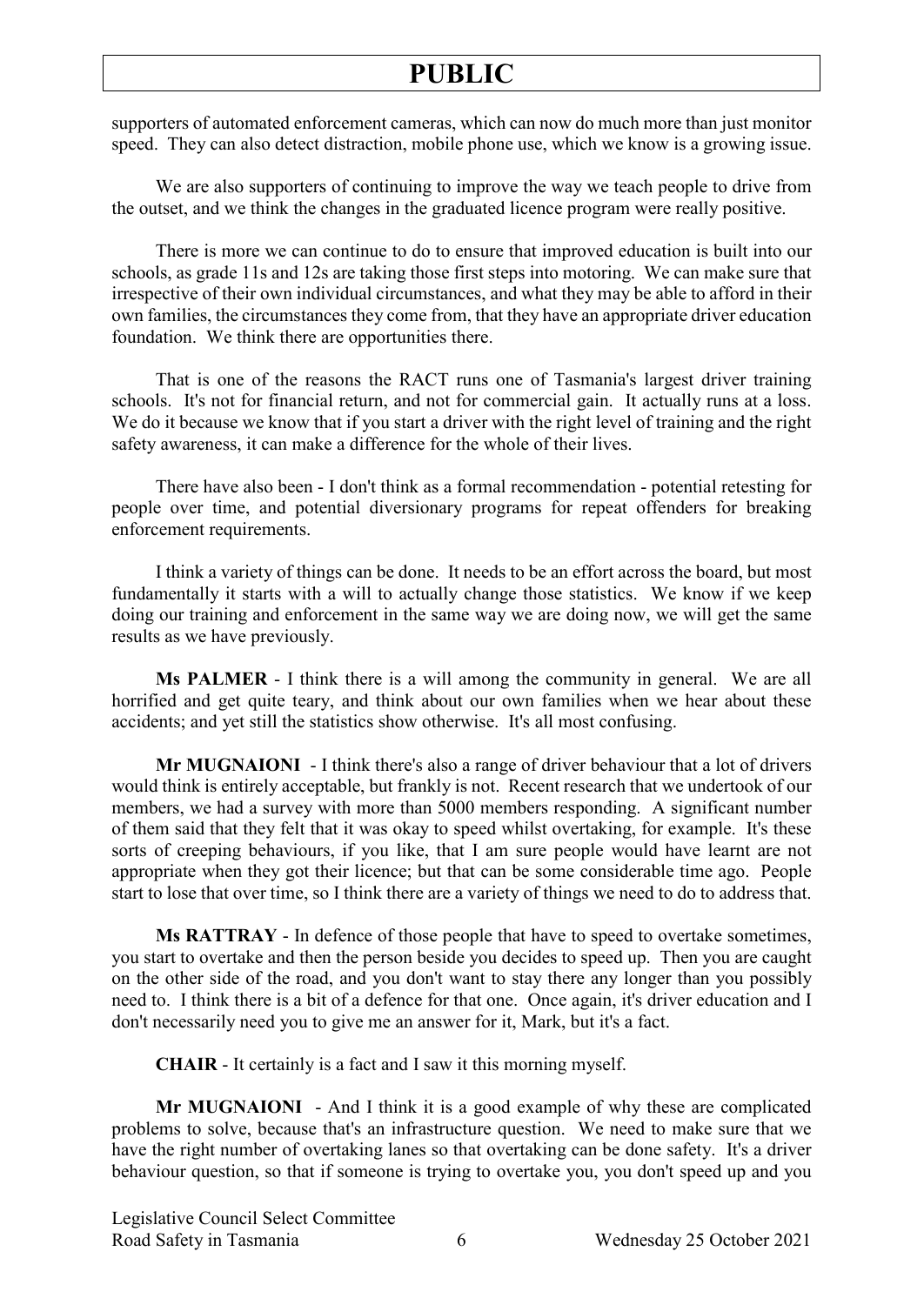let them pass. There are multiple strands to those challenges and we are not going to solve them by any one thing. Even if we had dual carriageway everywhere, it's not necessarily going to solve that problem. We need to address multiple layers.

**Mr WILLIE** - I have heard that scenario that has been described as inattention; the person realises they are going slow because they have been inattentive and they subsequently speed up to keep up with the traffic.

**CHAIR** - Do you have a question?

**Mr WILLIE** - We have talked a little bit about it; but in your submission, I found it particularly alarming that nationally, failing to improve our current situation will result in 12 000 people killed, 360 000 admitted to hospital at a cost of over \$300 billion over the next decade alone. Why is this issue failing to get traction across the country? If that was a disease, governments would be throwing the kitchen sink at preventing that.

**Mr MUGNAIONI** - I think this comes back to the point I made in my opening statement; this is about a community preparedness not to accept the status quo. I think when you consider road trauma there's always a reason. You can always find something. It was raining, someone was tired, someone was running late. Fundamentally, when you step back from individual circumstances and you look at it as a system of activity, we know that there are things that can be done. One of the fundamental challenges that we did call out in our submission is that this is not something that any single department of government is responsible for. All three layers of government are responsible, but equally across different government departments. Not only is it state growth but it's health, it's education, it's justice. It's something that sits across the board and certainly from our perspective, will only be solved by whole-of-government approach in exactly the same way as we have with a problem like COVID-19, where it has required cooperation between different levels of government and different parts of government with a single will to address a problem.

**Mr WILLIE** - You talked in your submission too a bit about implementation failure because it is across government; is that one of the causes, people are working in silos, they're not pulling in the same direction?

**Mr MUGNAIONI** - Absolutely. Even if we look at something as simple as trauma statistics -every state defines those differently. When we get to a federal level and we are talking about where federal funding for infrastructure improvement goes, we are talking different numbers in every different state. That's a relatively simple example of where we are working in silos that is not helping us come to a consistent and holistic solution.

**Mr WILLIE** - Just on that, that might be useful for the committee; you'd like to see a more nationally consistent approach with some of those things?

**Mr MUGNAIONI** - We do, absolutely. All of the Australian auto clubs are part of the Australian Automobile Association which we use as our voice in Canberra. We have been calling for that at a federal level for at least the duration of the last 10-year plan, where it be mandated that road funding comes with the requirement to report on road safety in a nationally consistent way, so we can see and compare the benefits we're getting from funding for different roads.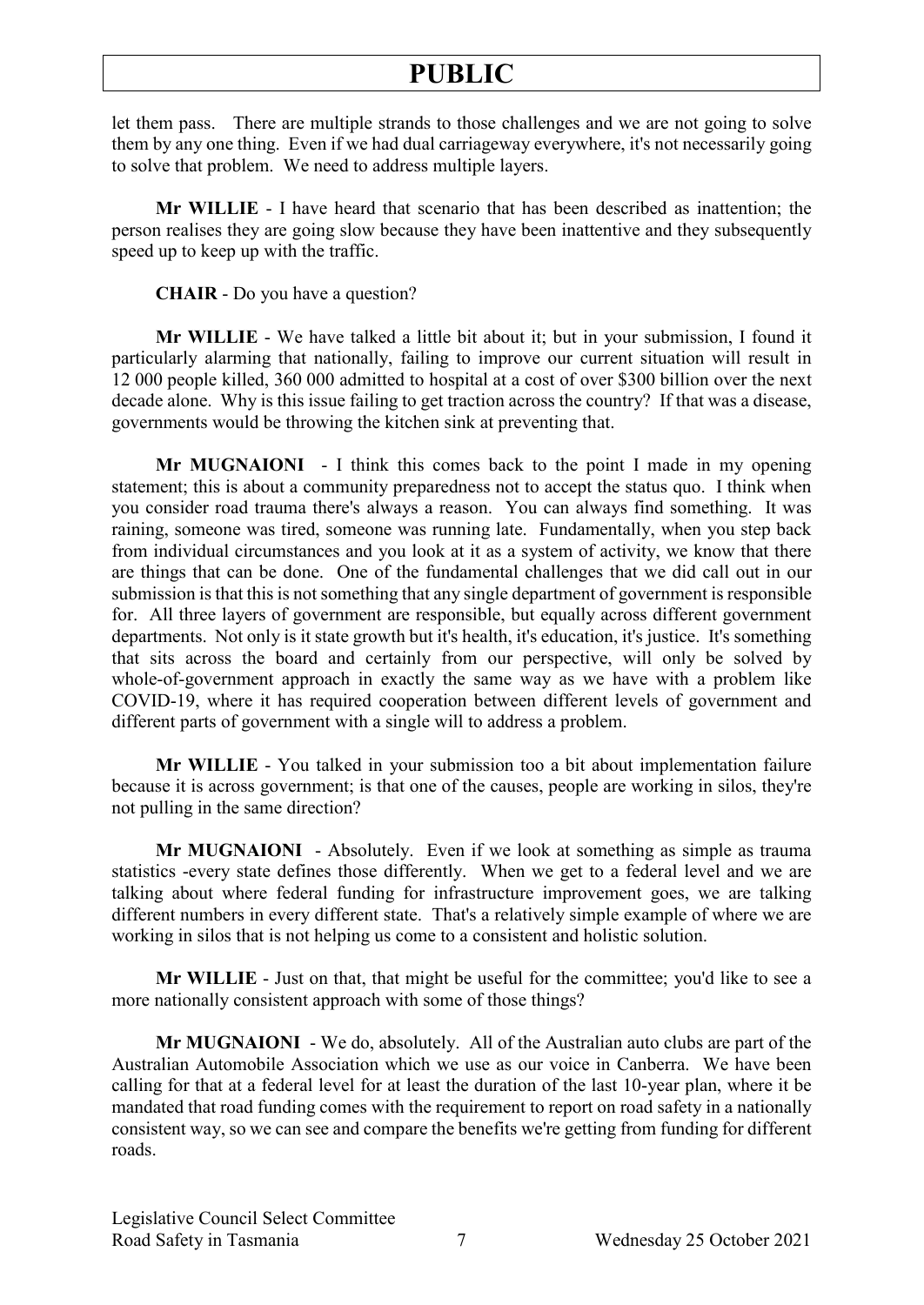**Ms PALMER** - On that question, how are different states recording it differently?

**Mr MUGAIONI** - It's a very good question. Even if I take something as simple as a fatality, which you would think would be a fairly binary data point, whether a person dies immediately at the scene from their injuries, or they die from a secondary issue that arises as a result of road trauma injuries, different jurisdictions will count that in different ways. It's some technical differences which, superficially, might not seem that important but, actually, when you're talking about the sort of numbers we're talking about nationally, they are quite significant.

**Ms PALMER** - One state may be inclusive of any reason that someone died as a result, however far down the track, and another state may say no, that's different, that's not part of it.

**Mr MUGAIONI** - Exactly. This is part of the federal Office of Road Safety, which has now been commenced but has not fully executed on the original intention. It is an area we think there needs to be a focus so that we've got a coordinating point for each of the states.

**CHAIR** - With regard to the inquiry 11 years ago, there were 69 findings and 52 recommendations. How many of those recommendations can you recall were implemented?

**Mr BAILEY** - I am not sure how many were implemented, but there's been no improvement. There certainly were issues raised 11 years ago about enforcement and education and they really haven't been dealt with. Let's take education, for example. Road safety education is not in every school. We have two programs funded by the Department of State Growth and the Motor Accident Insurance Board. We respond to school requests for road safety information, and that's how it operates. We reach about 1800, maybe 2000 students all up, which is way short of getting it in every school. We say that it should be in every school in some way. It will require some resourcing.

**Ms RATTRAY** - What about the road safety levy, doesn't that extend to education?

**Mr BAILEY** - It does, and part of the levy does fund - or maybe not. I should know this because I was a former chair of the Road Safety Advisory Council.

**Ms RATTRAY** - That's why I asked the question, I thought you would know, Garry.

**Mr BAILEY** - Yes, 75 per cent of that levy goes to infrastructure improvements and the rest goes to education but as part of our advertising campaigns, like the Real Mates, for example; so it's not part of schools. The grant we get is a separate matter within State Growth, as is MAIB. MAIB does fund some of our road safety campaigns - up to about \$6 million a year.

**Mr MUGNAIONI** - There's also a lot we can look to in other jurisdictions as to how they're going about their education campaigns, to draw lessons from what's working and what's not and bring them back down to Tasmania. A great example that I've had the opportunity to work on previously in Queensland, is the Queensland Automobile Club. They spent a lot of time and money working with state government up there on a program called Docudrama, which goes into grades 11 and 12. They re-enact a real road trauma scene. One of the significant challenges we find talking to that cohort, particularly boys in that cohort -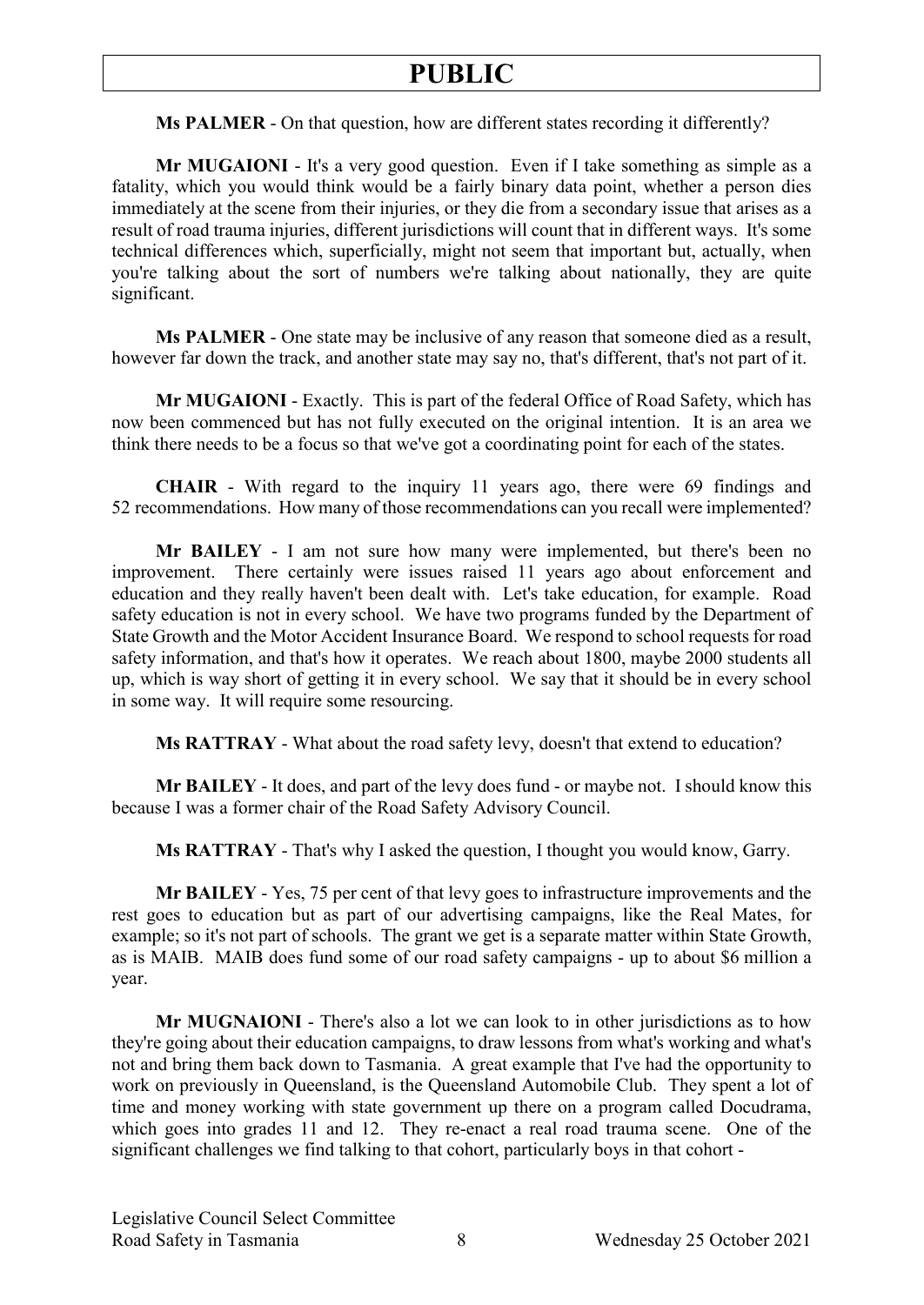**Ms RATTRAY** - Six foot tall and bulletproof.

**Mr MUGNAIONI** - Exactly. You can spend as much time talking to them in a classroom setting as you like, without it sinking in. That program actually takes them outside, and they do a mock crash. A coroner arrives, and ambulance and police; they work with all of those departments to put this presentation on. It is confronting, but it works. They've been running that for, I think, almost 10 years now, and they have the stats to look at the injury data from the people they've been able to engage with and it demonstrably works.

These are the sorts of things that don't take a huge amount of money to do but they do take a will, and there are opportunities we would like to be looking at to try to do things differently to have a different outcome.

**Mr WILLIE -** We've talked about education, speed limits, distraction and infrastructure. What about law enforcement? You talked in your submission about the deterioration of the speed camera network. Just recently, in the last couple of years, we have seen police diverted to COVID-19-related duties. What impact is law enforcement having over this plateau?

**Mr MUGNAIONI** - I think the role of law enforcement in ensuring that we get improved numbers can't be overstated. I think it is incredibly important. But equally, from our perspective, is making sure that we are judicious with the resources we have got. Our speed cameras, for example, we think are a fantastic tool to be able to combat not only speeding but distraction. They have been proven to work in New South Wales. We have got the data, that is a proven position. We don't necessarily consider that they need to be managed and operated by police. We think police might have a better role to play elsewhere. But we are very supportive of elevated numbers of, particularly, highway patrols being visible on our roads. We know that has an impact on driver behaviour as well. We recognise that police will always have a range of conflicting objectives that they need to achieve but we would certainly not want to see road safety de-prioritised for other priorities.

**Mr WILLIE** - In terms of value for money, law enforcement in that bigger piece of the puzzle, is it quite expensive compared to, say, lowering a speed limit on a rural road?

**Mr MUGNAIONI** - It certainly is more expensive. But this is where, again, needing to think differently, by using automated cameras, for example, you can achieve similar results that, before that technology was available, you would have needed a much larger number of police on the roads to be able to achieve. So, we are certainly not advocating for cameras instead of police. We think we need the right balance between the two and we need to manage both in a way that's optimal for the resources that we have got.

**Mr BAILEY** - Might I add to that too. In our own surveys for the RACT, we asked the question about new-generation speed cameras for our members - 210 000 members. More than 5000 responses, which is pretty robust, I would suggest. And 83 per cent supported cameras; 95 per cent supported the revenue going back into the speed camera network and other road safety issues.

That absolutely mirrors the situation in New South Wales when they did a pilot program with the new cameras. They detected 100 000 drivers using a mobile phone when they shouldn't. That program, and they surveyed the community three times, ended up with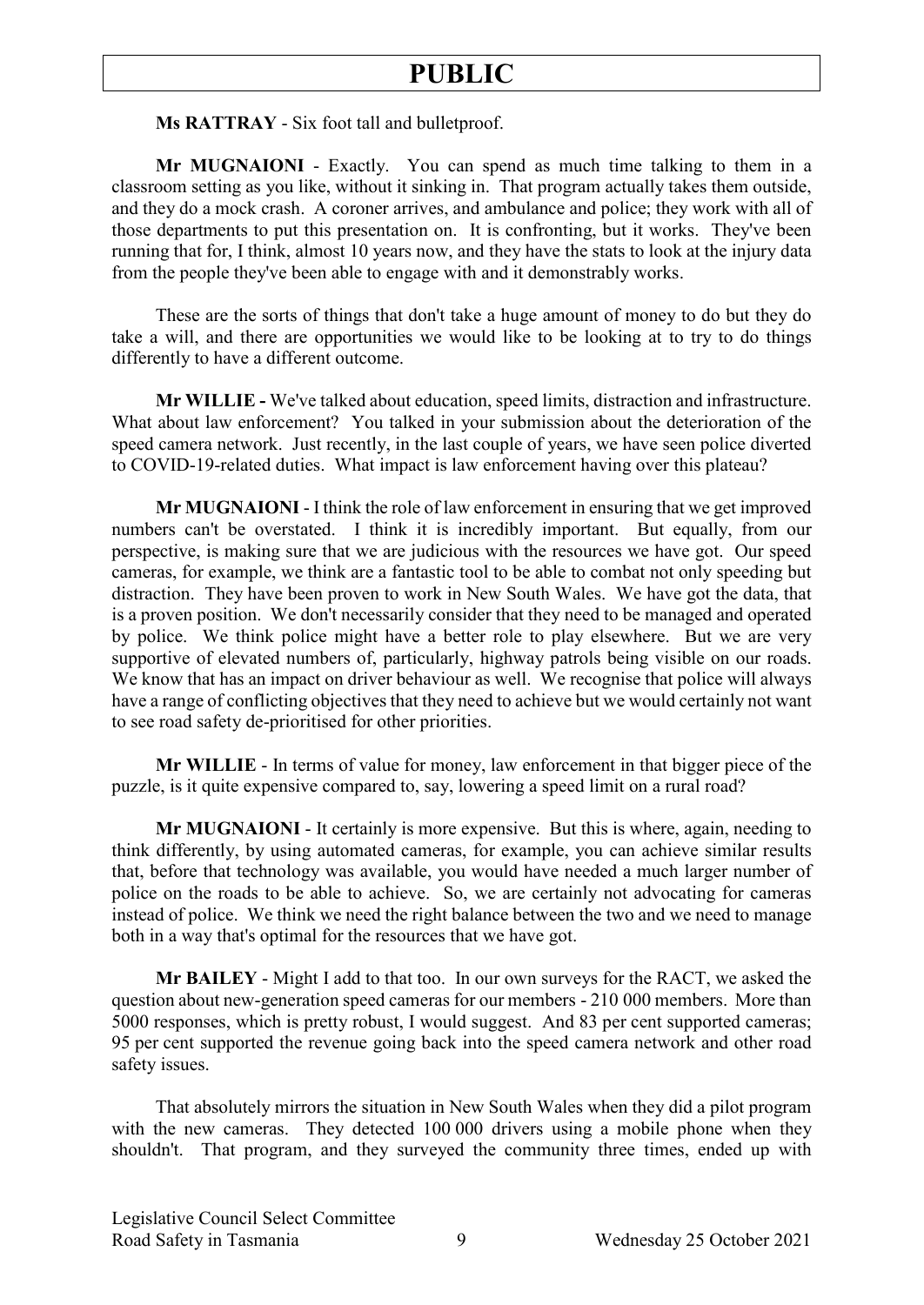80 per cent support. So, the days when people criticised that technology as mere revenue-raising is an absolute nonsense. Tasmanians want it because they want to feel safe.

**Ms RATTRAY** - Some people want it that badly they steal them. Just outside Launceston that time, they stole the camera.

**Mr BAILEY** - You need some security around them, obviously.

**Mr WILLIE** - If the revenue is going into road safety education and those sorts of things, the revenue will end up declining if it works.

**Mr BAILEY** - In every other state, that is the practice. That is how the camera network is funded. That is still a matter for some argument. We put the argument that revenue should go back into the network during the state election campaign. That was one of our two asks. The other one was 10-year plans for our highways, and we got that.

The interesting thing, just on enforcement, is the ultimate attitude of every police officer, and I know this from a lot of discussions with them over many years, is they want Tasmanians to get home safely. Safety is their prime consideration. It is about deterrence and education as well as enforcement.

The interesting thing, when you look at the police data, is they issue far more warnings than tickets because they want to educate people. They want to pull someone up and say 'you are breaking the law, if you do it again you will be fined and you'll lose points, but I am just giving you a warning this time'. You could argue whether that should be tightened up a bit but it really indicates the prime focus of our police force is to educate people and save lives.

**Mr MUGNAIONI** - I think in our submission we note that we have received assurances from the Government that it will be rolling out 16 speed cameras in the not-too-distant future and we think that is a fantastic start and we absolutely applaud that. We don't necessarily think it needs to stop there, though. These effectively pay for themselves and it's a voluntary tax from people who are not doing the right thing and putting everyone else in danger. We know that, again, in a lot of Scandanavian countries the proportion of cameras they have on the roads compared to ours is substantially greater and it has had an impact on behavioural change.

Now, interestingly, particularly if I take Sweden as an example, they don't have all of their cameras on all of the time because they don't want them to be seen as a purely revenue-raising activity; they want them to be seen as a data-gathering activity and a behaviour-change tool. There's absolutely no reason we couldn't be doing that here in Tasmania - learning those lessons and bringing them back for our own benefit.

**Ms RATTRAY** - I am mindful that we do have somebody here witnessing this particular hearing, but I'm interested in whether the RACT has any program for advocating for families who have perhaps lost loved ones through a road fatality or a serious injury - a support network type of thing. Is that something that RACT has considered or does in some way?

**Mr MUGNAIONI** - It's not something that we do at the present time but RACT has a member in about 70 per cent of Tasmanian homes so almost invariably when someone is touched by road trauma they are part of our membership and part of the RACT family. It is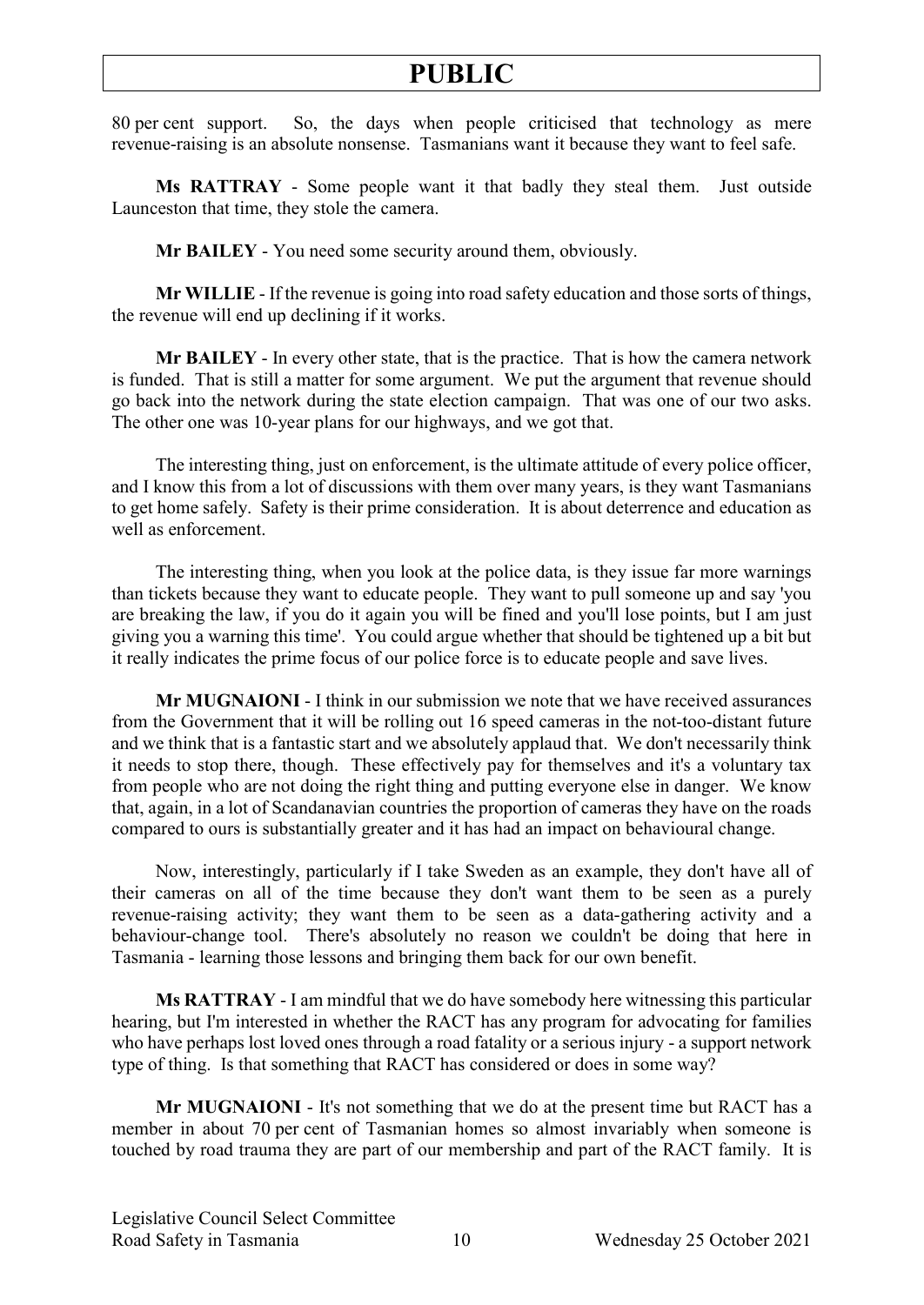not a service that we offer at the moment but we would absolutely be open to considering that because I think it is certainly an incredibly important area.

**Ms RATTRAY** - Unfortunately, when you look at the statistics, those statistics would touch a lot of families, whether it be directly or indirectly, in our state, so it may be something that you might put your mind to in the future.

**Mr MUGNAIONI -** I'm very happy to do that. I think, as a broader theme, as I said before, these are problems that no one party can solve. Certainly, from the RACT's perspective, we see a critical role for ourselves working with government, working with our members.

Particularly, there are a range of advantages and tools that the RACT might have available to us in trying to drive behaviour change that state government may not have. We have a different relationship with members. We have a different position in the community. We have a different brand. We absolutely stand ready to work in partnership with all levels of government to change these statistics. We just think we need to think differently about how we go about doing that.

**Ms RATTRAY** - Thank you.

**CHAIR** - I have a question with regard to the recent legislation, or fairly recent, with regard to slowing a vehicle from 110 kilometres per hour on a highway down to 40 kilometres per hour. It has been raised with me that in other states, if you're doing 80 kilometres per hour, you slow down to 40 kilometres per hour but if you're doing over 80 kilometres per hour, you slow down to a speed that's reasonable to do so.

What has been raised with me is it was felt that driving along at 110 kilometres per hour and all of a sudden you come around a corner and you come across an accident or flashing lights - whatever type it might be - can actually be quite dangerous trying to slow down, particularly with vehicles behind you, to 40 kilometres per hour. Does the RACT have a comment on whether that should be, perhaps, lifted as in line with the other states to something that's probably safe to do or whether it's reasonable?

**Mr MUGNAIONI -** I believe the minutes of RSAC are now public for that conversation, so that has absolutely been discussed at the Road Safety Advisory Council and there was a strong recommendation that exactly the position you describe be adopted. I understand that that is going to be adopted moving forward, that there will be a difference in approach in terms of what you need to slow down to depending on the speed that you're travelling at the time.

As you identified, Chair, if you're travelling at 110 kilometres per hour, a B-double, there is absolutely no physical chance that you can actually slow down to 40 kilometres per hour even if you wanted to and, if you attempt to do so, that could actually be quite dangerous. My understanding is that State Growth intend to update the legislation to reflect that fact.

Equally, we're very pleased to note that, for the first time in Tasmania, RACT's patrols and other roadside emergency workers will be included in that legislation as well.

**CHAIR** - Good. Thank you. Any more questions?

Legislative Council Select Committee Road Safety in Tasmania 11 Wednesday 25 October 2021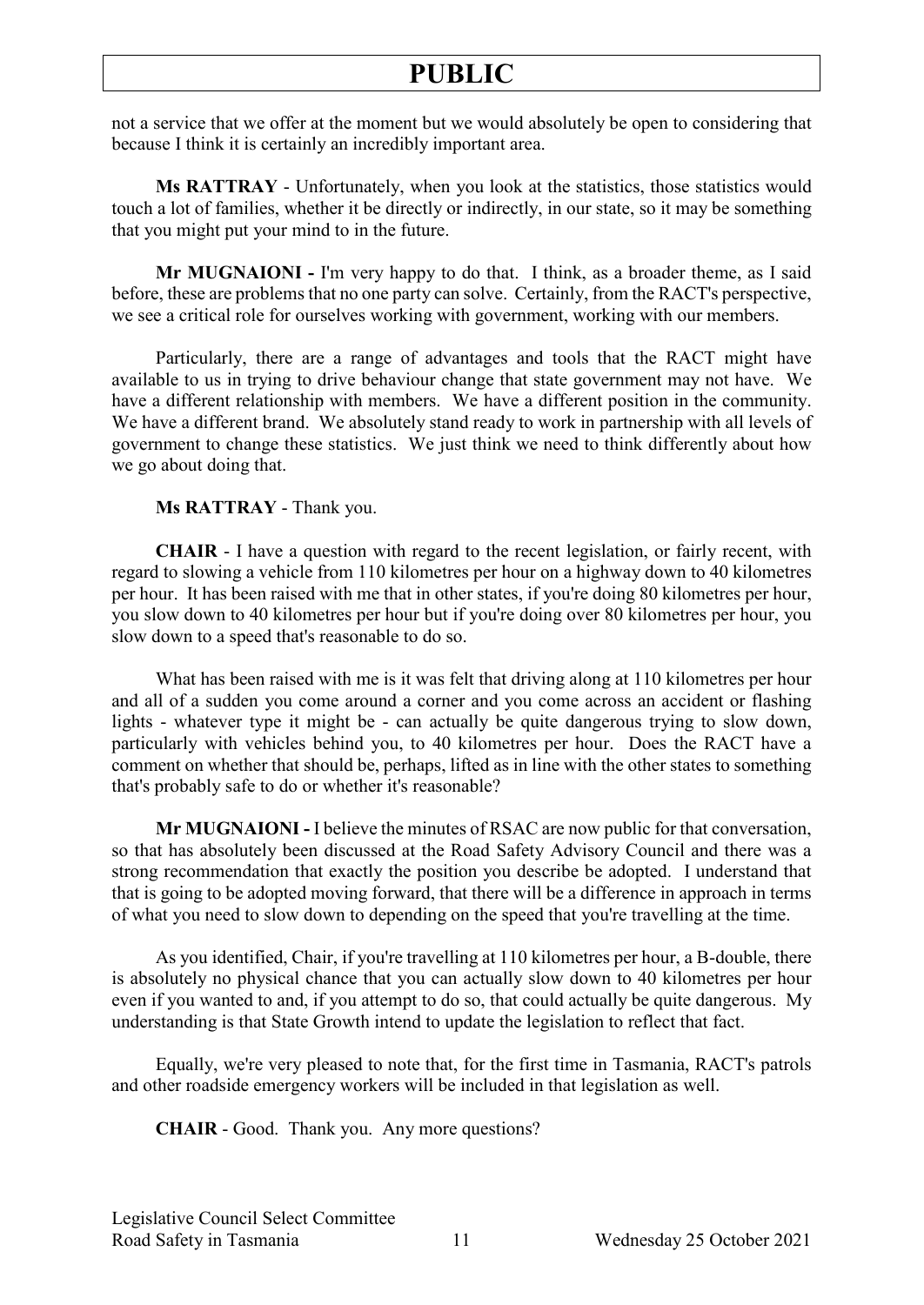**Ms PALMER** - I want to ask about the comments you made in your submission around wire-rope barriers on parts of our highway. Two parts to that: do you think that should be aligned with certain speed limits, or should that be aligned with certain types of roads? Also, do you think that is the best barrier, being the actual wire ropes? We have had submissions that we will be looking at, and people we'll be talking to, who feel it is quite dangerous to have those there, so what is the organisation's point of view on that?

**Mr BAILEY** - Yes, I can answer that. We support the wire rope barrier, because all the evidence before us is that they substantially reduce the risk of death and serious injury. They have been installed on a substantial part of the Midlands Highway, and on quite a few occasions, if it wasn't for those barriers stopping a car when it has deviated, there could have well been a head-on, or running off the other side of the road.

They are the two most common forms of crashes - and we don't say accidents, we say crashes - that cause death and serious injury.

Sweden introduced them. I remember when these barriers were first raised as a potential lifesaver in Tasmania; I think it was when Jim Cox was the minister.

**Ms RATTRAY** - I think he went to Sweden and had a look at them.

**Mr BAILEY** - He went to Sweden and brought it back. As a media person, I was certainly excited enough about it to publish the world's most boring photo on the front page, of an empty road with a wire rope barrier, but it certainly got a reaction.

Sweden has recently won a global award for these. There are concerns by the motorcycle community, and I have had discussions with the Motorcycle Riders Association. There is far more that unites us than divides us in that area. They have a different view about it. They say they have the evidence. I would leave it to the committee to make a decision.

**Mr WILLIE** - I think they agree on the barrier, it's just the material that is used.

**CHAIR** - They tell me it's the posts.

**Mr BAILEY** - The wire rope barrier differs from the concrete barrier or the Armco in that the wire rope barrier significantly reduces the kinetic energy. It's slowing the vehicle up in what appears to be a straight line. I am not an expert on this, but I have been told by the experts that you can slide along a concrete barrier, but your speed is not reduced, and so there is still the capacity to hit something else at quite some speed, or you can bounce off into the path of another car.

Once the wire rope barrier has you in its grip, that's where you stay. It is very rare to go through the barrier, or be wrenched off it and back into the path of another car. You will see it on our 2+1 Highway - which again is a Swedish innovation, and they regard as a very successful measure - notwithstanding the debate that the Midlands Highway should have been four lanes all the way.

Nonetheless, I believe there's a growing data within the Department of State Growth on the number of impacts on the wire rope barriers. You have to read into that what would've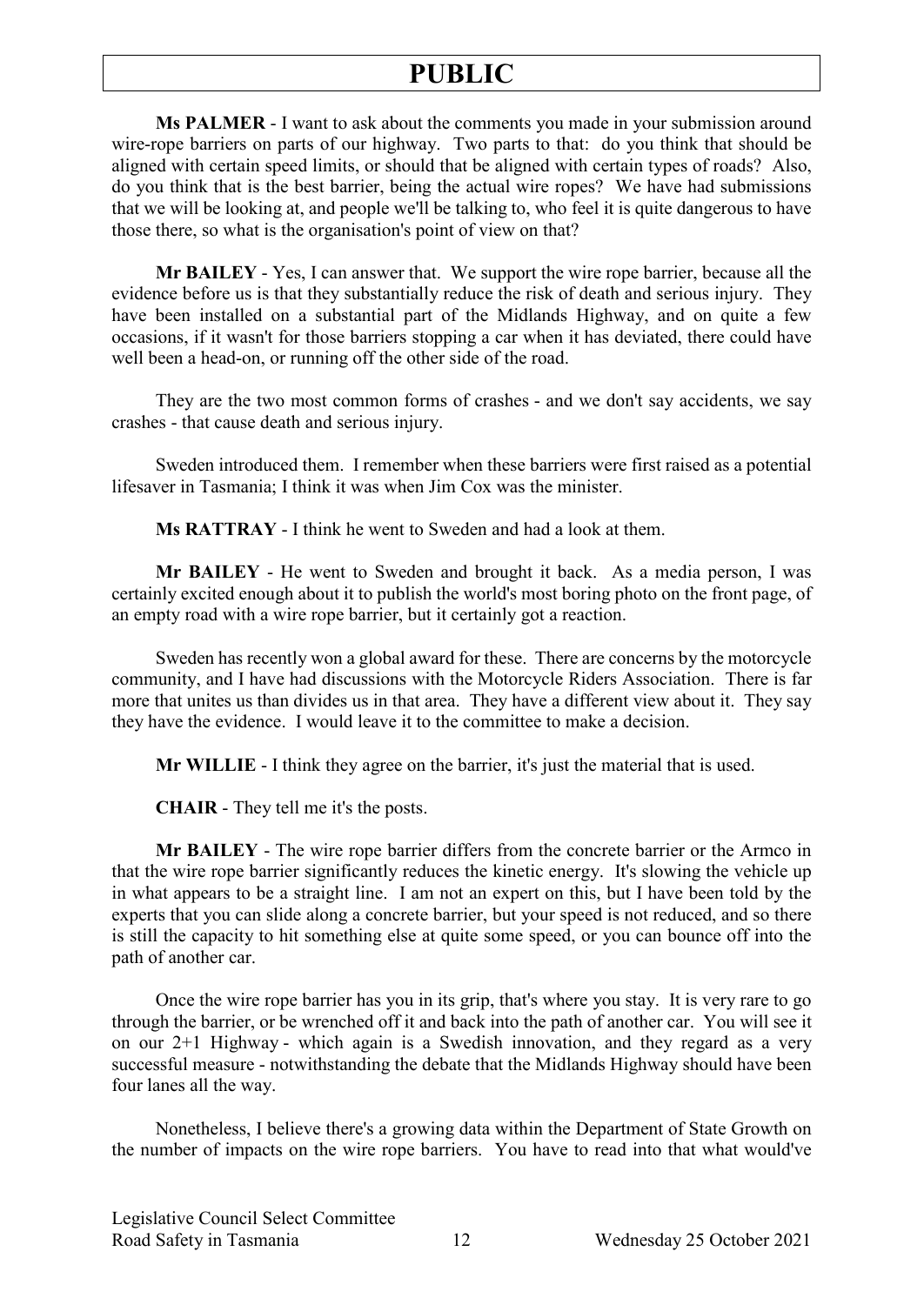been the possible consequences from all those impacts if there had been a car coming the other way, for example - so, preventions of head-on.

I don't have any data on the number of impacts on wire rope barriers by motorcyclists in Tasmania, but I am sure the Department of State Growth would.

**Ms PALMER** - Where should we see those wire rope barriers? I feel quite good when I am travelling the Bass Highway doing 100, 110 kilometres per hour and I see them, but there are other roads in all of our electorates that are off those highways where you think, I wish there was one here, it's very easy to go across. What are your thoughts on where they should be?

**Mr BAILEY** - Our view - which we share with the road builders here - is that on highvolume, high-speed roads, it takes a long time to roll these out. They're not complete on the Midlands Highway. They're not complete on the Bass Highway, and sadly a couple of the fatal crashes that have occurred have been where there hasn't been a barrier. What would be the outcome if there was a wire rope barrier there? There may well be speculation. We simply don't know.

On local roads, you won't see them in the short term. That's why you need to deal with those roads in other ways. For example, sealing verges, improving some road alignments, signage and speed management all play a part.

As Mark said at the outset, there is no one silver bullet, and that applies to individual roads. There is not one thing that is going to save lives. For example, 14 000 kilometres of our roads are controlled by local government, and half of our roads are gravel. At least we did lower the speed limit on gravel from 100 to 80 kilometres per hour.

**CHAIR** - Do you consider that there is adequate maintenance on the wire ropes? Obviously, they have to be tensioned, they have to be checked, and the more we have, the more budget needs to go into them. Do you have any advice or any evidence?

**Mr BAILEY -** We do not have any direct evidence, but inadequate maintenance has been raised by the Motorcycle Riders Association. We simply don't know. They do require regular inspection. When it is hit by a vehicle, it is repaired as quickly as possible, otherwise it creates a new danger.

**Mr MUGNAIONI -** We do need to ensure, where we have road network that is not up to speed, that we have an aspiration to improve its standing, to allocate more of our budget to new infrastructure rather than to maintenance.

**CHAIR** - I would assume there would be an age limit to them. Obviously, it is tensile strength.

**Mr MUGNAIONI -** As with all road infrastructure. We do think it is important that we don't lose sight of an appropriate balance between new infrastructure and maintenance. New infrastructure is great, but if we are not maintaining the infrastructure that we put in, that is not to anyone's advantage.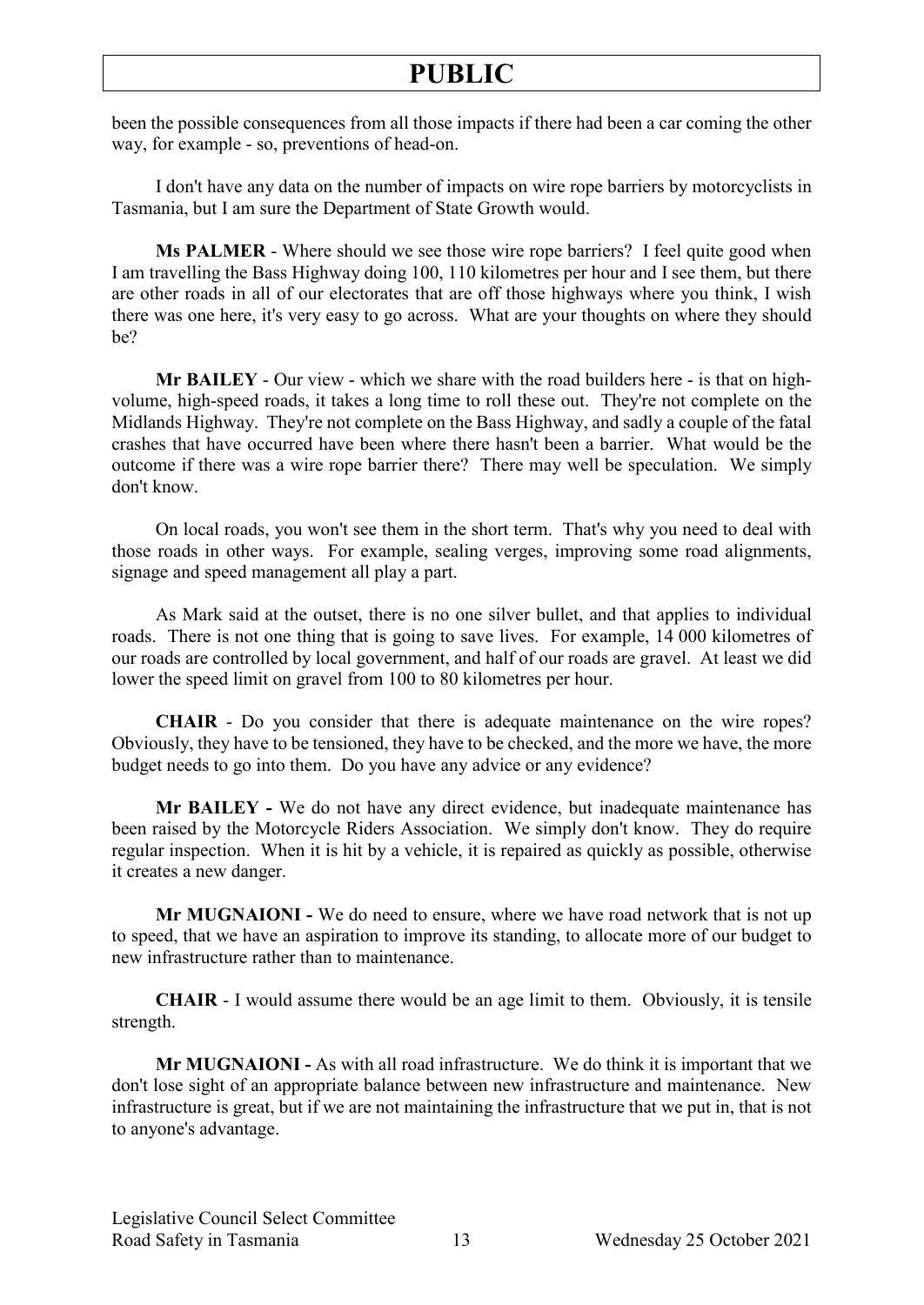**Mr BAILEY -** We said during the state election campaign that the state should increase the maintenance budget, which is around \$70 million, to about \$100 million. That is in line with the Civil Contractors Federation. I know they are not the same.

Maintenance at the moment is not well enough funded. That will certainly be part of our budget submission, as I am sure it will it be for other organisations. You can see from the recent problems on the Bass Highway that we have a problem there. It is not just funding; it is the skills and capacity component again to actually get the work done.

**Mr MUGNAIONI -** We also see that as one of the significant advantages of having 10-year plans for our major highways. It is not just about a plan for the infrastructure. It needs to be about a plan for the capacity to build that infrastructure when you get to it. These plans need to be quite holistic, to make sure they are not delayed by getting to the point of tender and not having enough people tender to actually get the work done.

**Mr WILLIE** - I have some questions on Tasmania's vehicle fleet. Our average is 12.8 years, compared to the national average of 9.8 years. About 20 per cent of Tasmania's fleet, which is about 82 000 vehicles, are more than 18 years old.

You talked a bit about the state government offering incentives through registration schemes. Is there anything else state government can do to try and improve that? Obviously, that is going to become an even bigger problem when we have driverless cars and more improvements in technology.

**Mr MUGNAIONI -** Unfortunately, like all of these challenges, probably a range of things needs to happen. In addition to potential incentives through the registration scheme, we also think the Government can lead by example in terms of how it manages its own fleet.

We know that the Government fleet, once it is sold on, goes into the second-hand market, and has a positive impact on improving the age of vehicles.

One of the recommendations we have suggested is considering regular inspections of vehicles to ensure they are roadworthy. A lot of those aged vehicles, in addition to not being sacked because they do not have the technology improvements that newer vehicles do, may not be roadworthy. That could be something we consider in trying to encourage improvement in the age of the fleet.

There are different options, but fundamentally it is a critical contributor to road safety. We know that across the board, vehicle safety - of those three, safer drivers, safer cars and safer roads - is probably the area where we've had the best advances over the last decade, but if we're not seeing those vehicles filter down to Tasmania we're not getting the advantage of those. This is also an area where federal jurisdiction comes into play, particularly around fuel standards. At the moment, our fuel standards in Australia mean that we are not getting the best of the new European technology, particularly, that are built for high standards. Again, it's just building in a systemic delay to being able to access that new technology in our jurisdiction.

**Mr WILLIE** - Is there a way of managing these things so as not to penalise people with lower incomes, maybe there could be an incentive to upgrade an 18-year-old car to a five-year-old car? I can see that it would be disproportionate in subsidies to people who maybe don't need them.

Legislative Council Select Committee Road Safety in Tasmania 14 Wednesday 25 October 2021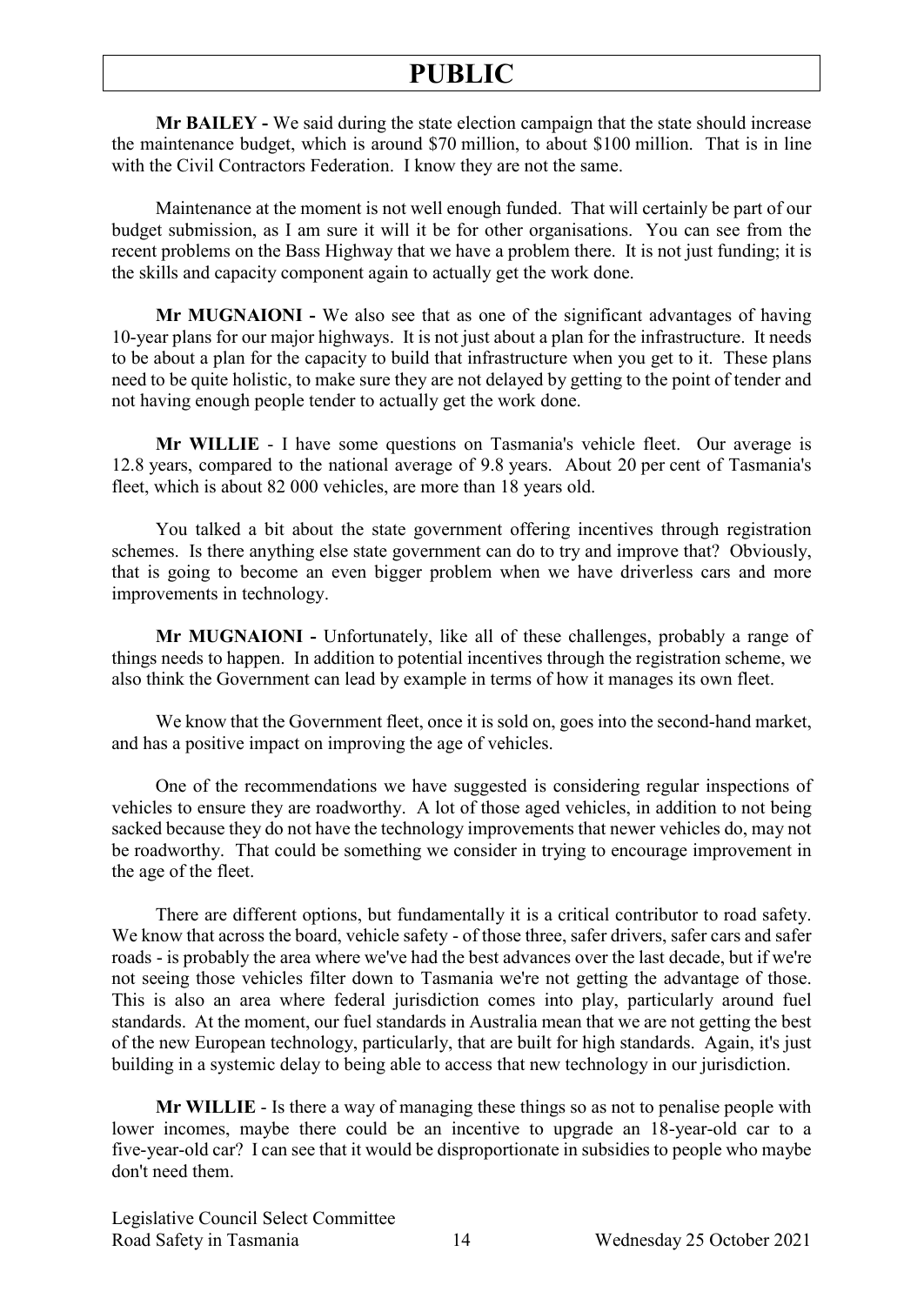**Mr MUGNAIONI** - Agreed. That's certainly not the intention. It really is just about making sure that older vehicles we know are not safe are removed from roads. However, I recognise there is a social risk there and that it would penalise different parts of society more than others with an unintended adverse consequence.

**Mr WILLIE** - Is there any localised analysis of the road crash data here on the age of the vehicles involved, and would you or State Growth have that?

**Mr BAILEY** - We don't have that, but that is part of the crash data they have. They do have a lot of data, which we don't necessarily always see. They're not hiding it, it's just that it's a big job gathering that. There will be a lot of useful stories that would come out of that data, the age of the car and the condition of it.

**Mr WILLIE** - Do you know about any of their trends, whether most of them are older vehicles?

**Mr BAILEY** - No.

**Ms RATTRAY** - It was interesting that the government fleet, when I first arrived here and we were first allocated vehicles about 16 years ago, was 40 000 kilometres for a turnover of your vehicle. Now, it's 60 000 or three years. The government has certainly pushed that out.

**Mr BAILEY** - If you're talking 60 000 kilometres, it's a five-star vehicle. It's a hell of a lot safer.

**Ms RATTRAY** - That's right. That puts it into the secondhand market. We were turning over vehicles, particularly members who travel and live quite long distances away from parliament and have big electorates.

**CHAIR** - You're talking more about departmental fleets, aren't you?

**Ms RATTRAY** - That's the policy, though.

**Mr MUGNAIONI** - Indeed.

**Mr BAILEY** - They've pegged it to five-star for all their vehicles, which is good. The other thing about vehicle safety, generally, and this will take a long time to flow through to the secondhand market, but the mandated technology that's going into cars in Europe by 2023 will monitor the speed limit on the highway on which you're travelling and, if you exceed it, it will automatically reduce your speed to the legal limit, which is a fantastic advance.

**Mr WILLIE** - Hopefully you're in the correct lane and not trying to overtake someone.

**Mr BAILEY** - It reads that, too, because you've got lane assist now, as well. There's a lot of new technology. You've got doors that won't open if the car detects a cyclist or pedestrian or another vehicle coming past. You've got cameras and sensors in the cabins of cars that detect fatigue and distraction and will let you know. In the heavy vehicle fleet, of course, all that is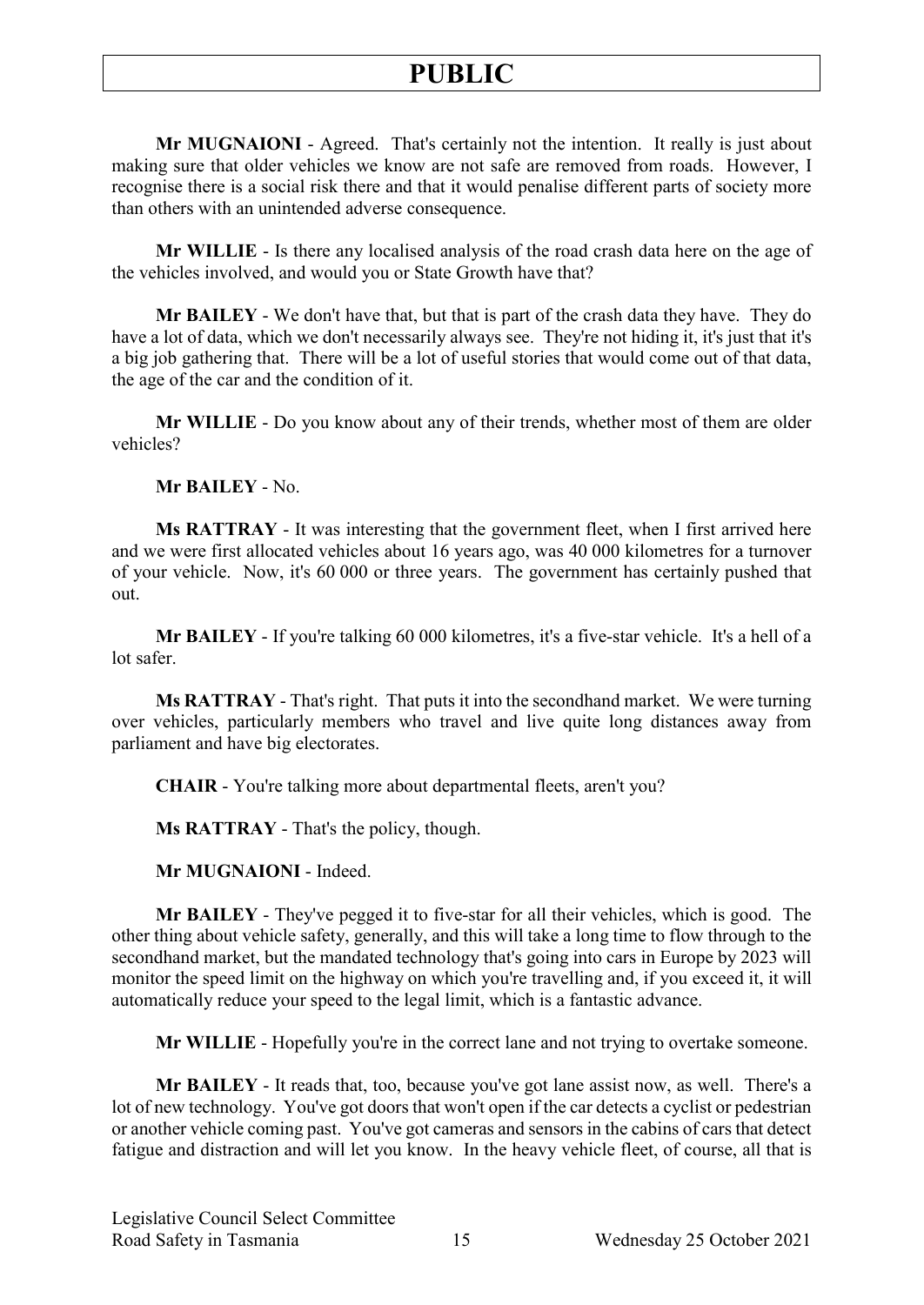well and truly entrenched with the big operators. They have a huge focus on safety because safety is part of efficiency and is simply a good business practice.

**Mr MUGNAIONI** - Equally, the corporate sector has a significant role to play here as well. Certainly, from our perspective, there is absolutely no excuse for an employer to be putting an employee in anything less than a five-star, ANCAP-rated vehicle. Having that sort of approach will also assist the second hand market in Tasmania.

**Ms RATTRAY** - I wanted to go back to driver education. I have a motorcycle licence. I no longer have a bike, so it is, perhaps, of little use; but I recall doing that Stay Upright course at the time. I think it's DECA now, I think Stay Upright's a thing of the past. I remember clearly after doing that course that I felt more aware of what was happening around me on the road as a vehicle driver as well. Not everyone wants a motorcycle licence, but having that type of course available to all new and existing licence holders, is that something that has been discussed?

**Mr BAILEY** - I can answer as far as motorcyclists go. MAIB funded a program, a refresher course for older motorcyclists or people who hadn't been on a motorcycle for some time -

**Ms RATTRAY** - I was thinking more of general drivers.

**Mr BAILEY** - We put the case that if you are going to start that, you would do it through a diversionary system through the justice area. Could you mandate it for all drivers? That's a big call. Not something we have thought about.

**CHAIR** - That's going to be a big cost.

**Mr BAILEY** - At a big cost, yes.

**Ms RATTRAY** - You wouldn't need the full course; but just sitting in the instruction area and looking at the videos and talking through different scenarios I just have a better awareness since doing that course of what's happening around me on the road.

**Mr BAILEY** - There is a pathway for that, and it goes to one of our submissions, which is embedding road safety within all workplace health and safety regimes. As part of that, every public or private corporation could then say, as part of your induction, you go through a remedial course for driving. That would be one way of doing it. There would obviously be a cost to everything, but not a direct cost to the licence holder in that case, so it might be a possibility.

**Mr MUGNAIONI** - This is one of the other reasons why we think it is so important to have a whole-of-government approach to this because if we think about an initiative like that, there will be a cost. Any of the initiatives that we have spoken about this morning, there would be a cost too. What's not often taken into account is the cost of not doing it - to the health system, to the social welfare system. We need to think about these costs.

**Ms RATTRAY** - You just read out those costs earlier.

**Mr MUGNAIONI** - Exactly.

Legislative Council Select Committee Road Safety in Tasmania 16 Wednesday 25 October 2021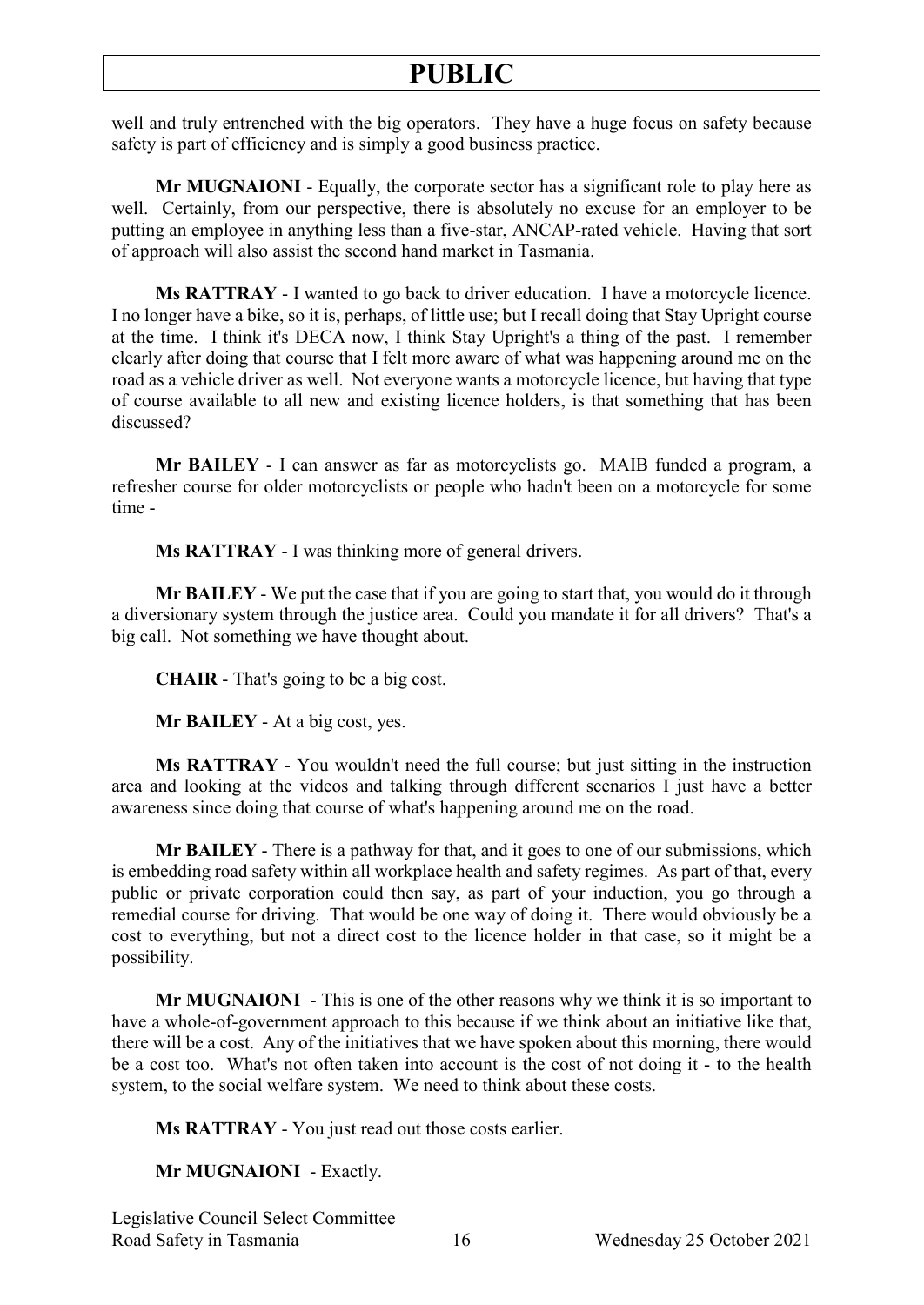**Mr WILLIE** - We have got the Police Association coming and the impact to workers comp and all those other costs -

**Mr MUGNAIONI** - Scratching the surface. When we are thinking about these investments we need to think about them as investments, not as costs, because they do have a return. It might be a return that is not immediate or difficult to quantify or sits in a different department from where the investment is being made; but we do need to take that holistic view because otherwise it's very easy to find reasons not to make the investment.

**CHAIR** - Thank you. So do we have any pressing questions from anyone?

**Ms RATTRAY** - It was a very good submission.

**CHAIR** - It was an excellent submission and we really appreciate you taking the time to come in today as well. Thank you very much. We will stop the broadcast for a moment.

#### **THE WITNESSES WITHDREW**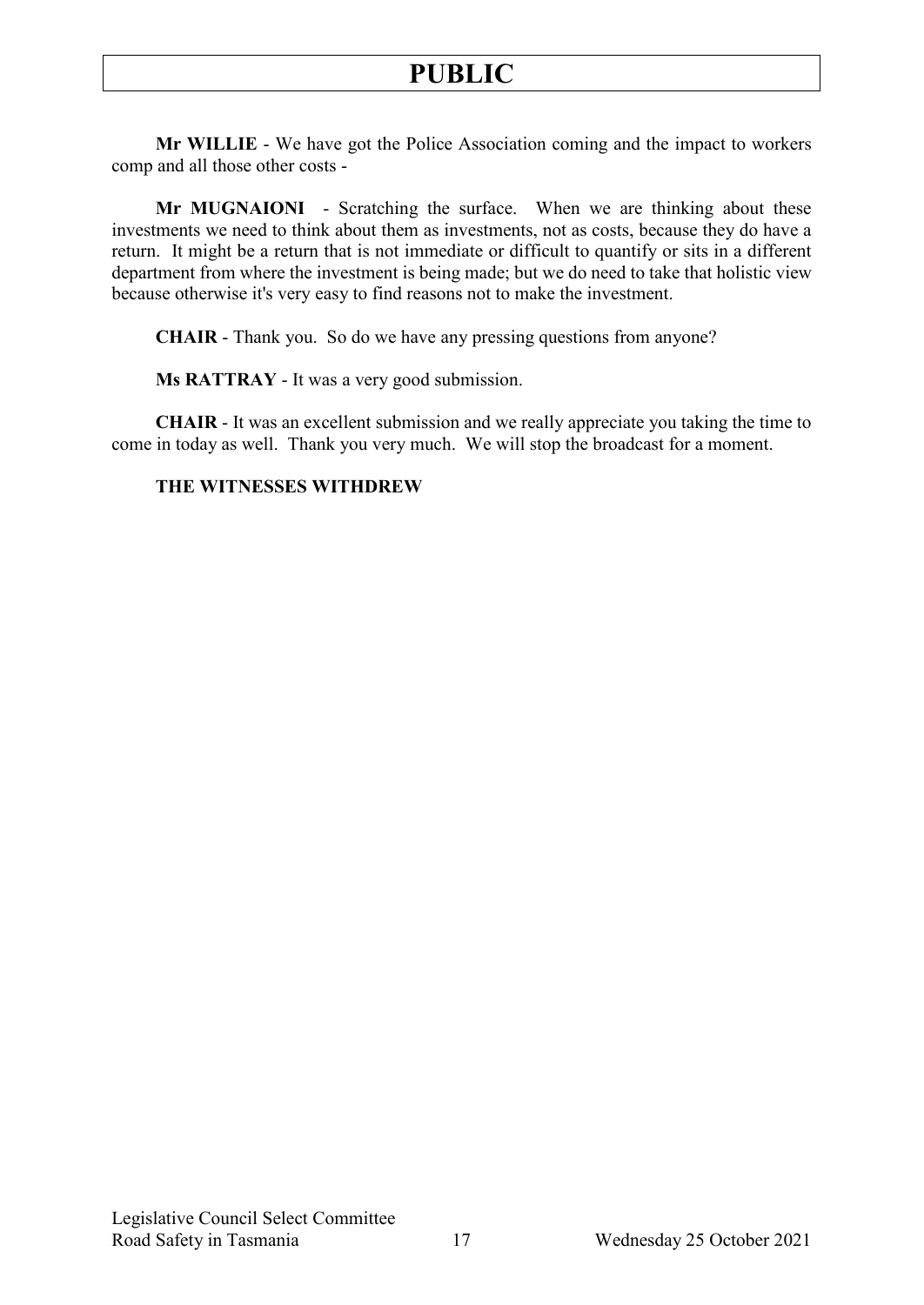#### **Ms RACHAEL MATHESON,** CHIEF EXECUTIVE OFFICER, **Mr PETER DIXON,** CCF MEMBER AND CHAIR OF THE TRAFFIC MANAGEMENT ASSOCIATION (TAS) WERE CALLED, MADE THE STATUTORY DECLARATION AND WERE EXAMINED.

**CHAIR** - Thank you for coming in. Today, all evidence taken at the hearing is protected by parliamentary privilege. I remind you that any comments you make outside the hearings may not be afforded such privilege. There is a copy of the information for witnesses available if you haven't read it or if you're not aware of the process. The evidence you present is being recorded and the *Hansard* version will be published on the committee page of the website when it becomes available. We will ask you to give an overview to your submission and then we'll ask questions.

**Ms MATHESON** - The reason why we made a submission to this inquiry, specifically, is that the civil construction sector has over 2000 workers on roads in all regions across Tasmania daily. We've found it vital that we participate in this for the protection of those workers on our roads, given the amount of work that is in the infrastructure pipeline. Today, we're going to provide a bit of evidence around what some of their experiences are like on a daily basis and ways that we can work together to improve the safety of our workers on the roads. Did you want to add something, Peter, to that statement?

#### **Mr DIXON** - No.

**Ms RATTRAY** - We heard from the previous witnesses about a suggested increase from the \$70 million allocated for road maintenance to around \$100 million. You've supported that in your submission. Can you give me some idea of where you see that extra \$30 million should be put? Is it general maintenance or is it road-widening verges? Is there some sort of conversation that you've had with State Growth and government and the industry around where that extra maintenance should be put?

**Ms MATHESON** - Yes. As an industry we would like to see it upgrading our roads, especially the road shoulders, the barriers in parts of the state where it's really necessary, especially the west coast of Tasmania. There are some pretty detrimental corners that road users are subjected to. Improving those roads is better for all Tasmanians.

Our road workers are on the roads looking at those projects daily, so they can see where the maintenance is required. In our submission we have highlighted a few of those key points of where that money could additionally be spent to improve road maintenance.

**Ms RATTRAY** - I've been a strong advocate for many years for lay-bys, slow-moving vehicle turnouts, whatever you like to call them. They've also been called pull-off bays. I don't mind what terminology is used, I just wish there were some more, particularly in the areas that I represent.

Is that something that you get feedback from the people that work on the roads, that there are a lot of informal places on the sides of roads that people tend to pull over and let a faster moving vehicle go? Particularly people who are pulling caravans and that type of thing. They're so informal that you almost don't know they're there until you're on them, and then it can cause a bit of a safety hazard, trying to get around somebody that's pulled over. Is there any feedback from your organisations around that type of road maintenance, or infrastructure upgrade?

Legislative Council Select Committee Road Safety in Tasmania 1 Wednesday 25 October 2021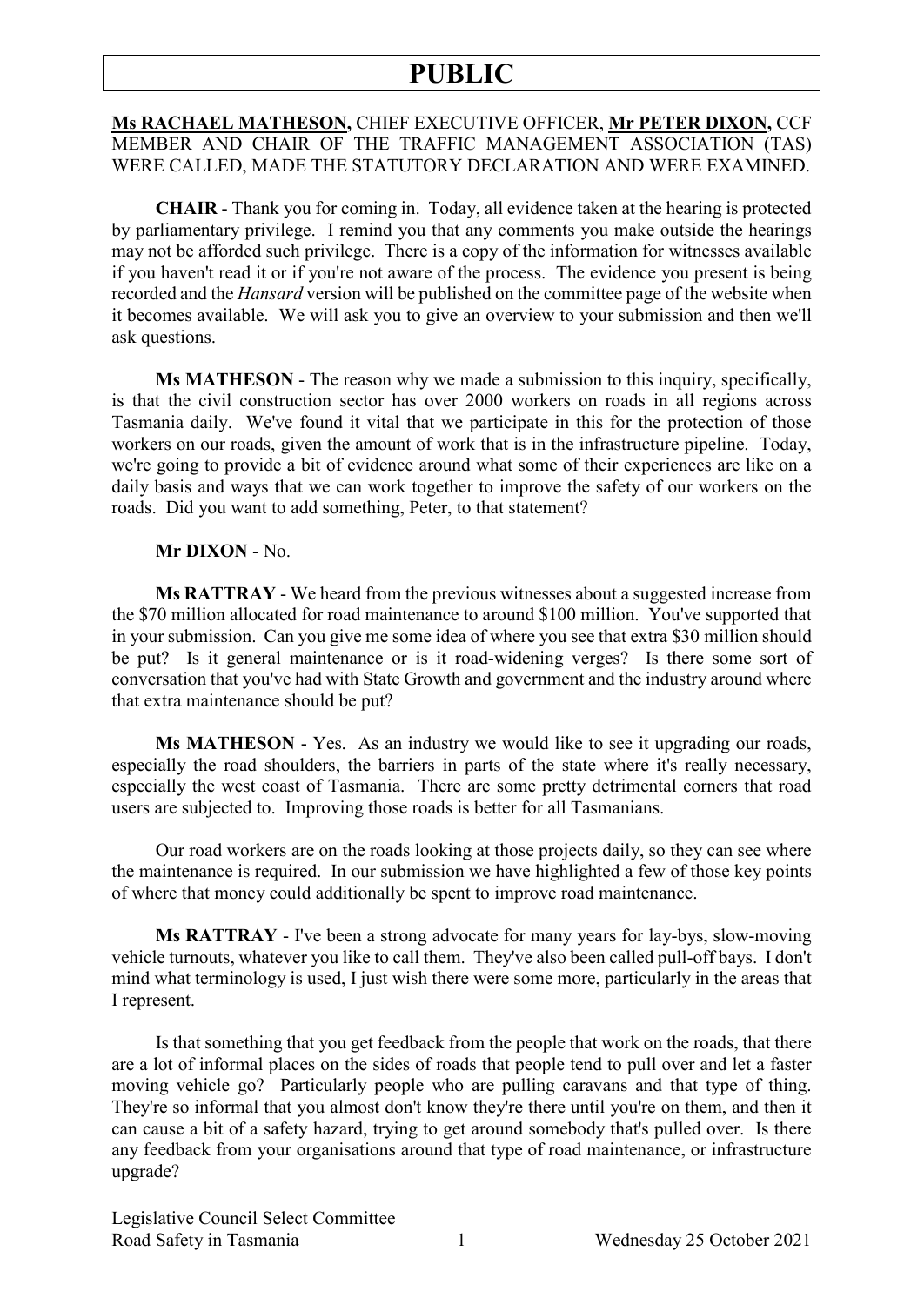**Ms MATHESON** - I've had one member recently speak to me about that, where they came across a road worker very quickly coming around a corner, so those slip lanes are dangerous to maintain. For a road user, it is really important to have those lanes to break off onto to let other cars come through. It comes down to the design and where they locate them through planning.

Some of these roads in our state, as we know, are on quite mountainous edges and so forth so there are limited spaces you can build roads, so they have to deal with what they've got at the best of times. We're predominantly advocating for when our guys are on those roads and maintaining those bays, specifically the protection of them when they're out putting their signs out. It's about teaching the road users how to look out for people on our roads that are working, and identifying the signs correctly and reading those signs correctly, so it's about education as well.

**Ms RATTRAY** - Thank you.

**CHAIR** - My question is with regard to wire rope and the budget for wire rope. I notice that you mentioned allocation of between \$60-\$70 million for road maintenance, but you believe it should be increased to at least \$100 million. It has been raised with me that perhaps there's not enough money to make the wire ropes safe, and for the testing that needs to be done on an ongoing basis. Your contractors would do wire rope maintenance?

**Ms MATHESON** - They do maintenance and there have been some issues of late around the design of some of those and coming through and implementing them. That issue is with State Growth at the moment and we're having discussions around the actual design of those, to make sure that when they are implemented on the roads…

**CHAIR** - The design of the wire rope or the design -

**Ms MATHESON** - The implementation. There's a few issues around those at the moment, but we're tabling that directly with State Growth who is responsible for it if it does fail or there are faults with it.

**CHAIR** - With the maintenance budget that you have at the moment, you would do most of the wire rope maintenance?

**Ms MATHESON** - They would be sent out to do all maintenance, including that. They will have specific contractors that they would then need to bring in that would deal with wire rope maintenance.

**CHAIR** - How often would certain sections be done; would it be yearly? We were discussing earlier that there is an age for the tensile of the …

**Ms MATHESON** - It would be all written into the contract when they have done the work, how long the life span of certain things are on projects in particular areas. I am not across the life span of that, I probably should be; but I am not in the weeds of the technicality of that. We can investigate that.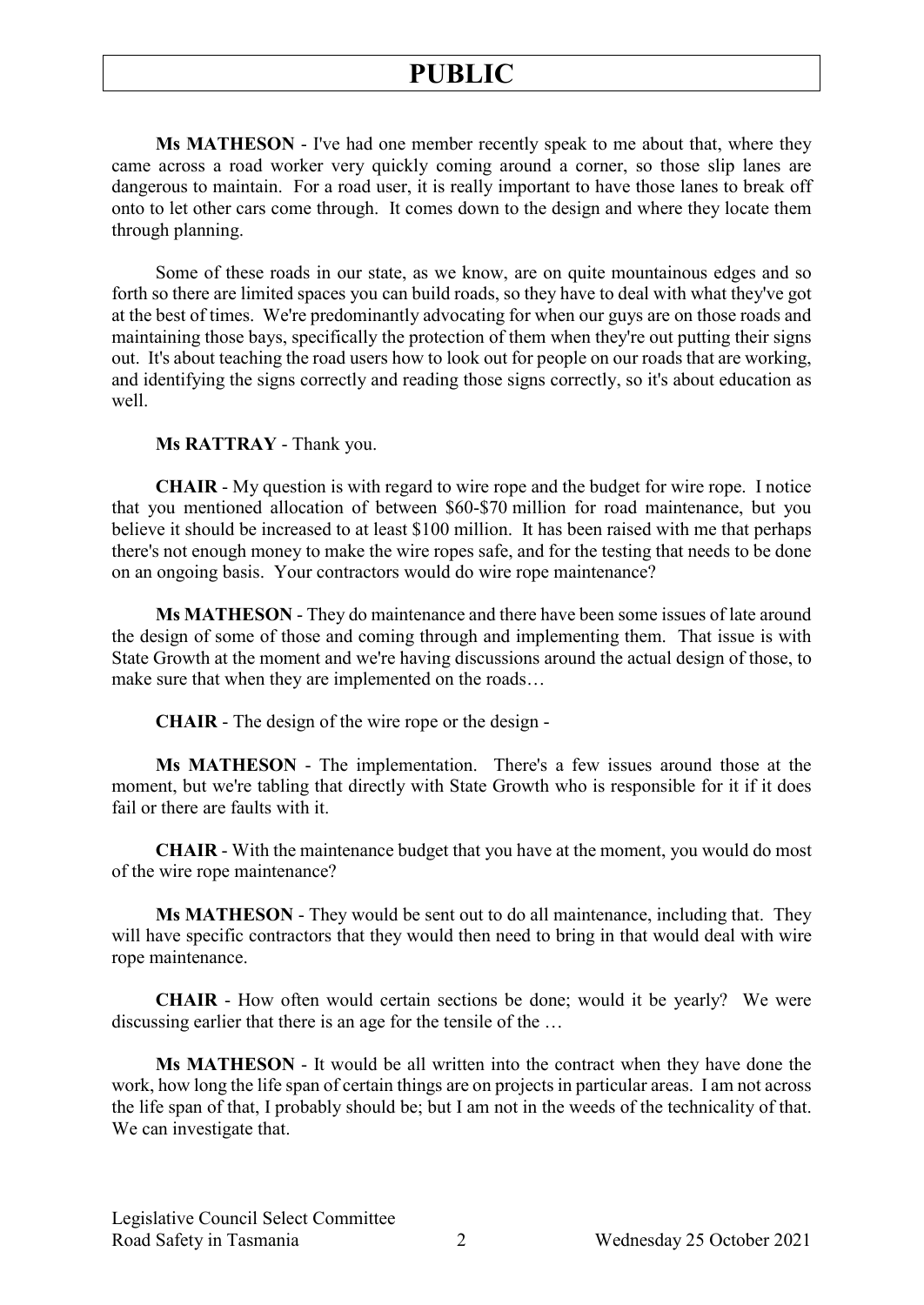**CHAIR** - I just wondered if you felt there was enough in the maintenance budget for the wire rope, or does that come as part of the shortfall? You have mentioned that it should be probably \$100 million as opposed to what it is now. I am wondering the areas that are actually missing out?

**Ms MATHESON** - It is more just the day-to-day maintenance of the pot holes and the road shoulders overall. The wire rope one would be a specific one and would probably fall back under the contract and the maintenance and the life span of it.

**Mr WILLIE** - You talked about your members experiencing abusive situations, being swerved at, violence - which points to a broader cultural problem with road users, does it not? Can you talk a bit about that?

**Ms MATHESON** - It does. We will ask Peter to speak on this. Peter works for Spectran, who is a member of the CCF, and is also the president of the Traffic Management Association of Australia (TMAA) where a lot of these complaints are filtered through to. He has had firsthand experience with his employees, so I will get him to speak to that directly.

**Mr DIXON** - Abuse received for traffic controllers is far from a rare occurrence. A lot of that is an unfortunate truth of the industry as it is. No one really goes to work to cop a mouth full at the side of the road, but unfortunately it does happen. Speaking to my employees, it happens a lot more than is reported properly, basically due to how frequent it is. I have an example of an incident that happened, part of three different ones from the same day. I will go over the others as they are relevant.

The crux of it was, in the middle of a site which was set up correctly and to the approved traffic management plan, there was a rear-end collision where a car only slightly nudged the car in front and really only damaged his own vehicle by hitting the toe ball of the car in front, lost his temper, pulled out, sped around the car, even though everything was stopped, and swore at the traffic controller for causing the crash - even though he was well within the advanced signage - and sped off. The traffic controller relayed that information through the radio, alerted the site and they shut down operations as they were not safe. That is something that happens very frequently. There is a bit of gap in what motorists expect when they get to roadworks. Some people are just impatient and don't want to know it. Some people are not aware they have past three signs saying prepare to stop and they go, Oh, that actually means I have to stop. Some people assume that signs have been left out, that they are there every day and they have never had to stop before. It is definitely something that happens all the time. Getting a bit of education out to the motorists would be very beneficial towards getting a safer environment for everyone, for daily bullying like that, and also your cyber side of it with social media. There are plenty of opportunities for people to raise their voice on social media and say "I had to wait for 10 minutes over here just because somebody hit someone in front of me and it is all the roadworks' fault".

**CHAIR** - Do they take registration numbers if they get abused?

**Ms MATHESON** - When it is possible. If it is particularly bad, if someone gets hurt or something is damaged then yes, it is all recorded. Usually when it is happening the vehicle in question is moving too quickly, the controller is more focused on getting themselves safe and where is he going to go, and getting the records of the vehicles is not as easy as it sounds.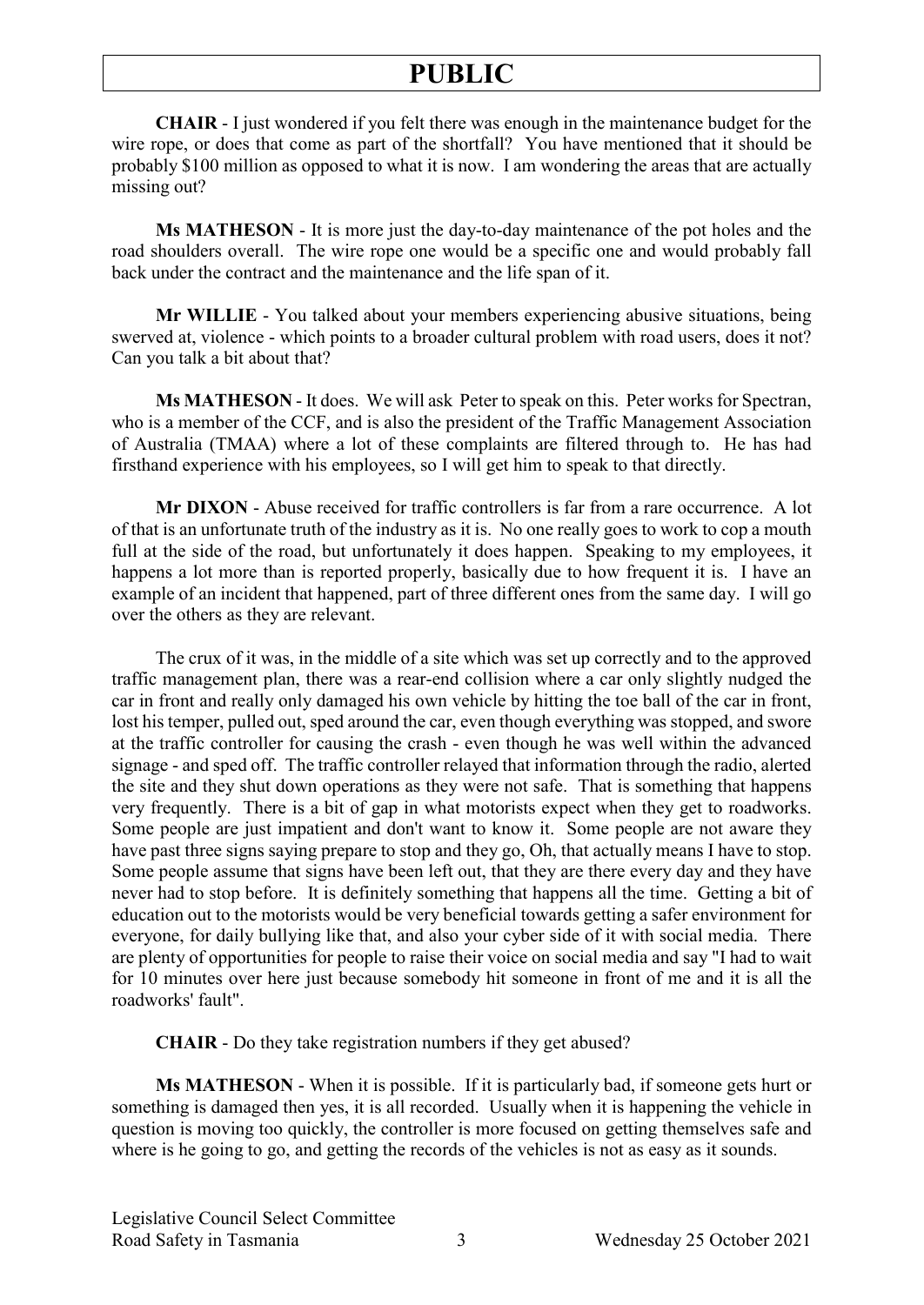**CHAIR** - Are there cameras there because it is a bit like -

**Ms PALMER** - Smile, you're on camera. You see that in lots of shops, don't you?

**CHAIR** - A bit like parking attendants, they have body cameras. I know it is a bit difficult for everyone, so you wouldn't have a foreman or one person there with a body camera? Would something like that be worthwhile?

**Mr DIXON** - We've investigated that in the past. I believe there are privacy concerns in operating body cams on our traffic controllers. There are CCTV solutions employed on some sites but due to the remote nature of them, they're not as common as would be beneficial. The technology is there. It's not fully adopted everywhere yet.

**Mr WILLIE** - When somebody is hurt, how is that recorded and how many instances are we seeing of that occurring on our roads each year?

**Mr DIXON** - Injuries and personal loss; every company has a slightly different method for recording their own incidents. This is an example of a near miss form. It's recorded, date, time, location. In instances where people are hurt there is obviously a very thorough investigation on every site, whether or not WorkSafe needs to be notified, there are clear guidelines down as to when things need to be escalated to relevant authorities. Internal with Spectran that I work with, we do follow up on any personal injury for insurance purposes and to ensure that every possible control can be put into place to prevent a recurrence.

**Mr WILLIE** - Do you know roughly how many people have been hurt on our roads through their job being a traffic controller?

**Mr DIXON** - To my knowledge it is fairly rare for traffic controllers to become injured in the course of their duty. We do put a lot of controls in place to make sure that happens and there is a lot of luck and trust in the public to keep people safe at the same time. There are a lot of holes in the training regimes and other things that we do work around and we have a thorough plan of how everything is set out. So to keep everyone safe a lot of work goes into it.

I have been in the industry for about 10 years and to my knowledge in our business, we have had three injuries in that period. One can be linked directly to an impatient motorist not stopping and literally running over the foot of one of my controllers. The other was poor training where a controller got struck by a vehicle because instead of letting it go and reporting it downstream, he actually stepped in front, which was very unfortunate. That's just when they started so I don't know the details on that too well, and the third was -

**Ms RATTRAY** - We have had a death.

**Mr DIXON** - Yes, there was a death in 2014 up in Launceston, the details of that were released from the coroner. That was a case where pretty much every step of the process that could have been taken was slightly mismanaged by everyone. The driver behaviour and the nature of the works and everything. Nothing really worked on that site and it is a good case study of what not to do. I believe everyone in the industry has taken that and gone, 'Right, we need, as a whole, to get a bit better'. That was just after I started so I am aware of what happened but the way things were before I am not too clear to say.

Legislative Council Select Committee Road Safety in Tasmania  $\overline{4}$  Wednesday 25 October 2021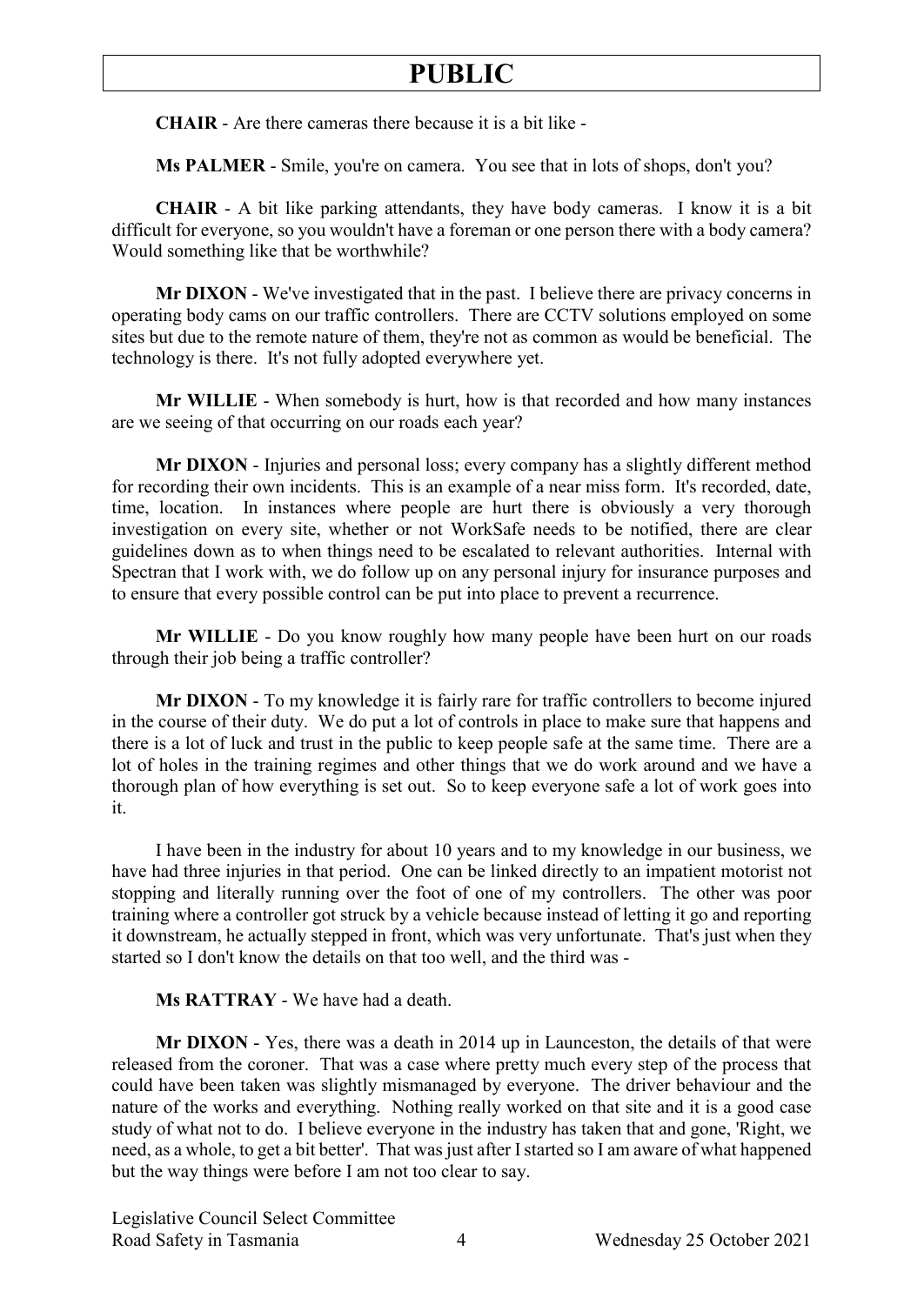**Mr WILLIE** - And I guess my last question is would you like to see more road safety education about roadworks and what motorists should do in that situation.

**Ms MATHESON** - We definitely would and I brought this with me today which is the Toward Zero Action Plan the Government put out and there is nothing about workers on the road. There is a little bit about education in there but it's for people on the road to identify road conditions and so forth but there's no referencing of the Your Speed is Our Safety campaign in here at all or the 2000 workers that we have on our roads daily, which we think is a really big oversight. We would like to see that adjusted and our industry incorporated in this Zero plan because I think people working on our roads is equally as crucial for this Toward Zero Action Plan for government. We would like to see more education - not just for our industry itself but for people who are in grades 9 and 10, who are about to get their driver's licence - having them exposed to what it means to approach a driving site, what the signs mean. Just because there are no workers on the road and there's a sign out that says, go 40 kilometres per hour or 60 kilometres per hour, it doesn't mean they can go back to the normal speed limit. Those signs are there for a reason. It's identifying the sign that allows you to drive at the speed for the road condition as it is. There might still be loose gravel on the road, et cetera.

That's when we find that there are accidents, there are people abusing road workers because they don't understand the sign, so how do we educate people at a younger age as to what the signs mean for those sites? We educate them as to what it means to slow down if you see a kangaroo or a wombat through our signage and our books but there's nothing about the signage for road users. I think that could be something really important to our industry.

**Mr WILLIE** - How important is it for people to plan their trip and know they're going to come across roadworks? I would imagine some of the frustration is because they are not prepared.

**Ms MATHESON** - Thank you for saying that. As you know, one of Peter Gutwein's election commitments this year was to build a hi-vis army and part of that hi-vis army, one of the line items was for CCF to manage the Your Speed is Our Safety campaign for the next four years, with State Growth, the Traffic Management Association of Australia (TMAA) and the Road Safety Council of Tasmania, which will be linking in with them.

We've started to run some commercials but we're going to line the commercials up with the roadworks roundup that comes out every week and we're going to target commercials on the radio at peak periods, which tells you that there are works on the Bass Highway, specifically calling out the sites in those commercials on radio, so it becomes more in the ear. You'll be driving along and you'll know there are roadworks ahead and you can start preparing if you're listening to it on the radio.

That's one of the channels we're trying to really change, not just have a generic ad about Your Speed is Our Safety but actually tapping into the communities as to where the works are happening in all regions. You won't be in the car in Hobart hearing about a job up on the Bass Highway, you'll only hear it in that region as you're approaching it.

**Ms RATTRAY** - What about social media for prior warning?

**Ms MATHESON** - Yes, we're looking at different platforms.

Legislative Council Select Committee Road Safety in Tasmania 5 Wednesday 25 October 2021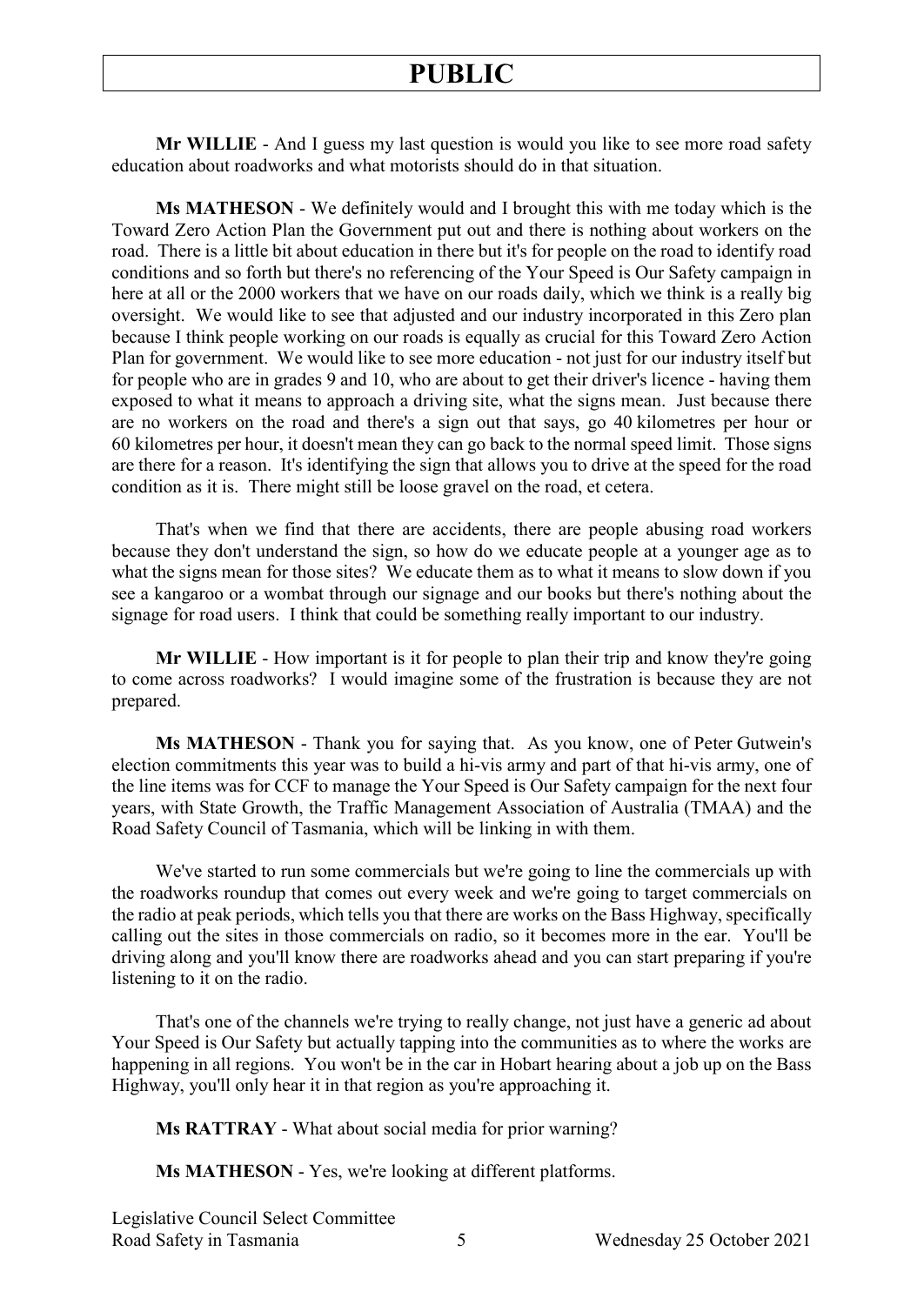**Ms RATTRAY** - Josh made a good point, knowing that it's going to be an extra 20 minutes the day before, not that morning or whatever.

**Ms MATHESON** - Yes, we're going to start using some of the different ways like TikTok and different platforms where advertising is becoming more and more, for those young kids before they get in the car. They've seen and know there are going to be some roadworks. We're trying to get into their heads a little bit more. We also think that by educating younger people who haven't even got their licence, if they're in the car with their parents they can identify signage to their parents and try to educate them if they're not aware or are getting frustrated.

**CHAIR** - My understanding from our last people giving evidence is that road workers will be included with emergency vehicles, the slow down. State Growth are now looking at the fact that, at the moment, it's slow down to 40 kilometres per hour from 110 kilometres per hour, which is obviously questionable that they'll be changing that and that road workers will be included as well as emergency workers, when people have to slow down when they see them. I think that's a good move in that direction that you've been talking about.

**Ms MATHESON** - Yes, that is great to know that is happening. We're starting to see more police presence as well on some of our government sites. They come and sit there and it's a bit of a deterrent for people approaching zones. I would like to see more of that as well, where possible.

**Ms PALMER** - My question was the same as Josh's question about what you want to see happen. After reading through your submission, I did have a note from a marketing perspective. The ad had a little girl saying, please keep my dad safe, but then the same wording was seen at actual road sites, so the emotional connection you had sitting at home seeing that ad on TV, you felt that again when that was reiterated. I thought that was a fantastic campaign. Sometimes you hear and you feel that way when you might see a beautifully done commercial but to have that reiterated when you're sitting there, I thought that was a really clever way of marketing.

**Ms MATHESON** - Yes, and more and more of our sites are starting to use those visual boards to put messaging up, which is great to see also. Education is probably the key issue around what it means to be a road worker and that is their office, this is their day to day job and they need to be safe. As a road user you need to look out for them and do the right thing.

**Ms PALMER -** And thank them as you drive past.

**Ms RATTRAY** - Peter, you did touch on this, people taking more care and obeying the signs that say 40 kilometres, even though there is nobody working on the site. I have experienced some criticism and experienced myself, where there are sections of road that have obviously been under maintenance and repair. It appears they have finished and I do not have the facts around that, but the signs stay up for weeks and weeks and that does build a level of frustration from drivers. Is there any way of your industry working with whoever is undertaking the works to have a timelier conclusion if that is possible so there is not that frustration?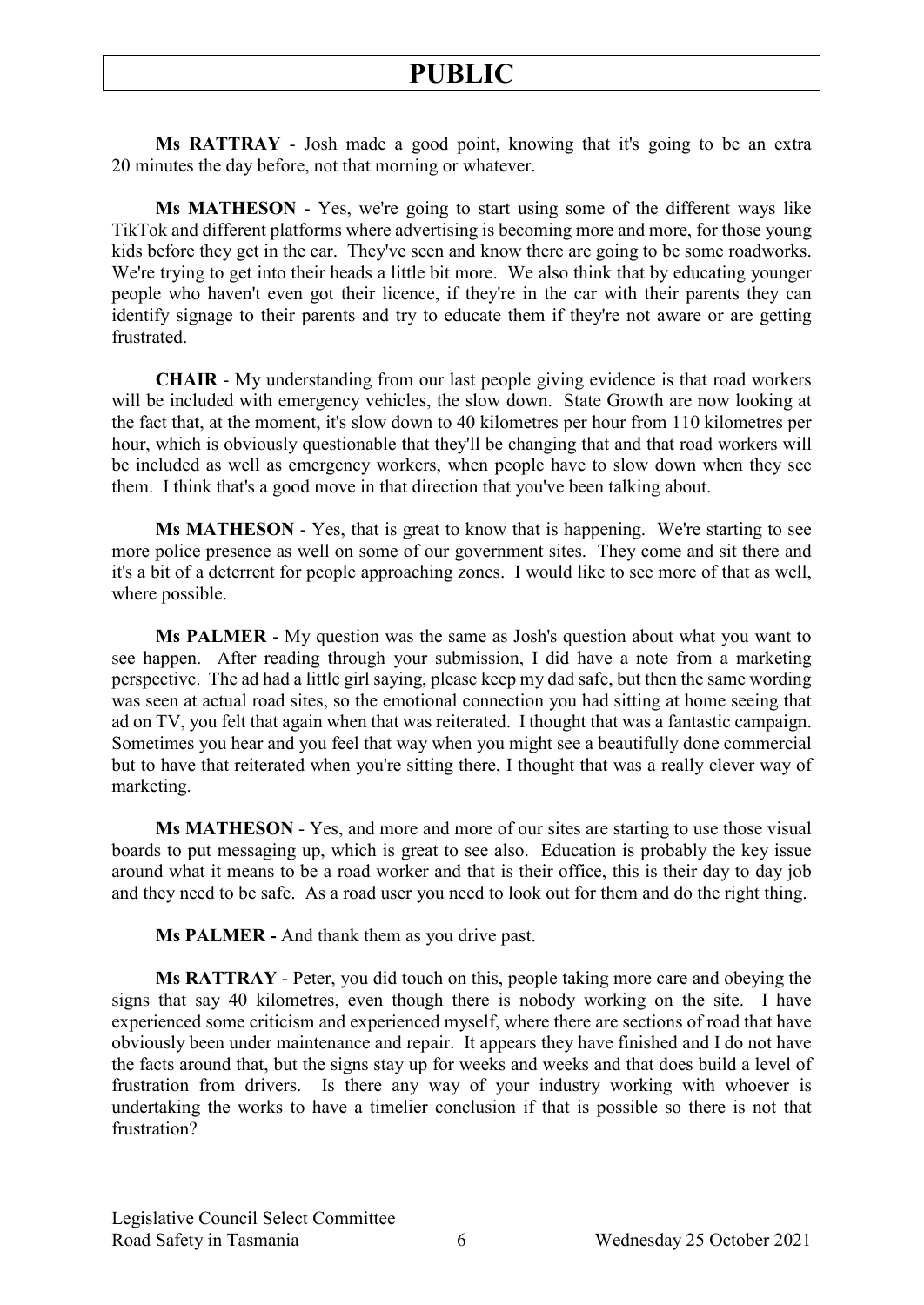**Mr DIXON -** What we are looking at and the main reason is there is a bit of a gap between the understanding of what speed limits are appropriate for the sites, why they are in place and if they are supposed to stay in place. A lot of people like to set their signs up and leave them there for the duration. It is not really appropriate in this day and age, you need to have someone daily checking those signs, making sure they are still relevant to the road environment you are going through. One of the major issues we have overall, is people who leave signs out overnight which are no longer relevant.

For instance, the workman symbol, the red man with the shovel that everyone is familiar with, is only supposed to be onsite if you have a worker on the road. If you have ever driven past a site with a 40 sign and a workman symbol is out after the end of the day when there is no one there, it is very likely someone has just left that sign out, because this means roadworks. The education of those people conducting roadworks and the education of a lot of the drivers who go past is being skewed, whether they knew it meant workmen on site or it reinforces the wrong interpretation of that sign. It gets to a point where people drive past so many signs which are no longer relevant when they do drive past one that is relevant and that speed limit is there to keep the person safe, they go, 'I pass these every day on the way home and it just does not register anymore'.

**CHAIR** - You can get booked too.

**Mr DIXON -** You can. As soon as you pass that 40 sign there is a regulatory speed sign and the speed limit is changed for that stretch until you reach the next speed sign, which is another issue. People putting end of roadwork signs up do not always put the end up. There are a lot of sites which are set up incompletely or inappropriately, especially overnight which does lead to frustration where you end up driving for two or three kilometres asking when am I going back up to 50, 60 or 80 kilometres per hour? You either end up not or two kilometres later you speed up again, because you assume you have not passed anything and someone must have left the sign out.

**Ms RATTRAY** - How do we address that then?

**Ms MATHESON -** Currently, we are finding there is a significant lack of good quality trainers for traffic in the state. It is really hard at the moment especially, when there is a change to the new Austroads guide as there are a lot of issues where the training modules are not available, but the guide is out. People are being asked to implement the guide without the training, which should have been the other way around. It has caused a lot of frustration for the state.

**Ms RATTRAY** - Where does the responsibility lie there? Who is responsible for organising the training that goes with the new guide?

**Mr DIXON** - Yes, it is a national harmonised rule book -

**Ms RATTRAY** - I always have a bit of a problem with that national harmonisation.

**Mr DIXON** - Which was formally adopted by the Department of State Growth on 1 January this year. Word from State Growth is it is down to the individual companies to adopt it. The documents are freely available for people to receive and interpret and implement.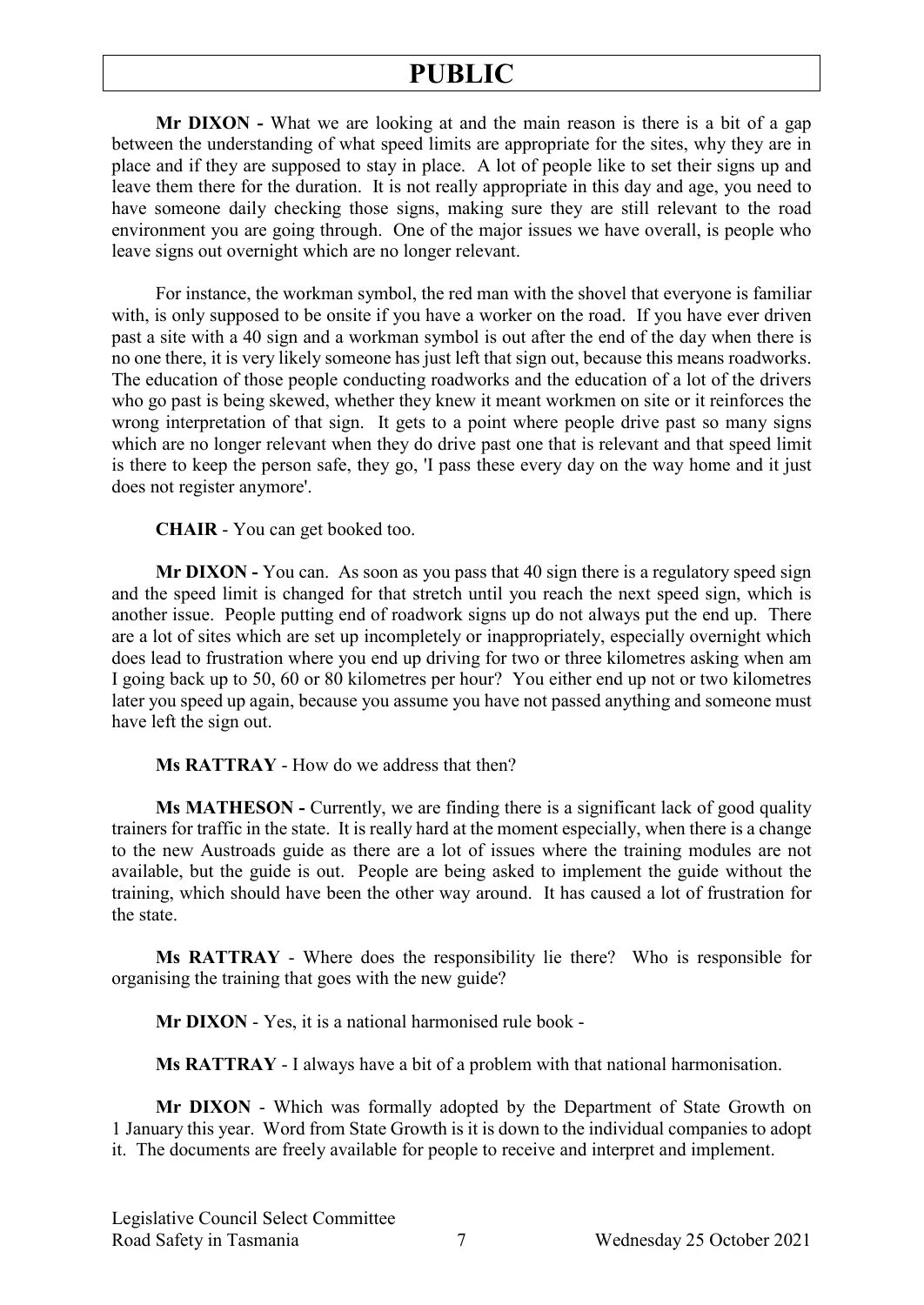**Ms MATHESON** - Which is over 700 pages and it is taking literally months for organisations to interpret, implement it and then there is no training available.

**Mr DIXON** - And without training, it being a harmonising document, the result is far from it as we are noticing the same discrepancies between sites the old Australian standard has had, which was far from perfect. Yes, lack of suitable training available and another thing we in the team are able to identify is the lack of enforcement. It is hard to enforce when people are not formally trained to do it correctly.

Use of incorrect signs, leaving the wrong signs up, putting wrong speed limits in - without enforcement. Under the old standard it was not frequently enforced and if something went wrong, you got the 'please explain' when you were in front of a magistrate of why weren't you following the standard. Whereas, the whole reason for adopting the Austroads guide was to enable proactive enforcement of compliance and not waiting for someone to die or be seriously injured before corrections start being made.

**Ms RATTRAY** - You just were not expecting a 700-page document without any training attached.

**Mr DIXON** - Yes, we were not expecting the lack of training which is outlined in the document itself.

**Ms MATHESON** - Currently RTOs are delivering training in a day which I and the industry does not think is sufficient enough to train someone to go and stand on a road and undertake a position in a high-risk environment. Some of that comes down to, obviously, there are a lot of people who want training. We get calls literally weekly from all organisations, not just our members wanting training.

#### **Ms RATTRAY** - Local government?

**Ms MATHESON** - Local government, private businesses for their on-site traffic requirements. We refer them to some of our members, but some of them want to do it internally. The new Austroads guide is deterring private companies from doing it, to having their own people on site with a traffic ticket and steering them more towards a traffic company.

There are issues with our contractors wanting to maintain that internally. Some of them have 75 staff that actually have tickets in traffic will, under the new guidelines and the new trainings rolled out, will not be able to do that; they will have to comply with the new Austroads guide. There are a lot of technical aspects which you will not go into, but what we see we need from the sector is better facilities to train and educate our people that want jobs in traffic.

At the moment, putting them straight out to a live site without any training is of no benefit to them. We need to be on a simulated site, having an area where we can go and train - whether that is housed within something like the TasTAFE facility where you can actually go and learn how to be on a controlled site before you are thrown out into a site.

**Ms RATTRAY** - But also if you make it so onerous that it puts people off, then you are not going to have enough people to actually be monitoring the sites.

#### **Ms MATHESON** - Exactly.

Legislative Council Select Committee Road Safety in Tasmania 8 Wednesday 25 October 2021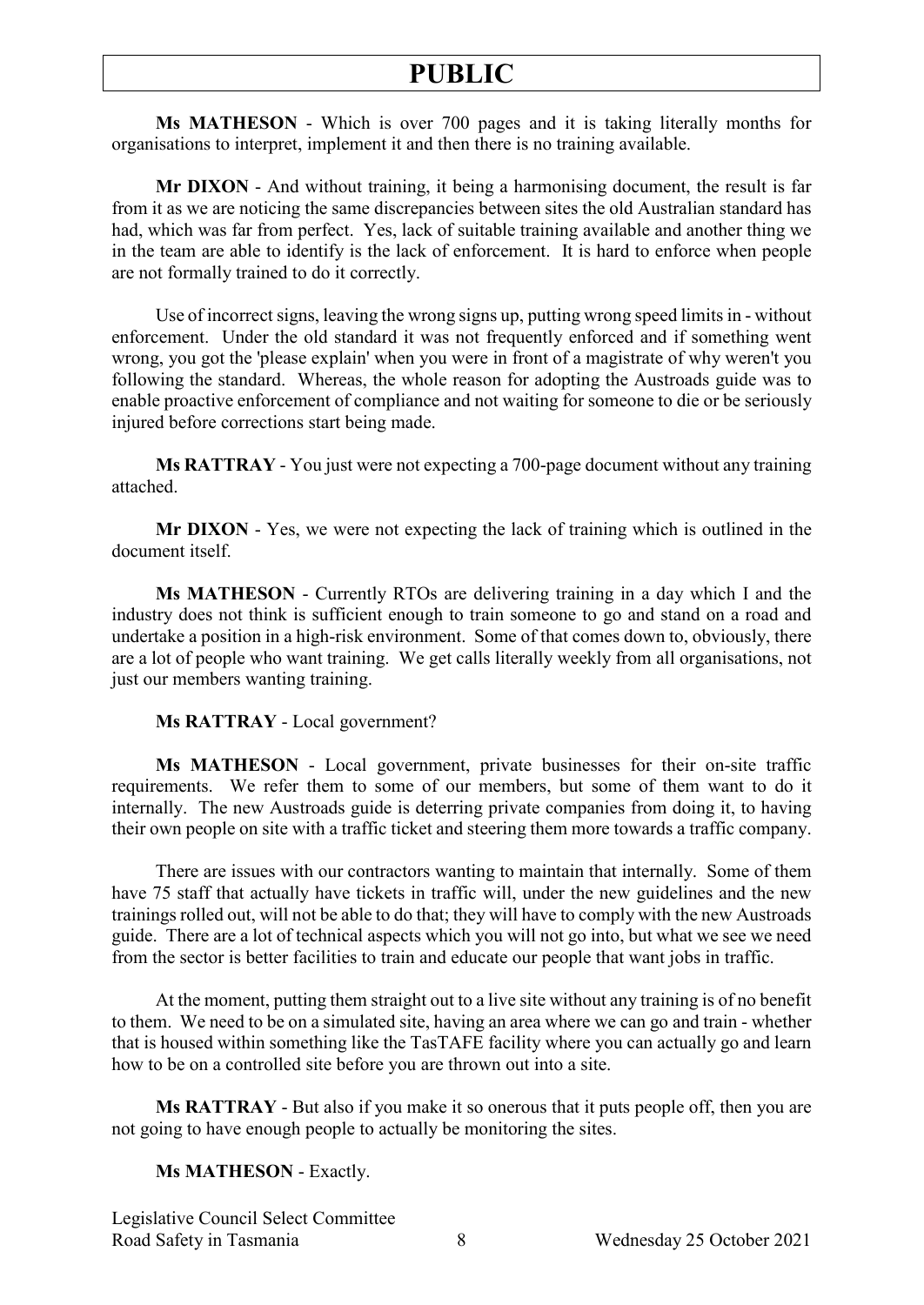**Mr DIXON** - At the moment anyone in this room, if you went to the right training provider and paid \$170 -

**Ms RATTRAY** - You could get it in a day.

**Mr DIXON** - - four hours later you could walk out with your traffic management ticket and go to work right on the Tasman Highway.

**Ms PALMER** - There's no level of, "All right, you can work at this standard of site' -

**Ms MATHESON** - Under the new Austroads -

**Mr DIXON** - Under Austroads those structures are in place, along with experience requirements. The framework for the -

**Ms MATHESON** - Which the training is not available for yet.

**Mr DIXON** - The training does not exist. The competencies have not been published, the qualifications systems are still a work in progress. The problem it was trying to solve is exactly the one I outlined where you can have someone with no physical experience working in construction, out in an extremely dangerous environment with four hours of training with no practical component. In some places - I think in Tasmania you have an 18 years old minimum but some places you can be 16, don't even have a driver's licence and up on the road and going to the cheapest training provider. It is an issue that has got a solution that is in a bit of a limbo where we have been waiting almost two years for this to get published and we are still waiting.

**Ms RATTRAY** - And Tasmania has signed up and should have had this process implemented in January 2021?

**Ms MATHESON** - It has been implemented but the training that supports it isn't.

**Ms RATTRAY** - But they have signed up to say that they were going to be compliant with the Austroads' Guide to Road Safety but there's no training in place?

**CHAIR** - There's obviously a cost to the training as well, a substantial cost?

**Ms MATHESON** - Yes, that's what Peter and I were discussing earlier that people are still undertaking the other course. They could be doing a course today and in three months' time once the new training is in place, they will have to retrain so it has become a cost to businesses especially because their tickets expire every three years.

**Mr DIXON** - Under normal operations there's a requirement to refresh your implement traffic management plan ticket every three years, just so that if there are any changes to legislation you can be up to date with that. Interpretations of things change so there is normally that requirement. It has been put on hold for the time being mainly because the refresher training is to the old competency so it wouldn't be relevant anyway.

**CHAIR** - You would still have to do the new one.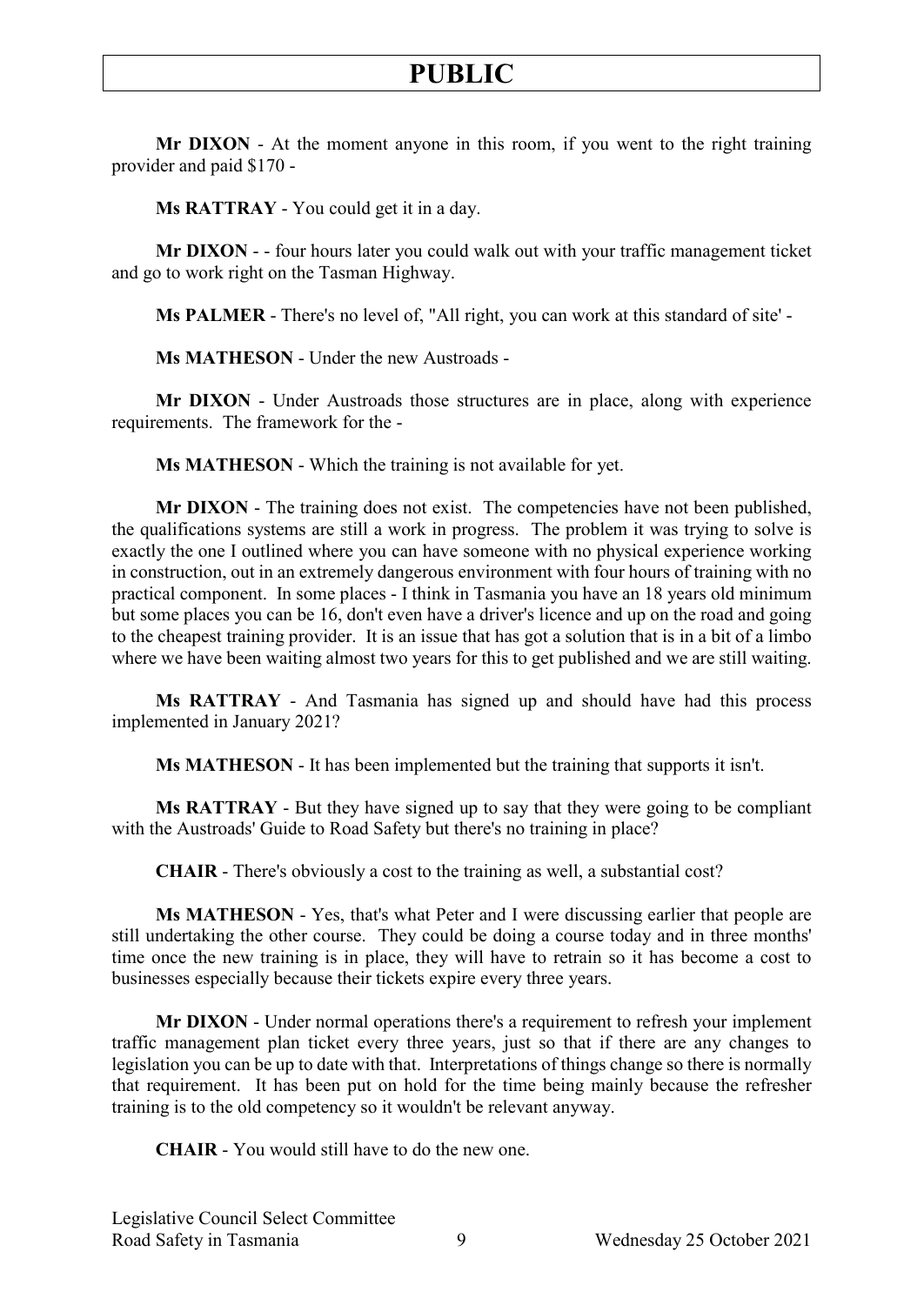**Mr DIXON** - You definitely have to do the new one and with the amount of stuff that is in there. I know most larger traffic-focused companies, the larger civil contractors as well have developed their own in-house training which bridges the gap somewhat. However, it does introduce an unregulated education across all the different companies with slightly different interpretations of what's required.

**Ms RATTRAY** - Is there any recognised prior learning for those people who have already been in that role and have some level of understanding of what's required under the new Austroads' Guide?

**Mr DIXON** - Yes, so there is a set framework in Austroads as far as taking prior experience goes, moving forwards whether you are working on small roads, mid-sized roads or high-volume roads. State Growth has set a transitionary period in there for people who do complete the current course so if you do the refresh to the old competency this year, when the new training is out there is going to be a longer grace period, for lack of a better term, before you have to retrain. You are still going to be looking at a lot of people lined up waiting when it does come out.

**Ms MATHESON** - And that's what it comes down to. We need to ensure that we have trainers in place to deliver good quality training, proper facilities that can deliver the training in non-live sites.

**Ms RATTRAY** - Because you can't train on the Tasman Highway, can you?

**Ms MATHESON** - We prefer not to, especially if you are a first timer and at the moment I think you just go out into the car park and practice or in a yard. It would be great if we had that as part of our biggest registered training organisations (RTOs) in the state, TasTAFE, to have a proper facility for delivery and training considering infrastructure. It is one of our biggest priorities.

**Ms RATTRAY** - Has the industry contacted TasTAFE?

**Ms MATHESON** - We are working with them at the moment. We are working with a few RTOs on what the future looks like for training in Tasmania. Traffic is just one of many of the key competencies that we need to improve on. Plant is another one so we have a lot of training requirements and needs where we don't have facilities in this state to undertake training.

**Ms RATTRAY** - And so has the lack of access to training through TasTAFE been an issue to date?

**Ms MATHESON** - I think it's more the lack of trainers. The training courses can be put on as is through many RTOs. It is about the trainers and the ones that are decent out there are fully booked and months of waiting and when we have people wanting people on board to deliver projects there is a huge delay.

**CHAIR** - We need more skilled trainers.

**Ms MATHESON** - Definitely and that's across the sector.

Legislative Council Select Committee Road Safety in Tasmania 10 Wednesday 25 October 2021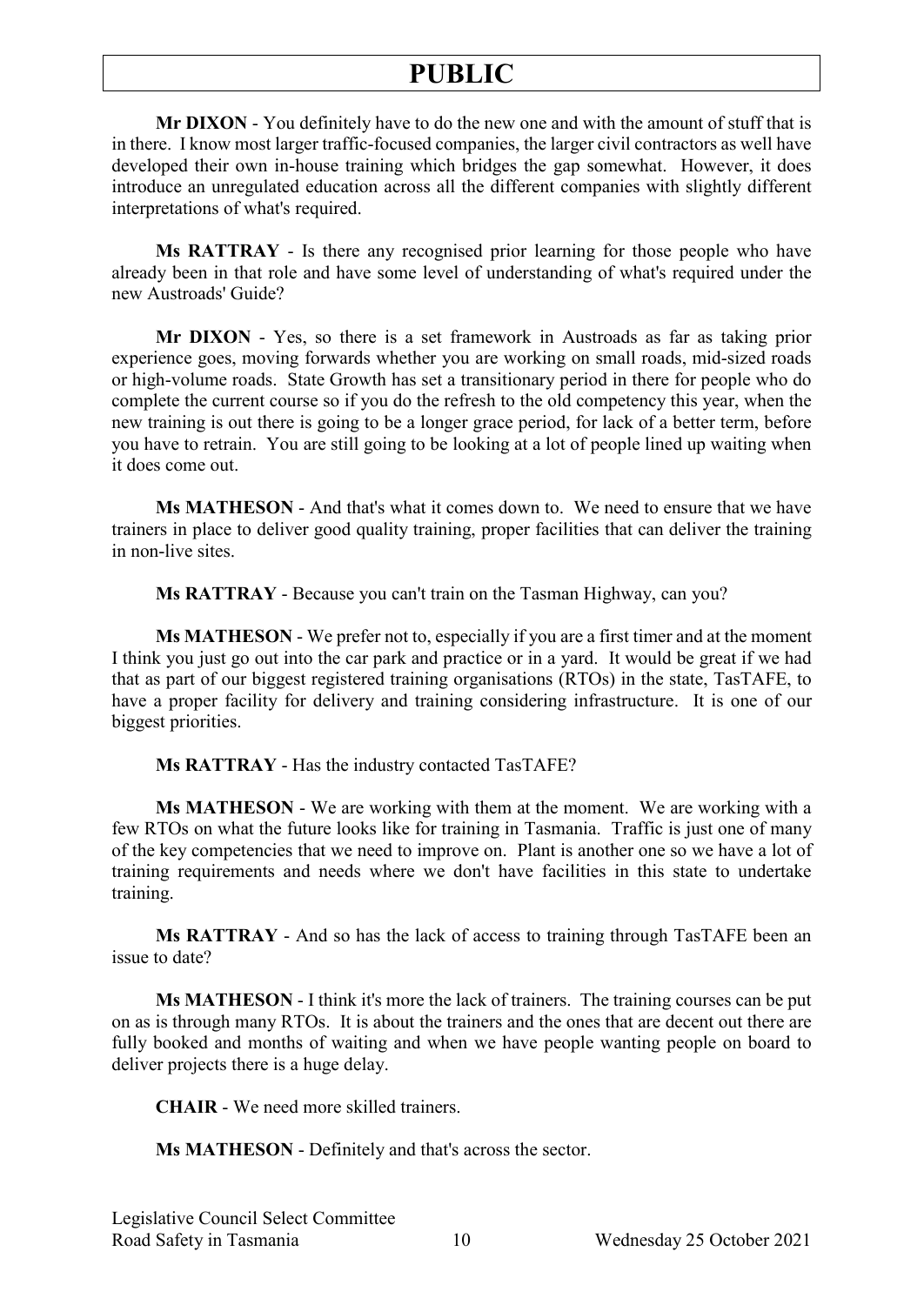**Mr WILLIE** - Are there any more in the private sector doing traffic control rather than teaching?

**Ms MATHESON** - That would be relevant. I think that goes with a lot of our skill sets of trainers. They wouldn't cross over to train because of the salary that would come with that. So how do we entice people who have those great skills to come across and be trainers and deliver the next generation? That is something we are working on under our high-vis army project. We also need to have a focus on compliance on traffic management on sites as well, more audits happening across projects specifically on traffic management to collect data and show how we can improve.

**CHAIR** - Under the new guidelines does it look at teaching the workers how to deal with difficult drivers? Does it have that psychological component in it to actually assist when some of them do have these problems with certain drivers who give them grief?

**Mr DIXON** - There is guidance in there to that effect. There are a lot of fitness to work components to it as well. Unfortunately, it's something that's not going to go away no matter how close we get. We make sure that the people we send out to any particular site have the fortitude to deal with the kind of traffic that they will have. If you are working on a site that interrupts peak hour, which we try to avoid at all costs but some sites do, then you are going to end up with more aggressive people who want to get to work. That's when you send someone who is more accustomed to that. The guide itself doesn't specify any kind of psychological testing.

**CHAIR** - I thought it might have actually had some component that assisted, that taught people skills to deal with that.

**Mr DIXON** - The guide itself is in 10 parts; parts 6 and 7 are relevant to field staff and people conducting stop/slow and there are components in there that would assist in providing guidance to traffic controllers and people working on the road to deal with that sort of thing.

**CHAIR** - Do you have both genders? Do you have females because I know in many industries they that the females are much more able to deal with difficult male drivers, that they don't necessarily attack the female as they would the male?

**Ms MATHESON** - I don't know what the percentage is but we do have females. Probably out of all the civil occupations, the traffic component would have a bigger uptake of females employed in that. Of course we'd like to see more women in those roles but we have had some examples and one a couple of years ago at New Norfolk I think it was, she was part of our Your Speed is Our Safety campaign launch two years ago and she stood there and spoke of her story. It was a near miss, the car came at her and it was quite frightening for her. She is still in the industry and she hasn't walked away from it but anyone who is confronted by that would walk away.

#### **CHAIR** - Very frightening.

**Ms MATHESON** - Very frightening so yes, females because it is a lot of shift work, they can work around their families. It could see more women taking up roles in this industry but again it comes down to the person wanting to put themselves in an environment like that, especially if they have a family to go home to at night.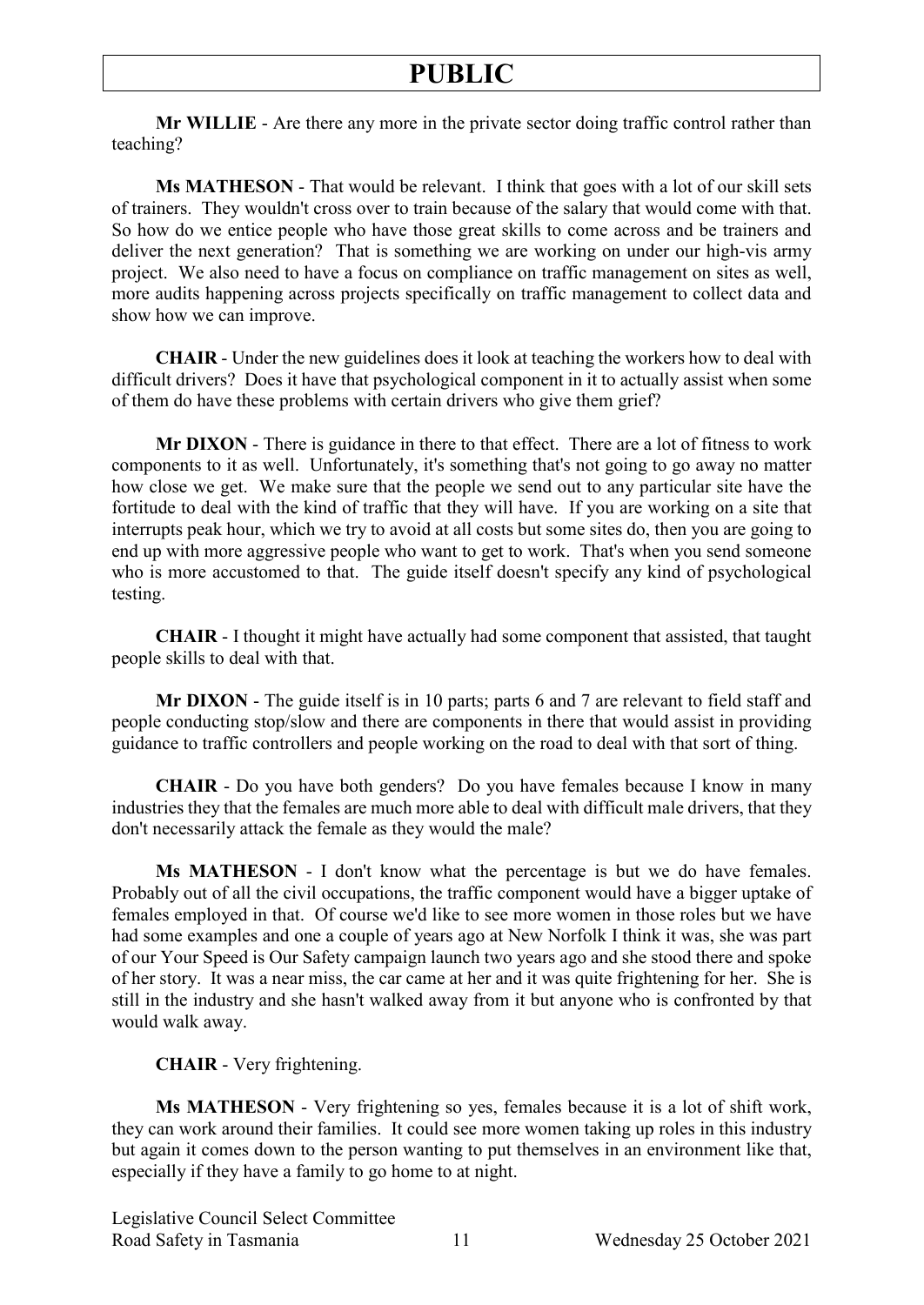**CHAIR** - Thank you. Do we have any more questions? No, if we don't. We really appreciate you putting in a submission and also coming to speak to us today. It is very worthwhile to hear from you, different areas, get questions apart from submissions so thank you very much for coming in, and at that we will stop the broadcast.

#### **THE WITNESSES WITHDREW.**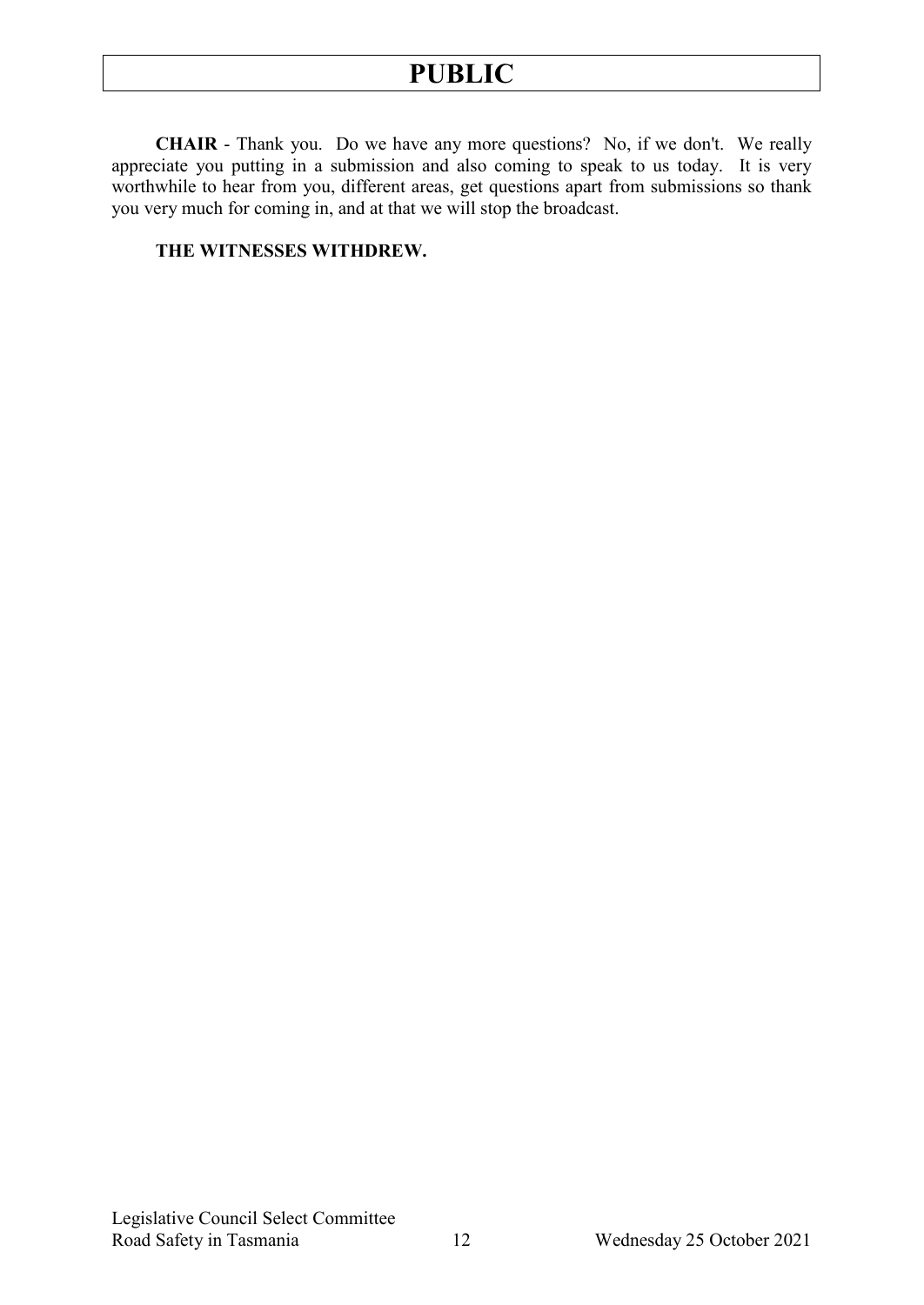#### **Mr DION LESTER**, CEO AND ROAD SAFETY ADVISORY COUNCIL MEMBER, AND **Mr MICHAEL EDRICH**, SENIOR POLICY OFFICER, LOCAL GOVERNMENT ASSOCIATION OF TASMANIA, WERE CALLED, MADE THE STATUTORY DECLARATION AND WERE EXAMINED.

**CHAIR** - Welcome. Thank you very much for coming along today and for your submission. It is a public hearing and all evidence at the hearing is protected by parliamentary privilege while you are within these rooms. Anything you say outside the rooms may not have the same parliamentary privilege. A copy of information for witnesses is available if you're not familiar or if you'd like to have a look at it. The evidence you present is being recorded and will be taken by *Hansard* and published on the committee website when it becomes available. We will ask you to speak to your submission and members will ask questions.

**Ms LESTER** - Thank you for hearing me. I am Dion Lester, CEO of the Local Government Association and I have Michael Edrich, who is our Senior Policy Officer, who deals with all matters infrastructure and road-related.

You will have heard submissions to this effect earlier on today and through the written submissions, there's no doubt that we've had really strong improvements in road safety and road safety outcomes over the past decades. I think we have all noticed that the data now indicates that we've seen some of those improvements really start to tail off in recent years.

I don't think that's through any lack of effort from various levels of government but we are really at a point now with this policy challenge is that it's getting more complex to deal with it. It's kind of like a law of diminishing returns to this point. We need to be more sophisticated in how we deal with the complexity associated with continuing the necessary improvements in road safety.

As far as we're concerned, and the local government sector is concerned, there are a couple of key aspects to that. One of those is the nature and type of funding. That goes across a couple of spheres, both how our sector is funded - and we go to the detail of that in our submission and I won't repeat it now - and the funding sources, what funding sources we have access to and also what funding sources are available to expand on or look at matters such as hypothecation of speeding fine revenue and those sorts of things. It's both the nature of existing funding sources but also then future funding sources.

The other really critical one, given that our sector is responsible for in excess of 80 per cent of the road network is really looking at how we collaborate across levels of government. We've got a broad range of stakeholders and road managers but it is fair to say that it is difficult for us to source and keep expertise in road safety. It is how those two levels of government, both ourselves and state, work together around this policy challenge.

I will probably leave it there, unless Michael has anything to add, or take any questions.

**Mr EDRICH** - I thinks that is good.

**Ms RATTRAY** - Can we start with heavy vehicle motor tax? The revenue from that is less than half of what it was in 1996, even though heavy vehicle road access has increased dramatically over this time. It is important, because the heavy vehicle industry feel like they well and truly pay their way.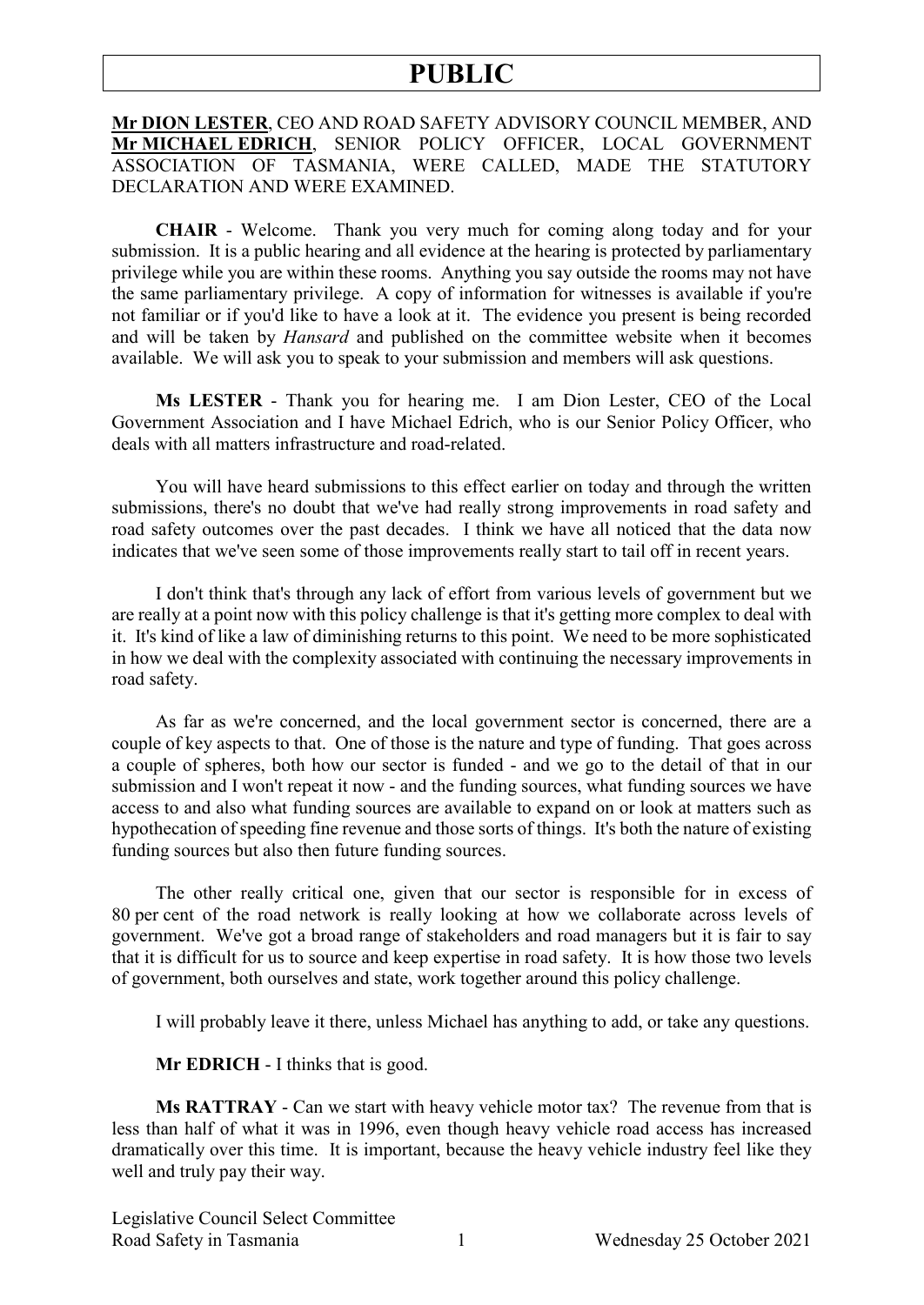**Mr LESTER** - Certainly. We're not suggesting in our submission that there be any change to the taxation collected, but it's probably about the distribution. It is probably better described as a user charge, because that is effectively what motor vehicle registrations and taxes are, is they are a user charge. We have a situation where the local government component of that has been fixed. It is collected on a road usage basis, but it is not distributed, because the revenue from that tax has increased in the order of double, in fact, since the mid-90s. Therefore, the road usage has doubled. As I indicated earlier, that road usage does include a significant portion of local government roads.

There is this concept called the first and last mile. So, all heavy vehicles generally have to start and finish on a local government road. Yes, they use the Bass and the Midlands and these other highways, but they have to start somewhere and that is generally a road maintained by local government. And they have got to finish somewhere - generally a road maintained by local government, almost exclusively in fact.

But we have a situation where the local government component of that usage charge has been fixed at \$1.5 million, despite that fact that the usage is increased. Our sector believes with increased use, therefore increased impact on our road network, then we should see a fixed component of that revenue as it goes up and the local government component should go up.

**Ms RATTRAY** - How is that arrangement arrived at? Do you know any history?

**Mr EDRICH** - We don't have the history. It was over 25 years ago.

**Mr LESTER** - What we can say is that \$1.5 million is distributed on the basis of a usage as well. The State Grants Commission distributes that \$1.5 million across councils and they use the freight survey to distribute that. As far as how it is distributed amongst our sector, it is based on heavy vehicle road usage.

**Mr EDRICH** - It's still described to this day as compensation for the loss of local road tolls. Local councils used to be able to charge tolls for heavy vehicles on local roads. That power was removed to replace it with other road user charges including this, and \$1.5 million was agreed to at that time but never indexed and never changed.

**Ms RATTRAY** - They set the rate 25 years ago at \$1.5 million. That was a good deal for government.

**Mr LESTER** - Depends which government you're talking about.

**Ms RATTRAY** - For the government of the day.

**Mr LESTER** - Not local government.

**Ms RATTRAY** - No. For state government, it was a good deal.

**Mr LESTER** -What you find that situation unfortunately creates, is that the councils either have to subsidise those road works from their existing revenue sources, so it is spread across their existing ratepayers, or they have to de-prioritise those works.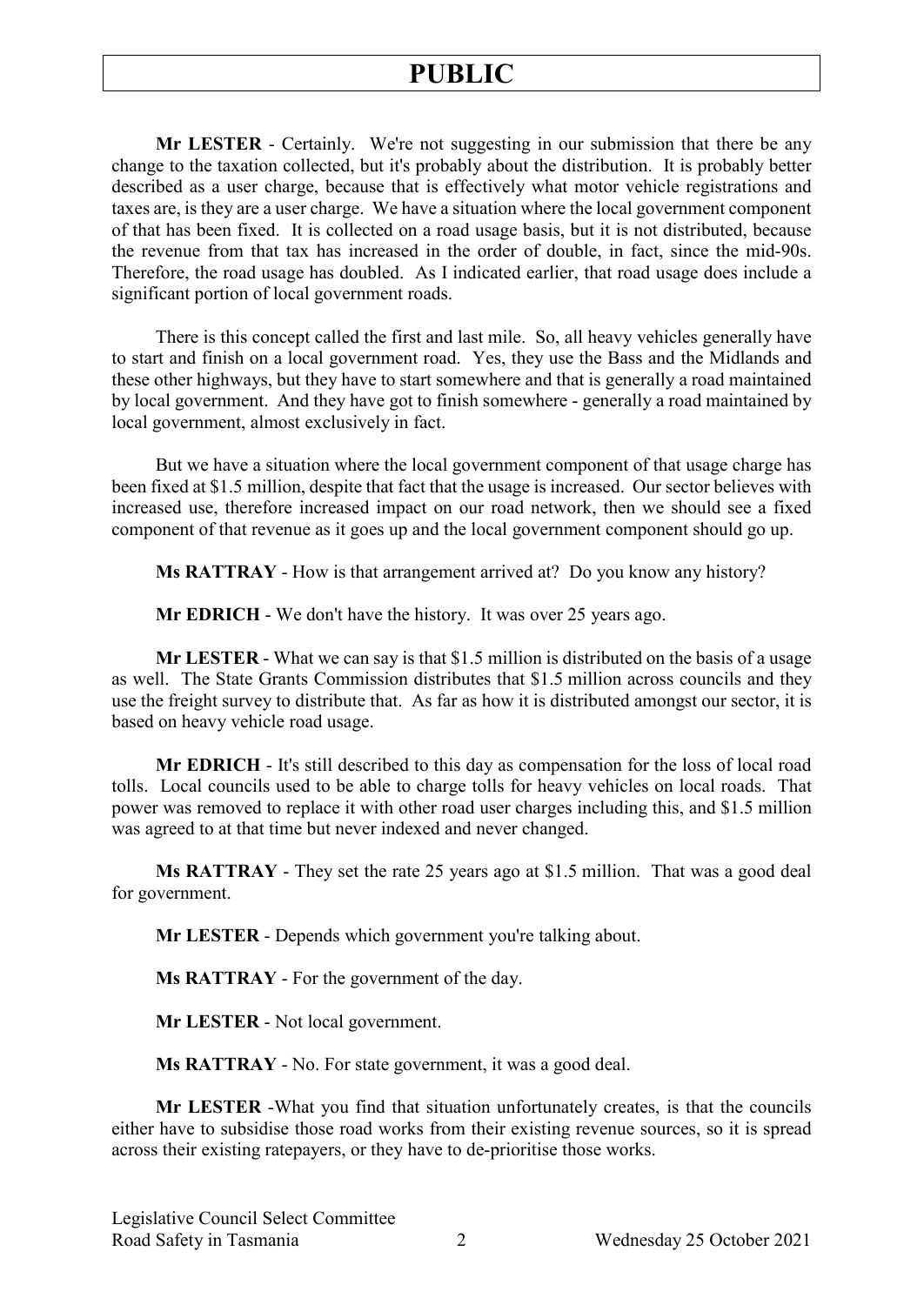**Ms RATTRAY** - Or get some input from the federal or state government, which they do as well, in all fairness.

**Mr LESTER** - From a variety of other funding sources that are derived from different road users.

**Ms RATTRAY** - Or do a swap? They have done that as well, haven't they? A local government will be part of the upgrade, and then there will be a transfer of ownership and responsibility after that.

**Mr LESTER** - It happens. What we are talking about here with this segment of the road network is those that connect to the existing state road network. It is relatively rare for this, because this is when the heavy vehicles are picking up a load of sheep, for example - they are generally very localised areas.

**Ms RATTRAY** - They did that with the Waterhouse Road - did the upgrade and then they transferred it back to local government. That connects to the George Town Road, Bell Bay Road. What is a fair figure? Has somebody done the numbers?

**Mr EDRICH** - We would argue for the methodology that the State Grants Commission uses. They look into the Tasmanian Freight Survey, which tracks freight movements across Tasmania and is an indication of the heavy vehicle usage on the road network. That is the methodology the State Grants Commission uses to distribute that \$1.5 million amongst 29 councils and their road management functions. Including the state government collections in that would distribute roughly 7.5 to 8 per cent of that to local councils. We'd have to look into the figures. We think the figures are around \$80 million for the heavy vehicle motor tax, so 8 per cent of that is around \$7- to \$7.5 million.

**Ms RATTRAY** - Have there been any discussions about this particular matter? This wouldn't be the first time it's been raised.

**Mr EDRICH** - We certainly raised it with the government and, currently, there isn't an appetite to change the methodology.

**Ms RATTRAY** - I wonder why.

**CHAIR -** I have a question regarding black spot funding and councils working together. Page 3 of your submission says that we need a better understanding of crash causes and how to treat them, and that councils report that the availability and usefulness of relevant crash data has diminished over recent years. I am assuming they use the crash data to apply for the black spot funding. How are they going about it now, with the black spot funding?

I know that has often been an issue. I've been a member of the Launceston Council and I can recall having many discussions that, sometimes, I think the data was skewed and sometimes the crash data wasn't looked into thoroughly as to whether it was a crash. On occasion, it might have been seen as a death but it might have been someone who had a medical incident and crashed their car and those reasons behind it.

Can you advise me with regard to the black spot funding, and the vulnerable road user and the safer roads, those that we get the funding from the Commonwealth and the Tasmanian

Legislative Council Select Committee Road Safety in Tasmania 3 Wednesday 25 October 2021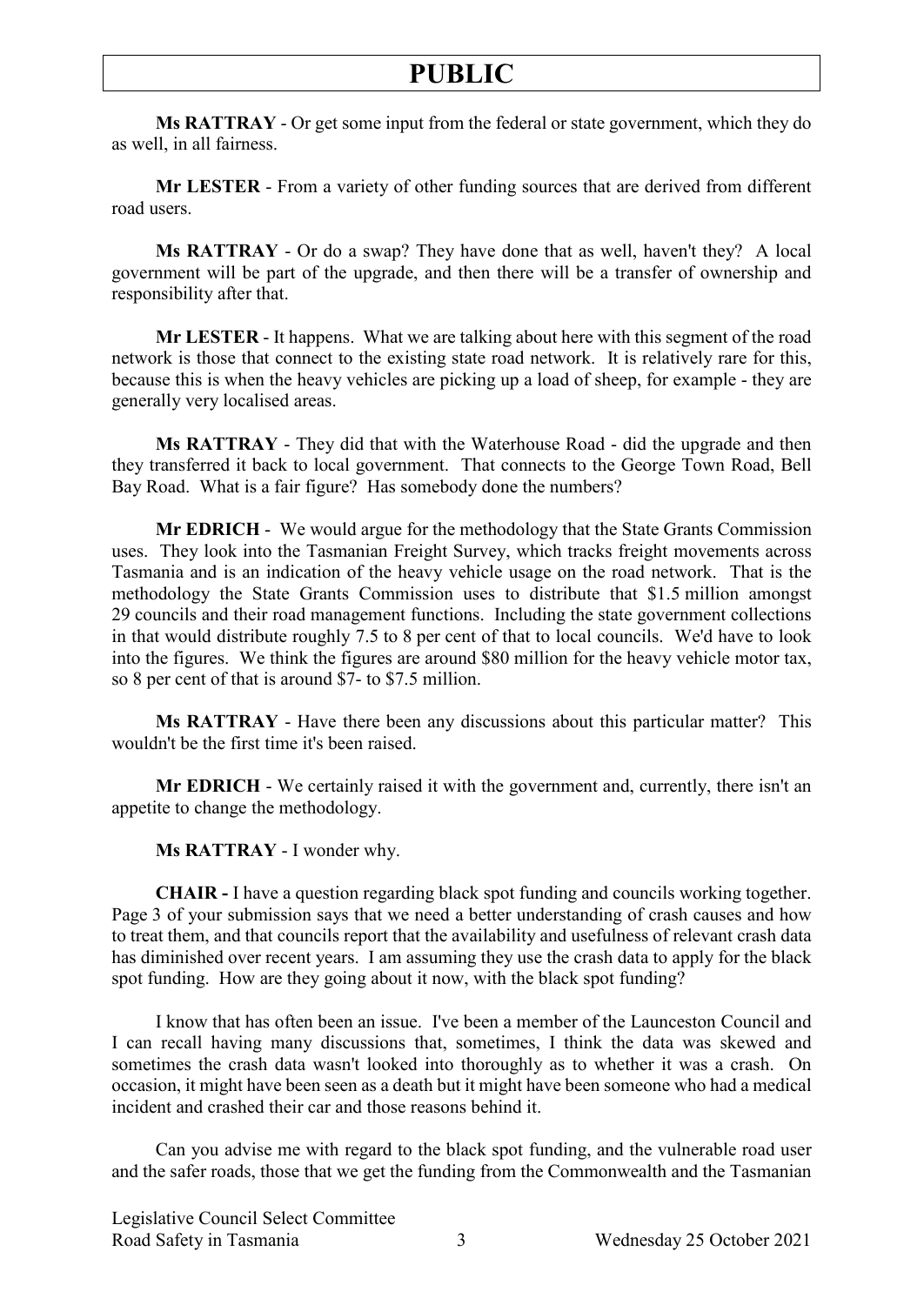government for? How are the councils looking at it now, if they're not getting the relevant crash data?

**Mr LESTER** - There are a couple of issues with that. The challenge with those funding sources is they're normally very site-specific. Our sector supports the safe systems approach; you need to look at the road as a system from length to length and corridors. Arguably, we've exhausted the opportunity associated with spot funding rounds. The other challenge with those funding sources is they normally come with a short time frame for applying and a short time frame for then delivering on the funds. I'm sure you heard earlier today about the challenges in the construction industry as far as work force and capacity and it is no different with our -

**CHAIR** - And training, as well.

**Mr LESTER** - Exactly. It's no different in our sector. We have challenges associated with understanding where we need, now, where the further of application of funding can occur. That's at a council level. We've got a short time frame to apply for the grants and we have to build them in what is mostly unreasonably short time frame.

**CHAIR** - So, the people simply aren't there to tender. The capacity is not there to do it in that time frame. Is that an issue as well?

**Mr LESTER** - Absolutely. What we're seeing, particularly with Commonwealth funding rounds, is they still have the same expectations around delivery of projects as they did four or five years ago. The construction environment at the moment is drastically different to what it was in that period of time. It is routine for councils to be seeking extensions.

**CHAIR** - Do they readily extend? Is there a problem with that? Will they extend once or twice?

**Mr LESTER -** It's often at the whim of the particular funding organisation or those in charge of it and why they're trying to get the money out the door. You'll often see money funnelled into black spot programs and vulnerable user programs from a Commonwealth government, in part around road safety and in part around economic stimulus. Certainly, when it's got an economic stimulus component to it, higher levels of government are reticent to extend that because they want to see the money applied.

**CHAIR** - They want it spent in that time frame.

**Mr LESTER** - Yes, notwithstanding the fact that it is really hard to spend money on construction projects in this state at the moment. The capacity is not there in the design realm. Starting right back at the design phase, the engineering consultant and those specialist firms are generally very busy and struggling to get professional staff. If you have the design result, actually trying to get construction tenders and sometimes the scale of these projects as such, they are quite small. Most firms in Tasmania have got plenty of work on big jobs.

**CHAIR** - Why do you think there is a shortage of the staff? I know we have got building in housing, but when you are looking at roads and infrastructure, is it because a lot of workers come down from the mainland and they cannot with COVID-19?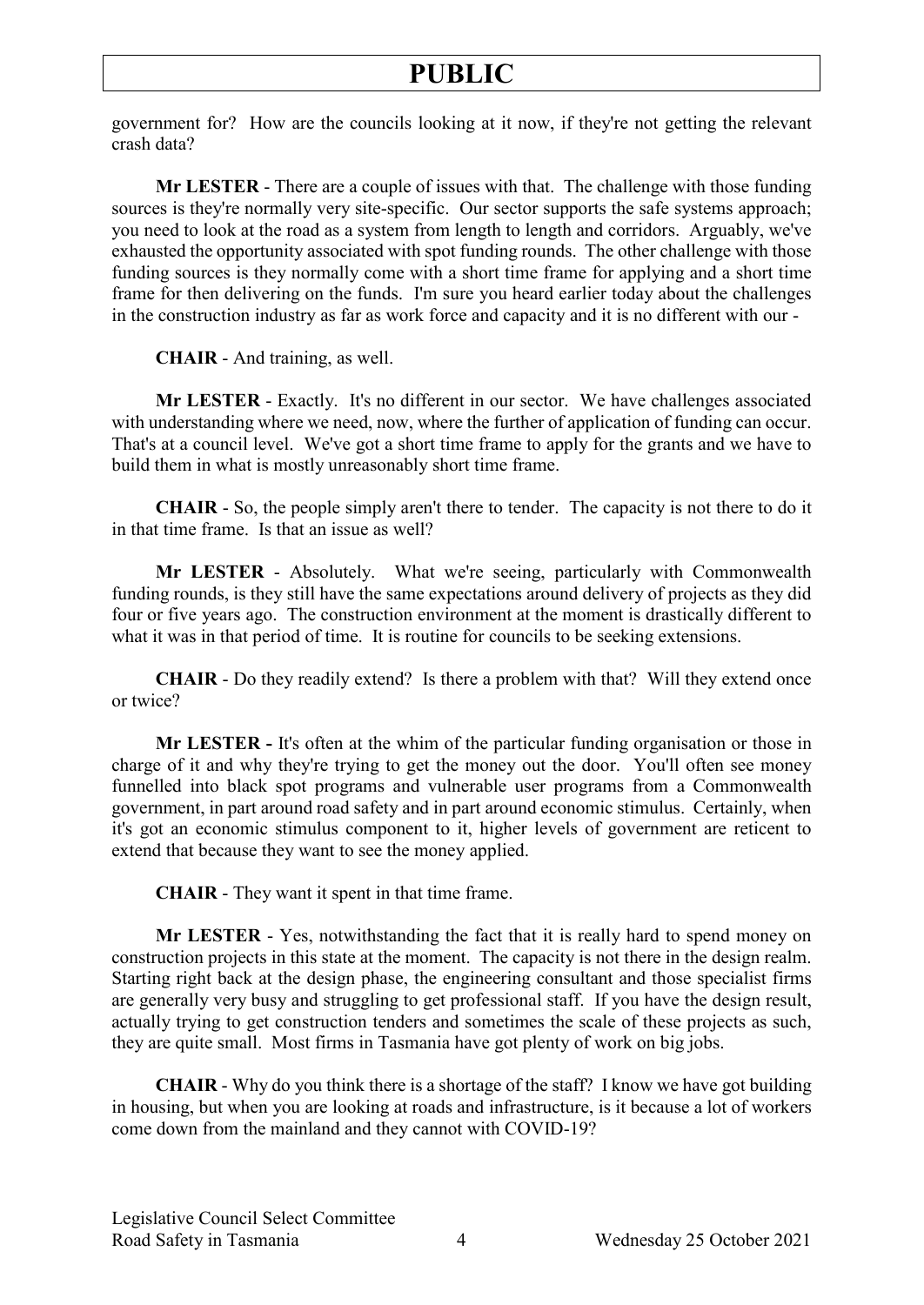**Mr LESTER -** There is significant infrastructure spend nationally. Where, historically, Tasmania could have drawn on mainland resources, there is enough work on the mainland with those firms.

**CHAIR** - They do not need to come?

**Mr LESTER -** Exactly right. Those firms that do not have an existing footprint down here are unlikely to come down here again. A construction firm would prefer to work on three \$40 million jobs rather than \$121 million jobs, to use the two extremes. Tasmania does suffer from that a little bit. State Government is spending significantly on infrastructure works, so when you go to a level of councils and the scale they need to undertake their work on, it is a lot harder. One of the important things with road safety is we need to look at the system, at the entire length of road and at a strategic investment in that system of that road which is quite a different change from looking at you will apply for a Black Spot Program and your council will and rather than looking at a whole of road length system.

**Mr EDRICH -** That is right. These small projects complete with the bigger projects and the bigger projects win.

**CHAIR** - They go for longer and employ more people. It is ongoing rather than short term.

**Mr EDRICH -** That is right. Our members would like to see the funding moved from project by project to starting to look at road network safety plans. How do we implement and achieve those road safety goals across the whole network, rather than each funding around?

**CHAIR** - A council and councils being a little adhoc.

**Mr EDRICH -** The state working together with councils as a network of road safety road managers to develop their road safety plans, to share their expertise and learnings and to invest at that planning phase so they can get a multiyear look to move things from the tactical to the strategic view.

**CHAIR** - Would there be any councils that have road workers now of their own doing infrastructure?

**Mr LESTER -** There are, I could not tell you how many.

**CHAIR** - They all seem to have downsized their workforce on roadwork.

**Mr LESTER -** Certainly more on the road maintenance rather than capital upgrade is where the councils retain staff, but there are some councils have crews that do the maintenance, but also the smaller jobs. It is a mixture, I could not say offhand how many.

**CHAIR** - That is fine, but some still do?

**Mr LESTER -** Yes, they do. One of the key things to consider with this is you often see with these grant funding rounds that are project by project, that it is competitive. That is fine if we are talking about road upgrades for other means other than road safety, but really road safety should be based on need. Therefore, we need to understand where the greatest need is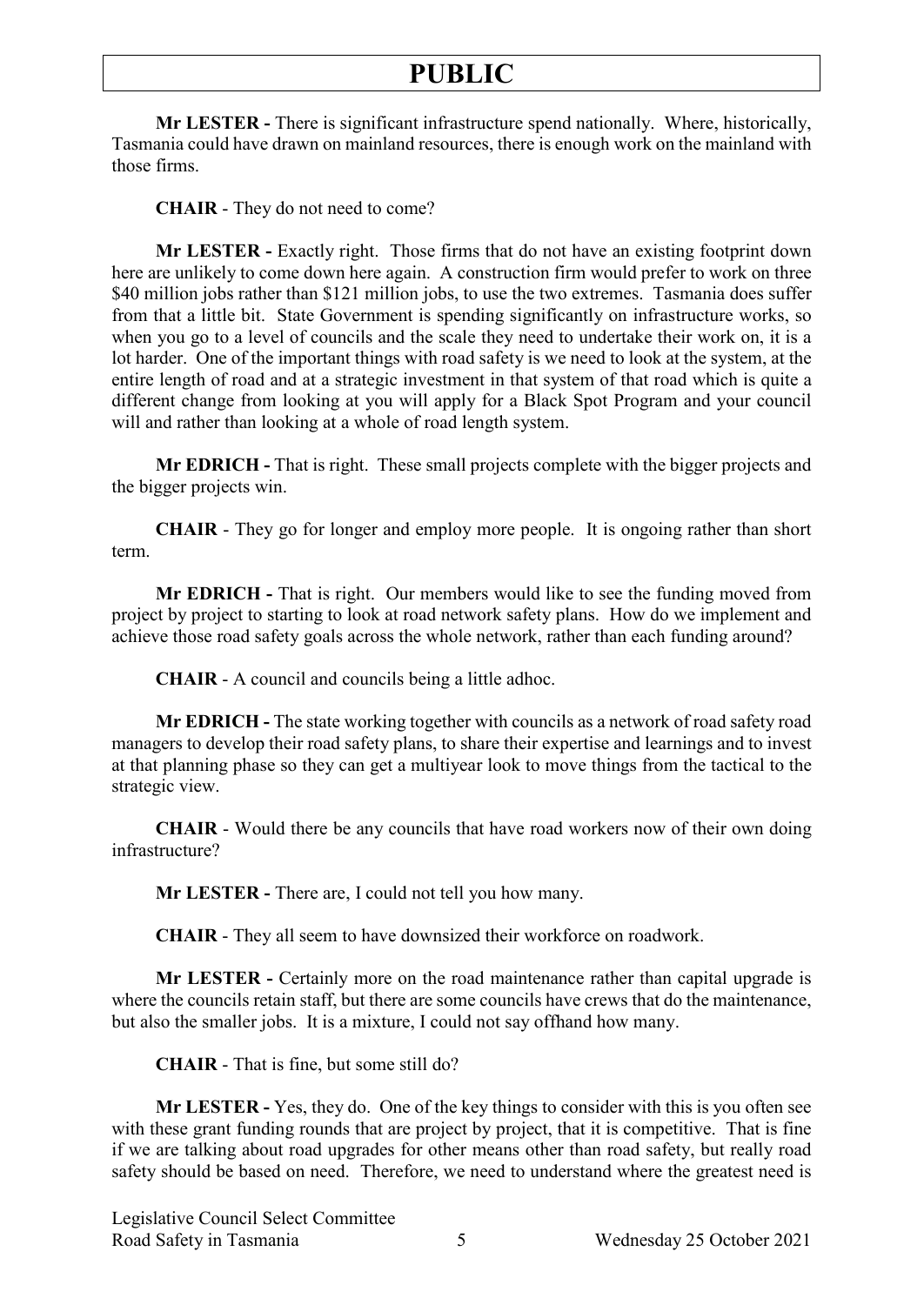for road safety and we need to apply the funding in that targeted and strategic sense rather than this council competing against that council for the same funding.

**CHAIR** - For the same funding. With black spot funding there is certain amount of money per year for all councils to apply or is it on need so if you have that many deaths, serious injuries or many crashes then you actually can get it regardless or is there one pool of money the councils all have, basically who gets it first, others miss out. How does the black spot funding work?

**Mr LESTER -** My understanding is it is the latter. It is a fixed funding pool based on a competitive application process. Arguably, the assessment process should base that on need, but that assumes those councils in those areas that need it have got the internal capacity and the resources to apply in the first place. Often what you find is rural regional councils can be disadvantaged by the fact they cannot attract and retain the staff to do the work to compete against a more sophisticated urban council. This is an issue where Tasmania is competing nationally and so, it is quite challenging.

**CHAIR** - Tasmania is competing with other states, but the poorly is nationwide as opposed to so much for Tasmania.

**Mr EDRICH** - There is a limited amount for Tasmania from year to year, and each council has to compete with other councils for that money.

They do have to demonstrate need and each one is assessed on a very rigorous methodology, which is great. The problem is it is not a network approach. It is really a project by project approach and they are compared and competed against.

**Ms RATTRAY** - The Grants Commission are very difficult as you have to go and sell your argument.

**Mr EDRICH** - With black spots, it does not go through the State Grants Commission. It is administered by the Department of State Growth. There are panel members including a federal minister who sits on that and LGAT also sits on that panel, in looking at those.

The panel has little really to add, other than to review the methodology. The methodology is so robust that no changes are generally made. It is really just affirming what the projects are and why and which project is also missed out.

**CHAIR** - And the timeframe.

**Mr EDRICH** - That is right.

**CHAIR** - The Grants Commission only do the big lump of funding that councils are provided.

**Mr LESTER** - The \$1.5 million from the heavy vehicles is distributed based on the methodology for the State Grants Commission. There is no competitive grant or competitive application process for that. It is distributed the same as what financial assistance grants and others are. The same process in that the State Grant determines the methodology for how it is distributed.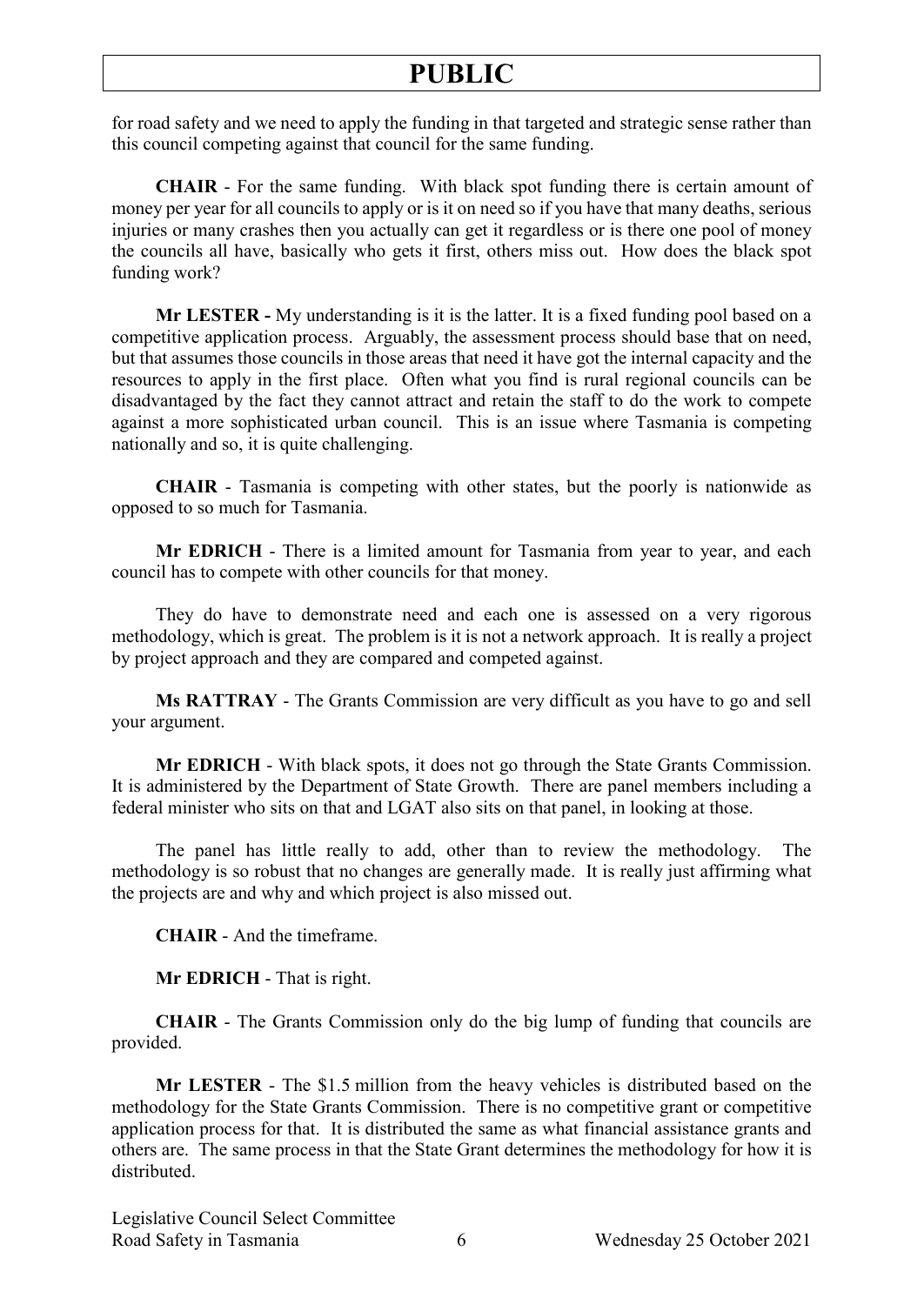**Mr WILLIE** - We have talked a lot about infastructure upgrades and some of the submissions talk about the economics of upgrading rural roads that might not have a lot of traffic.

Have you got a view on setting speed limits and how does that work with local government and the state government, in setting speed limits for some of the roads managed by a local government?

**Mr LESTER** - Certainly, we know speed and speed limits are a critical road safety tool. It is something that, at the moment, it is a mixture between who sets it. The Transport Commissioner ultimately decides on speed limit changes, but it is a state government function.

**Mr WILLIE** - Do the local councils have input into those decisions on the roads they manage?

**Mr EDRICH** - My understanding is, they can propose changes. They can bring them to the transport commissioner. I think community members can make representations or submissions and proposals. But local councils do not control speed.

Certainly, from talking to road managers are generally agnostic about speed limits, other than the technical information is pretty clear that reducing speeds have road safety benefit without a doubt.

It is where you strategically apply those on your road network and how you do that to deliver transport efficiently and achieve your road safety goals. Our goal is for zero.

**Mr WILLIE** - We heard from the RACT this morning and I do not want to verbal them, because I cannot remember absolutely correctly, but their view was speed limits was not a replacement for infastructure upgrades, but the conditions of roads may warrant changes in speeds. I am interested how the council makes representation to the state government that the condition of the road may warrant a speed change and potentially, that road might be upgraded in three or four-years' time.

**Mr LESTER** - This question goes to one of capacity and the ability for councils, or the difficulty and challenge for councils in having that skills and experience in assessing their road network, to look at that. Speed is one of a number of tools and the RACT are right in the sense, to get all roads in Tasmania to a sufficient safe standard would cost literally billions of dollars. You need to look at what other tools you have available.

In some instances that might be a speed reduction. The problem is that, as a sector we have difficulty in undertaking that assessment to be able to determine. That is where the collaborative aspect of our argument, if you like, or submission comes into it, is to how we can work as a level of government with the state around looking at our network and what is appropriate in different spots.

In some cases, it will be infastructure upgrades, and in some cases, it will be speed reduction and some cases it will be a combination of both.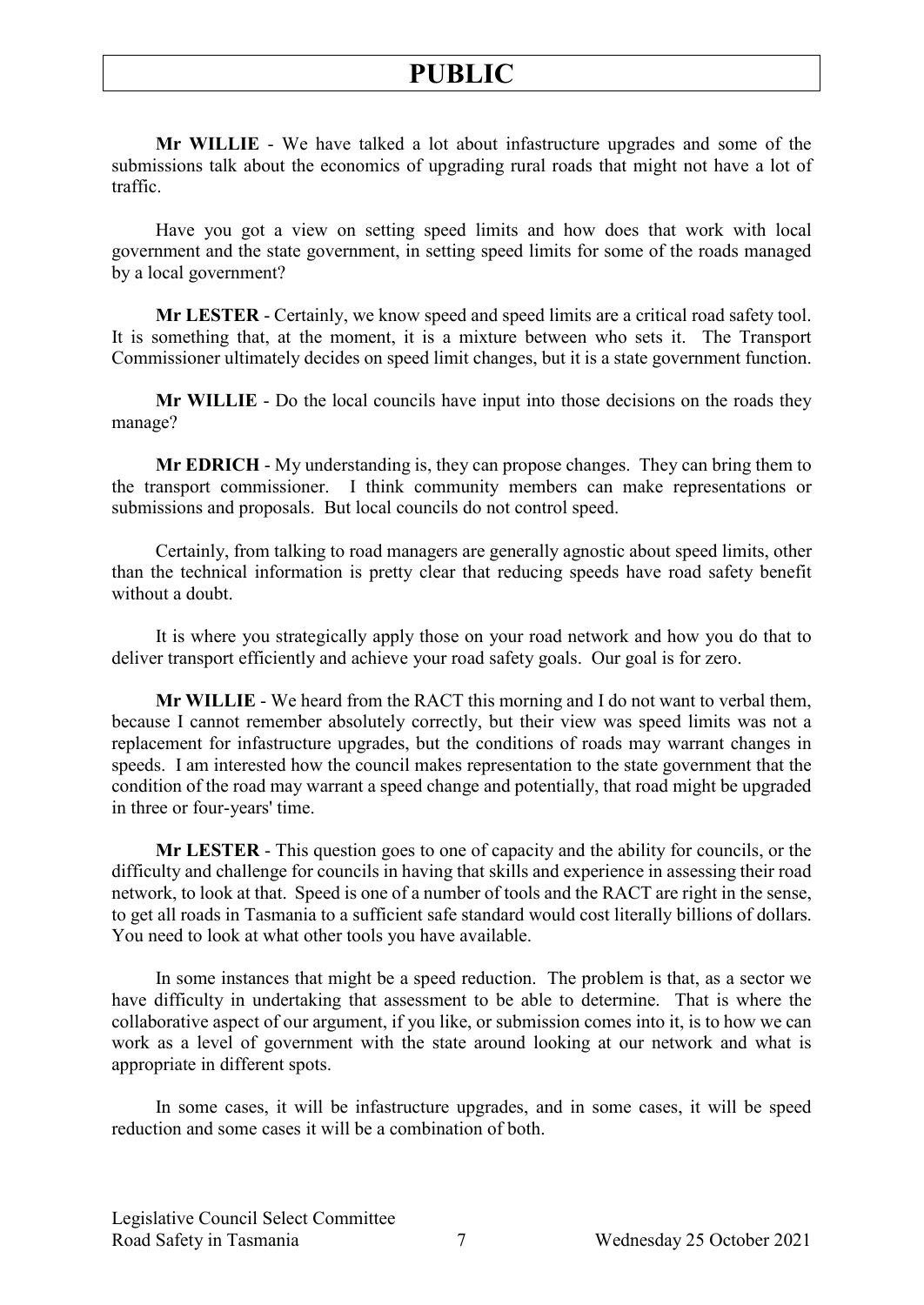At the moment, in many cases, we do not know what we do not know. We do not have the skills in the sector broadly to undertake that assessment.

**CHAIR -** You can't measure what you don't know.

**Mr WILLIE** - Something else I picked up in your submission, which is quite alarming, is the diminishing data available. You're managing over 80 per cent of the road network and you don't have information on causes of crashes and those sorts of things unless you specifically request it. You've got an open data policy, I imagine; why has that diminished and what reason is the state government giving for not producing that data on a readily available, needs basis?

**Mr EDRICH** - Yes, good question. I'm not exactly sure why it has diminished but certainly other states do have an open data policy around road safety data and it's very helpful. You can go and see problematic crash sites; in some areas you can click on particular crashes and understand that crash without any sensitive data being shared.

We think an open data approach like that would help road managers access that and be able to bring their arguments around road funding better, so we would love to see improved data accessibility. Beyond that, it's not merely the data but also how it's analysed. We would like to see better collaboration between road managers, between local and state road managers and between Tasmanian police, as to the reasons for a crash or the reasons for a cluster of crashes and what might be done about it.

**Mr WILLIE** - When you say it has been diminished, what specifically has been diminished?

**Mr EDRICH** - I would have to speak to our road managers, but my understanding is it was a lot easier to access that data but now it's through specific requests, which just add time to an already stretched work load. It's just a larger barrier along the way. It's just not a lean way of getting that information to the road managers when they need it.

**Mr WILLIE** - You would like to see the state government being more open with that data?

#### **Mr EDRICH** - Yes.

**Mr WILLIE** - For all Tasmanians, not just local road managers. If you're going to address the problem, you have to be transparent about it. It's like crime statistics or anything like that, that has been discussed lately.

**Mr LESTER** - The critical aspect to the pivot, if you like, from a single project, more tactical funding - step one, let's sit in a room and look at the data sets; step two, let's work out a plan for the relevant corridors or road lengths collaboratively; and step three, apply the funding.

That collaboration around the data, but also understanding it, interpreting it, what it means for the local areas and then planning what can be done about those statistics, can then inform a future more strategic and targeted funding approach.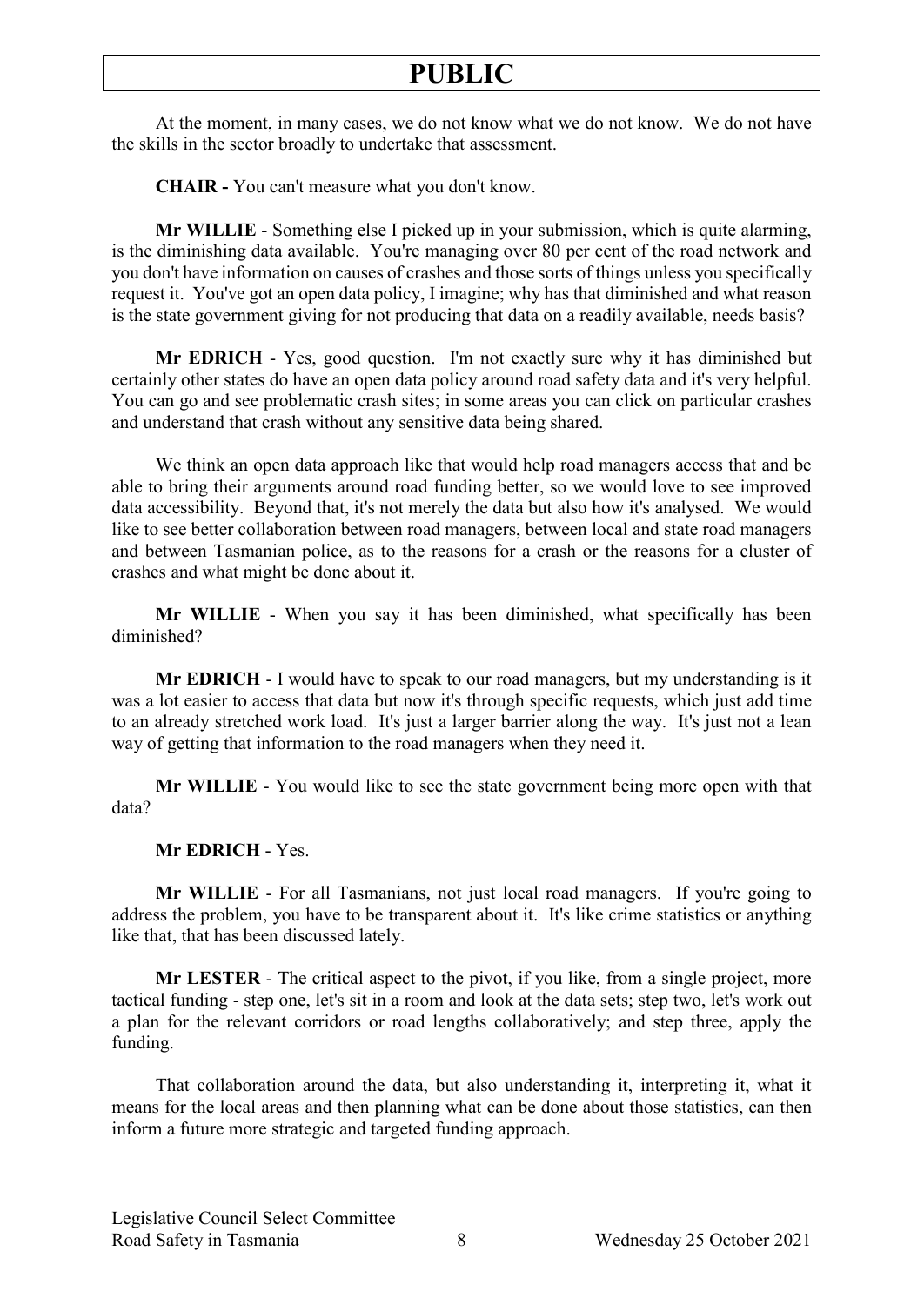**Ms PALMER** - My question was around the diminishing data as well, so that's fine. That has been answered. Thank you.

**Mr EDRICH** - I will add, we do understand the privacy concerns and, with low numbers of crashes, being able to attribute some data to a particular crash may not be in the interests of privacy concerns. Wherever those issues can be resolved, other data should be able to be made open and shared; but we understand that there's some work behind that.

**CHAIR** - Bastian, did you have a question?

**Dr SEIDEL** - No.

**CHAIR** - Ms Rattray.

**Ms RATTRAY** - I'm interested in exploring growing specialist skills. You touched on it, about not having enough resources, particularly the smaller and medium councils and local government areas. As a peak body, what discussions do you have?

I know councils share resources; is that another area that might benefit from resource sharing; if somebody has a particular skill in a larger council that they can share out to others, such as that skilled engineering and civil design staff and then the road management and safety professionals?

**Mr LESTER** - We've done work over the last couple of years around a couple of critical workforce shortages for our sector, particularly environmental health officers. We've just completed some work around those involved in health and wellbeing and community development -

**Ms RATTRAY** - Yes, building surveyors.

**Mr LESTER** - Yes. Planners and building surveyors and engineering staff, alongside environmental health officers, is a critical shortage for our sector in Tasmania but also nationally. The issues we're facing around this work force in Tasmania are no different elsewhere.

Resource sharing can work if that resource has the capacity to be shared, and that's one of the challenges we have at the moment. If we take engineering staff, development engineers in councils, it's impossible for the City of Hobart to share one or a number of their development engineers because they are working at capacity, in fact, beyond capacity for the City of Hobart.

There's no doubt it's a significant challenge for our sector. I don't have any off-the-shelf solutions at this point in time. Certainly, where we can collaborate with our friends in state government around these matters, it does help. With road safety matters, we're talking about, in some cases, quite technical or bespoke skills. An individual council couldn't sustain the workload to have a professional in road safety but someone who sits within the state government who can work with councils at various times, and groups of councils, is a more useful solution in this case, for the resource challenges of our sector.

**Ms RATTRAY** - Are those discussions bearing any fruit, or is it just an idea and it hasn't had any traction as yet, about having that person in State Growth who would liaise?

Legislative Council Select Committee Road Safety in Tasmania 9 Wednesday 25 October 2021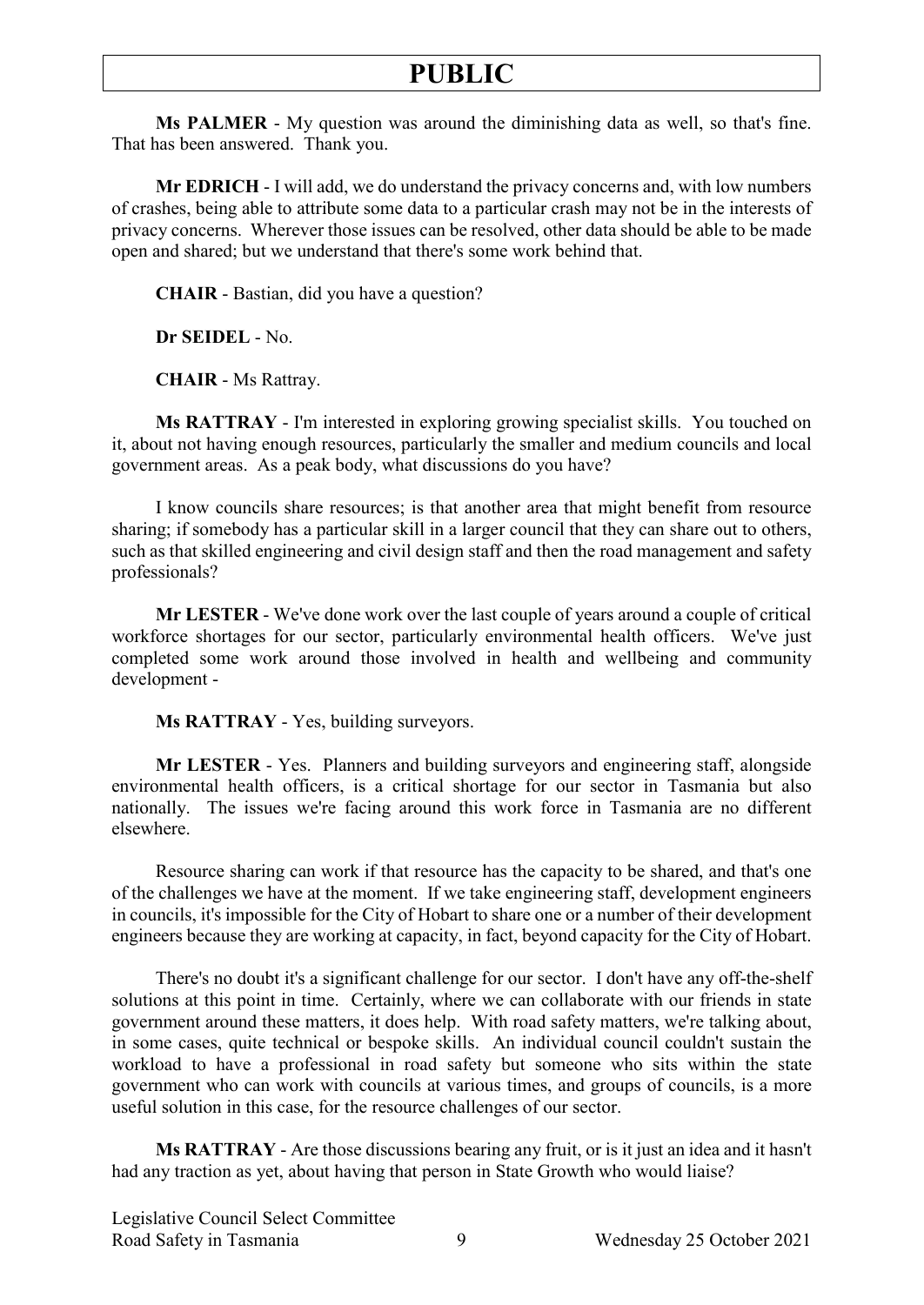**Mr LESTER** - At this point, we haven't explored it fully with the state government.

**Mr EDRICH** - Our submission shows that opportunity.

**Ms RATTRAY** - You want the committee to start the discussions. Please don't wait for the committee. The committee may well recommend that's a good idea, but it might not happen overnight. I'd like to explore the experienced road management and safety professionals. Who are they? What role do they perform?

**Mr LESTER** - We're talking one and the same thing. In councils, you see people who are road managers and that's a generic or broad-based skill set. When we're talking about interpreting the sort of data associated with infrastructure upgrades alongside any changes to the speed environment -

**Ms RATTRAY** - That's your director of infrastructure, that type of role.

**Mr LESTER** - Exactly - that deals with the entire portfolio of infrastructure, all matters of roads; as opposed to some of the specific skills which, as I touched on recently, is something that might be needed by councils on an occasional rather than daily basis. Generalist versus specialist, really, is the key.

**CHAIR** - Back to the skill shortage; are we training less people though university courses and TAFE courses? Why the shortage? Is it that normally, without COVID-19, we're getting overseas workers coming in? You said that it was a nationwide shortage. Generally, do we get people coming European countries? Is that where our shortage is or are we training less in our universities and TAFE? Should we have more courses, if that's the case?

**Mr LESTER** - Yes, it's nuanced to the skills shortage in the professional area. For example, environmental health officers in Tasmania - we haven't trained enough of them. We haven't attracted enough people to the work force. With engineering, it's difficult for councils -

**CHAIR** - Does it pay enough?

**Mr LESTER** - With engineering, it's difficult because with significant infrastructure development occurring internationally, nationally and locally, it's difficult for government in general to attract engineers to the work force because they can't pay the same level of salary. The work force challenges are across different professions; what's causing them is different.

With planners, it's actually a bit from both. It's a bit from column 'a' and a bit from column 'b', as far as we're not putting enough people through the courses, but they're also getting poached by industries. Take planners, for example. Graduates go into local government, they do five years of great work for local government and then they get offered \$50 000 more to work for a consulting firm. That's really challenging for our sector.

**CHAIR** - Happens all the time, doesn't it?

**Mr LESTER** - Yes, and it happens with state government as well unfortunately. So it is quite nuanced depending on the profession as to what the issue is.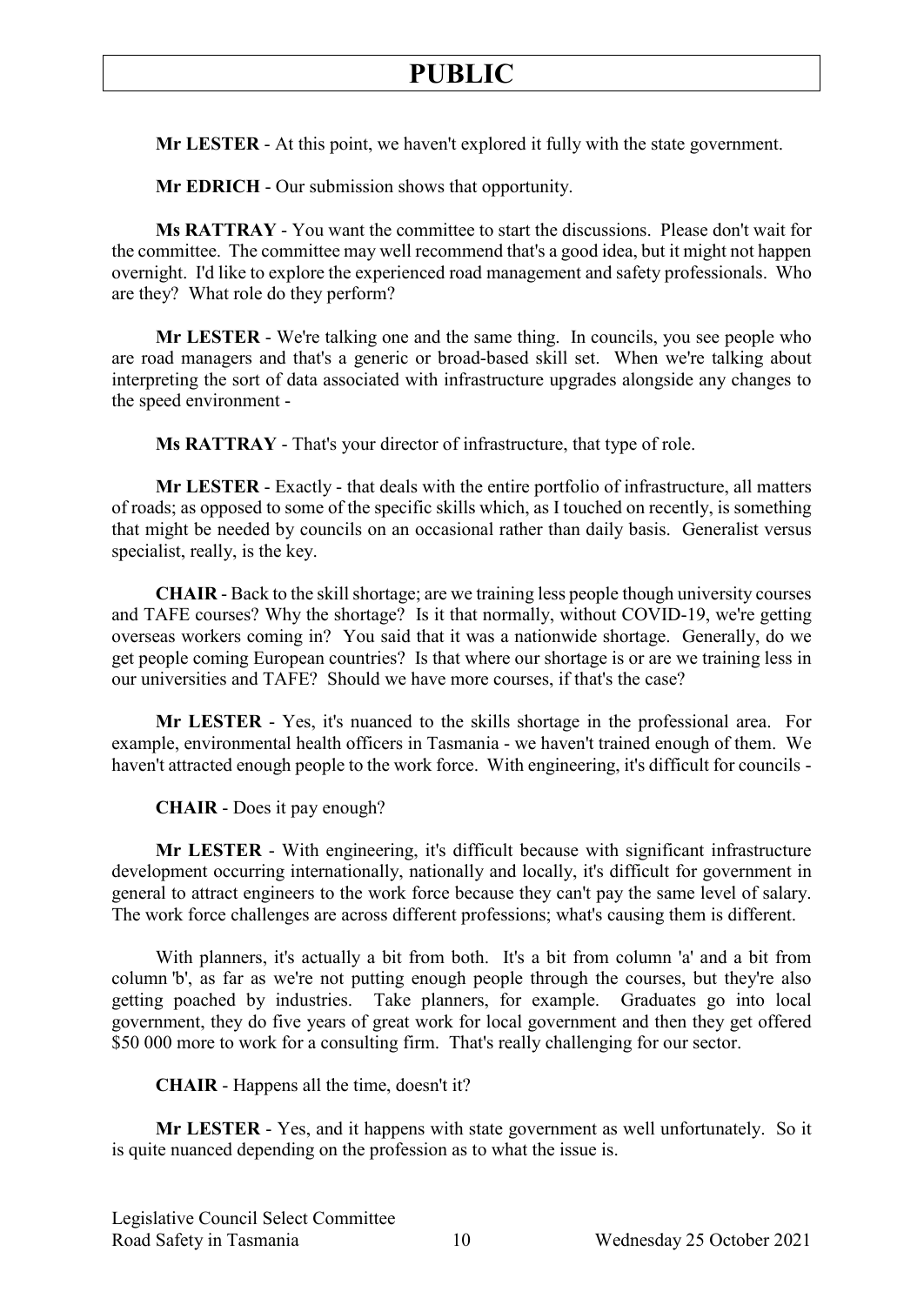**CHAIR** - Shortage of teachers as well because we are looking, and I know we have TAFE legislation coming up, I have been talking to a lot of tradies who say, 'why would you teach for this much when I can earn this much as a tradie'? When it comes to the courses are we having trouble finding people to teach these courses?

**Mr LESTER** -I don't know.

**Mr EDRICH** - You would have to speak to the training organisations but that sounds like it would fit.

**CHAIR** - It all would go together.

**Mr EDRICH** - Yes. There is a supply side but I think it is very much the demand for engineers nationwide and, as you say, internationally. With record infrastructure spends it's just very difficult -

**CHAIR** - To attract them.

**Mr EDRICH** - That's it and to compete and to retain.

**Ms PALMER** - I wouldn't mind hearing a bit more about your thoughts on driver behaviour. It's something that we have talked to pretty much everyone about because you can't legislate for people to be good and kind and unselfish on the roads. I notice that you have information in here about working perhaps more in schools and at secondary schools and years 11 and 12. Do you think that needs to be the main focus? What are your thoughts on how we can change that cultural behaviour on our roads?

**Mr LESTER** -Driver behaviour is important and the activities of the Government and Road Safety Advisory Council are already targeting at-risk groups, working with local football clubs about educating and those sorts of things, so that work is very good. What we have to be careful of is not making driver behaviour the sole focus because people make mistakes. They're called accidents for a reason. That's where having a safe system can forgive both lack of attention but it can also forgive bad behaviour. Where you have driver behaviour as an issue, if the system is safe then they should be less likely to do damage to themselves or someone else. It is a combination of that education, the punitive side of things and ensuring you are still investing in that but also ensuring that you are investing in the safe system. It is more forgiving of that behaviour and things such as the upcoming investment in speed cameras and mobile phone technology are really excellent activities to try to address some of the poor driver behaviour.

**Ms RATTRAY** - It is interesting that the RACT refers to anything that happens on the road as a crash. They don't call it an accident. There's no such thing as an accident anymore. I am not terribly in support of their terminology but somebody else has decided that. I am interested in your last leadership and networks of road management and you say:

To achieve sustained improvements in road safety requires a Tasmanian government to provide effective leadership and foster collaboration between state and local government across the entire Tasmanian network.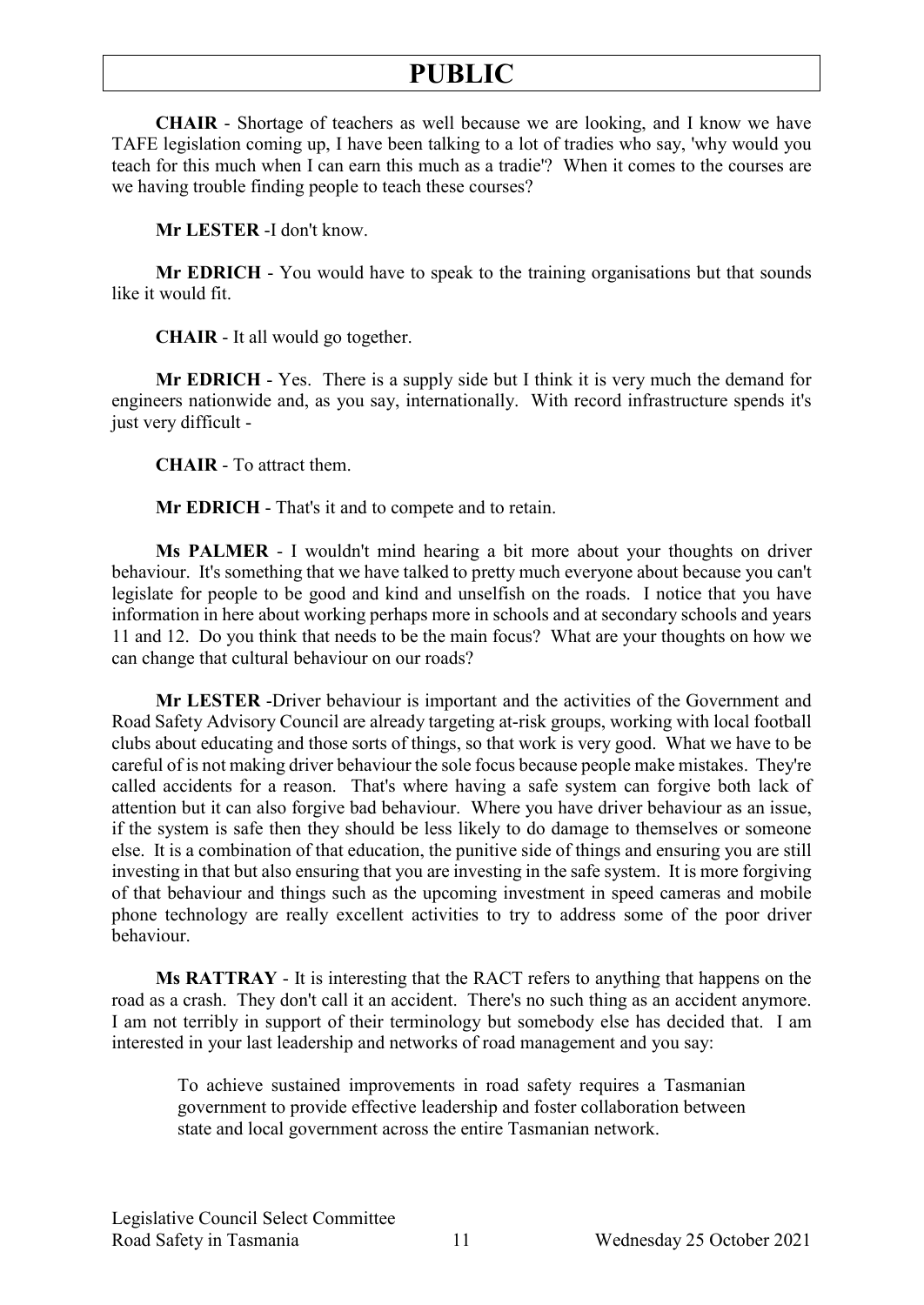This report that the committee will produce will go to the Government so where do we put our focus there? Where do they start?

**Mr LESTER** -This goes to the challenge room. Wouldn't it be great if we could have the appropriate number of road managers and road safety experts, and we had hundreds of millions of dollars to spend? We don't but we have resources within state and local government that we believe could be used more effectively to address this challenge. It does require the state government to reach out to to engage with our council, the relevant people within local government in addressing the challenges both at a local level and a regional level.

I understand that there are resource challenges also within the state government. We have a workforce within local government who can, and would be willing to, work with the state government about investigating where the challenges are and how the existing or hopefully increasing resources - particularly we are talking about hypothecation of speeding fine revenue and the heavy vehicle motor tax - could be most effectively applied. It goes to that data and collaboration first, planning together and then strategic investment.

**Ms RATTRAY** - By that, the first point of contact for local government could be that one person in a role that is the conduit, if you like, between the Government and LGAT. That could be a starting point.

**Mr LESTER** - Yes, and we've seen this model applied effectively in other policy areas within the state. It's a really strong collaboration between our sector and the state government, each recognising the limitations with each level of government but, effectively accepting that this is what we have from a resource perspective, these are the challenges so how can we most effectively work together? Rather than it being a case of, not tribalism, but certainly not a case of, 'this is our responsibility, that's a state road, that's ours, that's yours'.

If our road network has two levels of government we need to work together to do it. It's difficult for that leadership to come from our sector up towards the state government because the state government has the leaders and they have the funding sources, ultimately. That's effectively what we're getting at with that.

**Mr EDRICH** - The heart of that part is that we have seen that successful model with the heavy vehicle access team in the Department of State Growth, where they've effectively implemented a nation-leading program of heavy vehicle access. If you have the heavy vehicle industry as one of your interviewees, that would be a great one to bring up because the Department of State Growth has engaged local government closely and effectively implemented what is a single road network to the heavy vehicle industry. That's how it presents, at least.

So, instead of having boundaries where, yes, you've got access to this state road but not this council road, the Department of State Growth has been able to work together collaboratively to present to the end user as a single road network. When you think about it, when we go out and drive, we don't pay attention to whether we're on a state road or a local road. It doesn't really matter to us. It is a single road network to us. An increasingly sophisticated approach to road management is bringing road managers together to start thinking about how we develop that experience for the end user. I think that can be applied to road safety.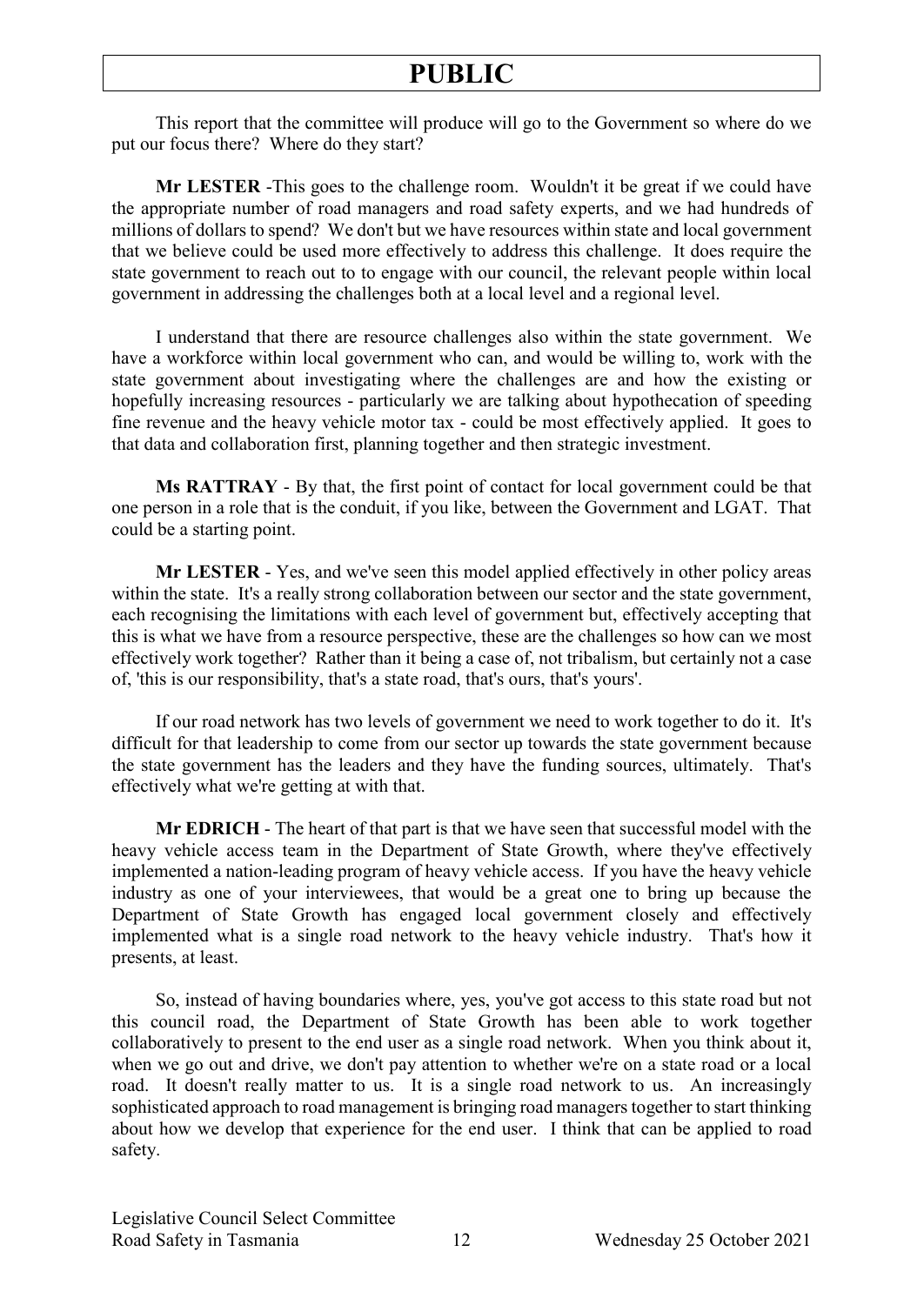**CHAIR** - While we're talking about fostering collaboration, how do you go about getting councils, particularly joining councils, to work together? I am aware of some councils that may have approved a subdivision of several hundred houses but the vehicles from that subdivision are then going down onto the adjoining council's roads, often contributing to creating a black spot.

How do you, as LGAT, get them to work together so that they don't work in silos? That they appreciate the fact that, okay, you're going to get all the rates from those hundreds of houses but, if we're looking at 10 movements per day from each of those properties, they are crossing your boundary and then they're going onto this other council's roads? They're not getting any of the money from those houses, yet they're getting all the damage from the cars and infrastructure, which makes it more dangerous and creates black spots. How do you get them to work together?

**Mr LESTER** - One of the challenges associated with that, particularly in a planning environment, is the boundary within which a council can approve or not approve a development. Traffic impact assessments, which is normally how you would understand that, therefore any conditions associated with that can only be within the sphere of the planning scheme. It comes down to the boundary of the planning scheme. That is one of the challenges associated with those developments that are on a boundary.

**CHAIR** - I've come across quite a few where I have discovered issues which have been raised. One council doesn't work with the other council, they just get their subdivision up. From your perspective, is there some way you're trying to get them to work together?

**Mr LESTER** - Yes, the legislative environment makes it difficult. If there are specific matters between two adjoining councils then, as the peak body, we try to stay agnostic on those matters for obvious reasons, because all councils are our members. In many cases, I think, where that situation is -

**CHAIR** - The collaboration would be good in these cases.

**Mr LESTER** - Absolutely. As I indicated, one of the limitations to collaboration is what you can do in a purely legislative sense. All our statutes, and particularly planning schemes, work on the boundary of the municipality so it becomes then difficult, and when not difficult impossible, to impact on what happens around adjacent -

**CHAIR** - I guess it's all more evidence for fewer councils and for amalgamation.

**Mr LESTER** - I'm not sure that's the case but more evidence around a closer look at our planning system rather than -

**Mr ELDRICH** - If I could add to that, my experience with local government professionals is overwhelmingly that they are very keen to engage and collaborate across the sector and to share their knowledge. They certainly are very willing to collaborate but it's normally structural and governance and legislative issues that stand in the way of that. The planning system, I think, is the best example of that, where really the planning scheme defines the boundary and that is where they're restricted to making their decisions under. So, really if they step beyond that, they can be appealed for whatever reason and -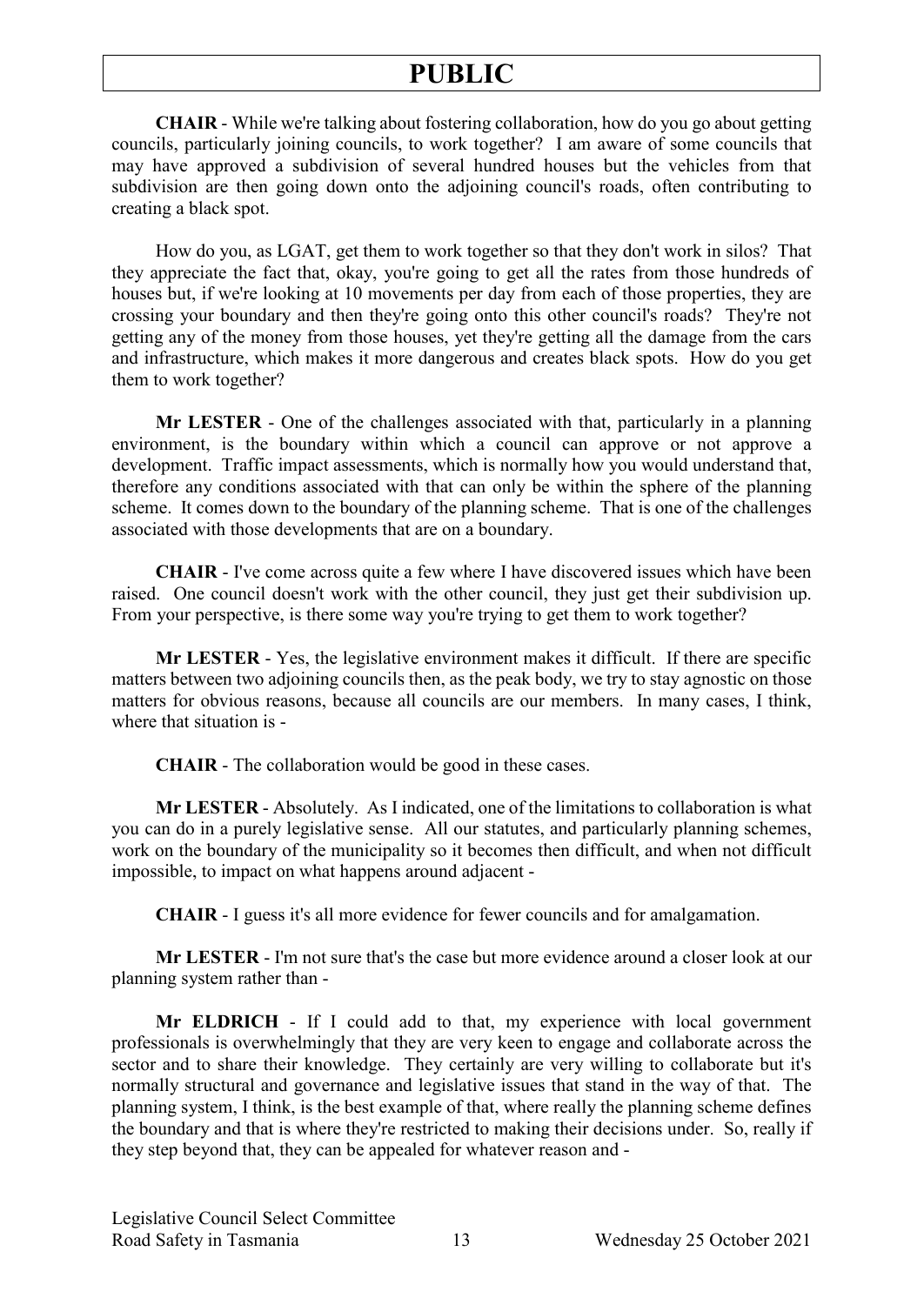**CHAIR** - Avenues for funding, I guess, are very difficult whereby you have a devolvement in one council and then the traffic created probably needs a roundabout or something similar and the funding for that. Is there an avenue for that?

**Mr LESTER** - Yes, the funding is different in the sense that if you're applying for funding, you will base it on the demand or the impact -

**CHAIR** - Irrespective of where it comes from?

**Mr LESTER** - Exactly right. So, your assessment will say, 'This roundabout has this demand or impact or needs this upgrade.' And the funding source typically wouldn't take into account or bother itself with whether they were coming from adjacent municipalities or otherwise.

**CHAIR** - Sometimes a development can cause the need in another council, obviously, and then the other council has to try to find the funding to make the roads safer but they're not getting the rates from those 100 or more properties. I wondered how you worked with that.

Do we have any other questions? Do you have anything you'd like to add or anything that you think we haven't asked that you'd like to mention?

**Mr EDRICH** - I could just add to that last statement: a good system of infrastructure contributions can help with those impacts beyond a development site and so, implementing a better contribution system can help do that. If well designed it could potentially resolve some of those issues where it goes beyond a council boundary as well.

**CHAIR** - That's good because otherwise they can become black spots and then all of a sudden, the funding's needed because more and more traffic is coming on. That's just something that's going to happen with the builds that we have and the infrastructure, if it's ongoing.

**Ms RATTRAY** - One solution is amalgamation.

**CHAIR** - We did mention that earlier but that's all right. That's a discussion for other people.

**Ms RATTRAY** - I wasn't expecting you to, Dion. You represent all 29 councils.

**CHAIR** - Absolutely. Thank you very much for coming in and thank you very much as well for putting in a submission. It's all very helpful when we're looking to put our recommendations and our findings together. As Ms Rattray said, they will go to the Government and we would hope that they will take up some of our recommendations because the aim obviously is to try and make our roads safer and have less serious accidents and deaths on our roads. Thank you very much.

**Mr LESTER** - Good luck with your deliberations.

**CHAIR** - Thank you.

#### **THE WITNESSES WITHDREW**

Legislative Council Select Committee Road Safety in Tasmania 14 Wednesday 25 October 2021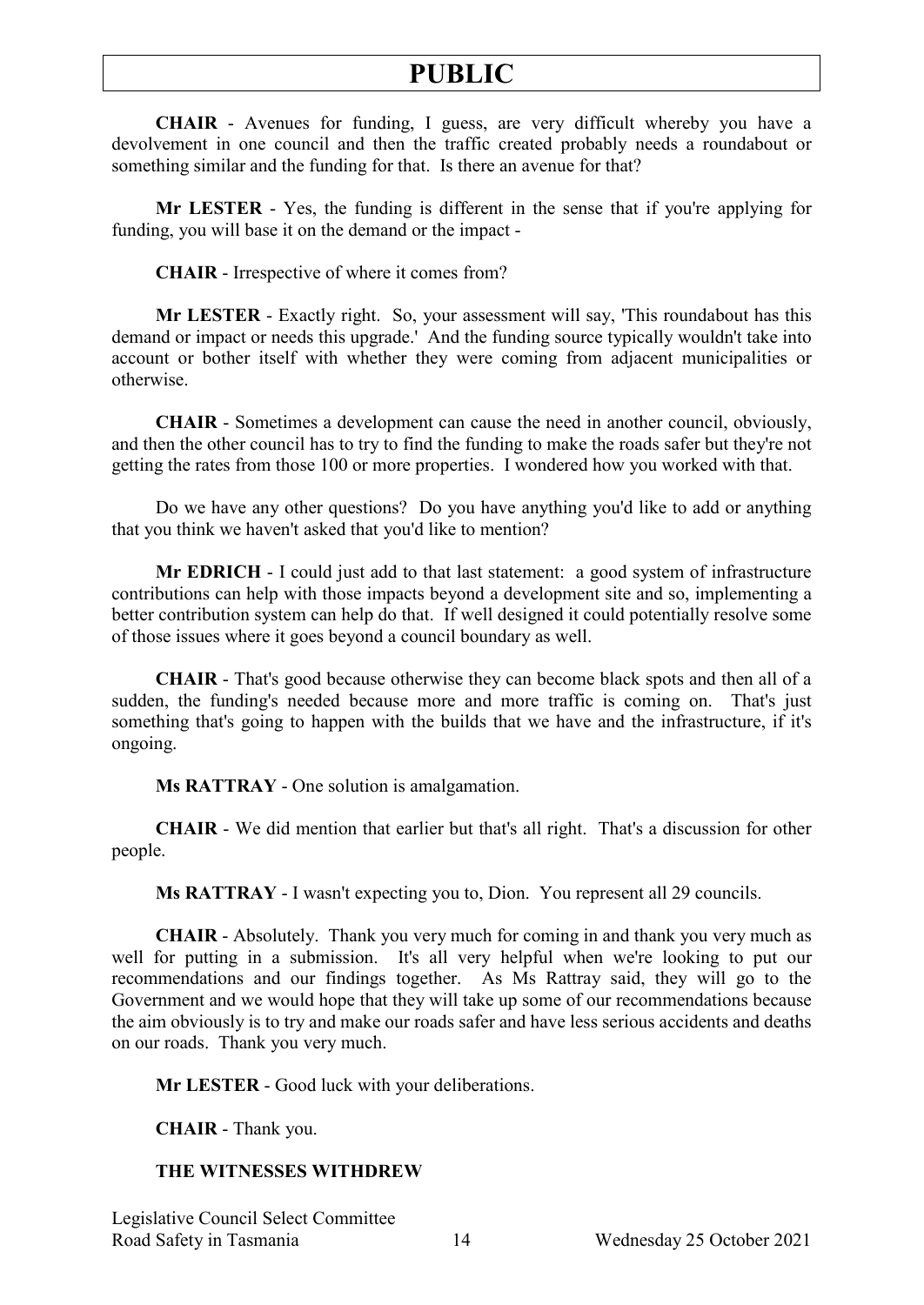**The committee suspended from 1.49 p.m. to 2.01 p.m.**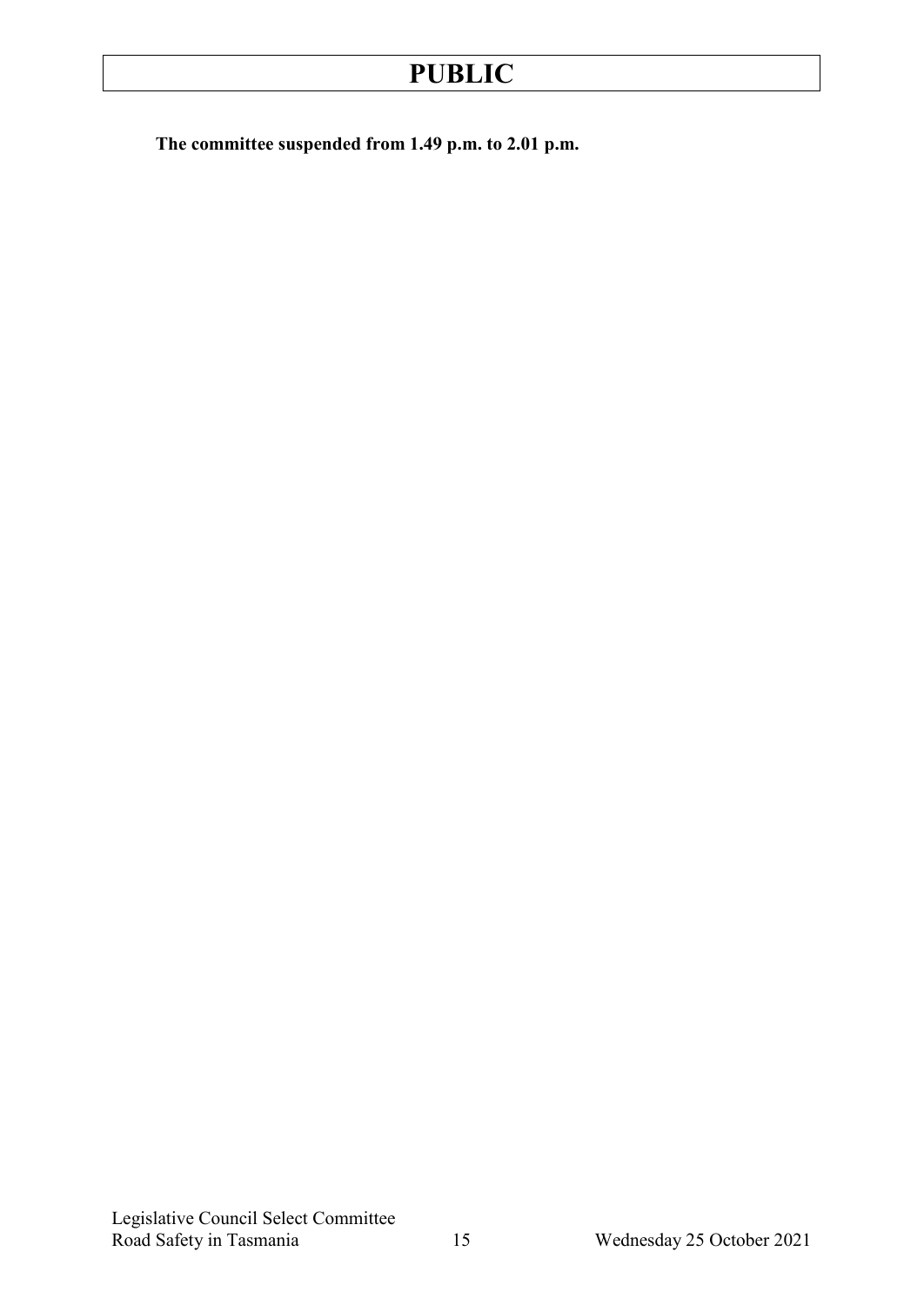#### **Mr COLIN RILEY**, PRESIDENT, POLICE ASSOCIATION OF TASMANIA, WAS CALLED, MADE THE STATUTORY DECLARATION AND WAS EXAMINED.

**CHAIR** - Welcome. Thank you very much for your submission and joining us today, it is very much appreciated. All evidence at this hearing is protected by parliamentary privilege. I remind you that any comments you make outside the hearing may not receive such privilege. A copy of the information for witnesses is available if you haven't read it or would like to. The evidence you present will be recorded and the *Hansard* version will be printed on the committee web page when it becomes available. If you would like to speak to your submission, members with then ask their questions. We have allowed an hour.

**Mr RILEY** - Thank you. What I'd like to do is gradually make my way through the submission by providing historical background, where we're currently at and, potentially, a pathway forward. From our members' perspective, we're very concerned about the numbers of deaths on roadways, particularly the serious injury crashes. Obviously, it's quite damaging for our members to attend those scenes.

The stress and trauma are repetitive in nature because not only do they attend the scene and deal with the trauma at the scene, they then deal with the next of kin, which can be quite an emotionally charged situation. It's then the file preparation and the investigation around the crash, then it's core processes, so, it's giving evidence. Some of these things aren't just deal with on the day, they're actually repeated over many, many months.

When we start looking at member wellbeing, we've got 9.1 per cent of our members currently on open workers' compensation claims. We've currently got a significant amount of strain across taskings and trying to make ends meet across a whole portfolio of things that have to be delivered on.

When we look towards a zero strategy, there are four foundation pieces, the safe roads and roadsides, and from our perspective there's good direction in that space and things are progressing. Safe vehicles, that's pretty much a national piece and that's progressing. Safe speeds, that has a lot of political baggage with that and it is what it is. The final piece is the safe road users, and I suppose the purpose for me being here is that there could be better connectivity between enforcement and education in relation to that.

A typical example, if we had a campaign about the importance of wearing seatbelts, what is critical is that we back that campaign up with enforcement activities that target seatbelt-type initiatives. With safe road users, which we need connectivity between enforcement and education, police are a key player in that and we need to own our piece of that.

Police have a role to apprehend people who aren't complying with the road rules but, secondly, to increase the perception that you will be caught if you breach the road rules. If we get that right, then people obey the road rules.

**CHAIR** - They will be caught, eventually, maybe not the first time.

**Mr RILEY** - Yes. When we look back over, say, the last 50 years, our members and police have done a reasonably good job in assisting with the reduction of road fatalities. If we go back to the 60s, there was approximately 100 deaths a year in relation to road crashes. Over the years, there have been a significant number of IT improvements and practices, including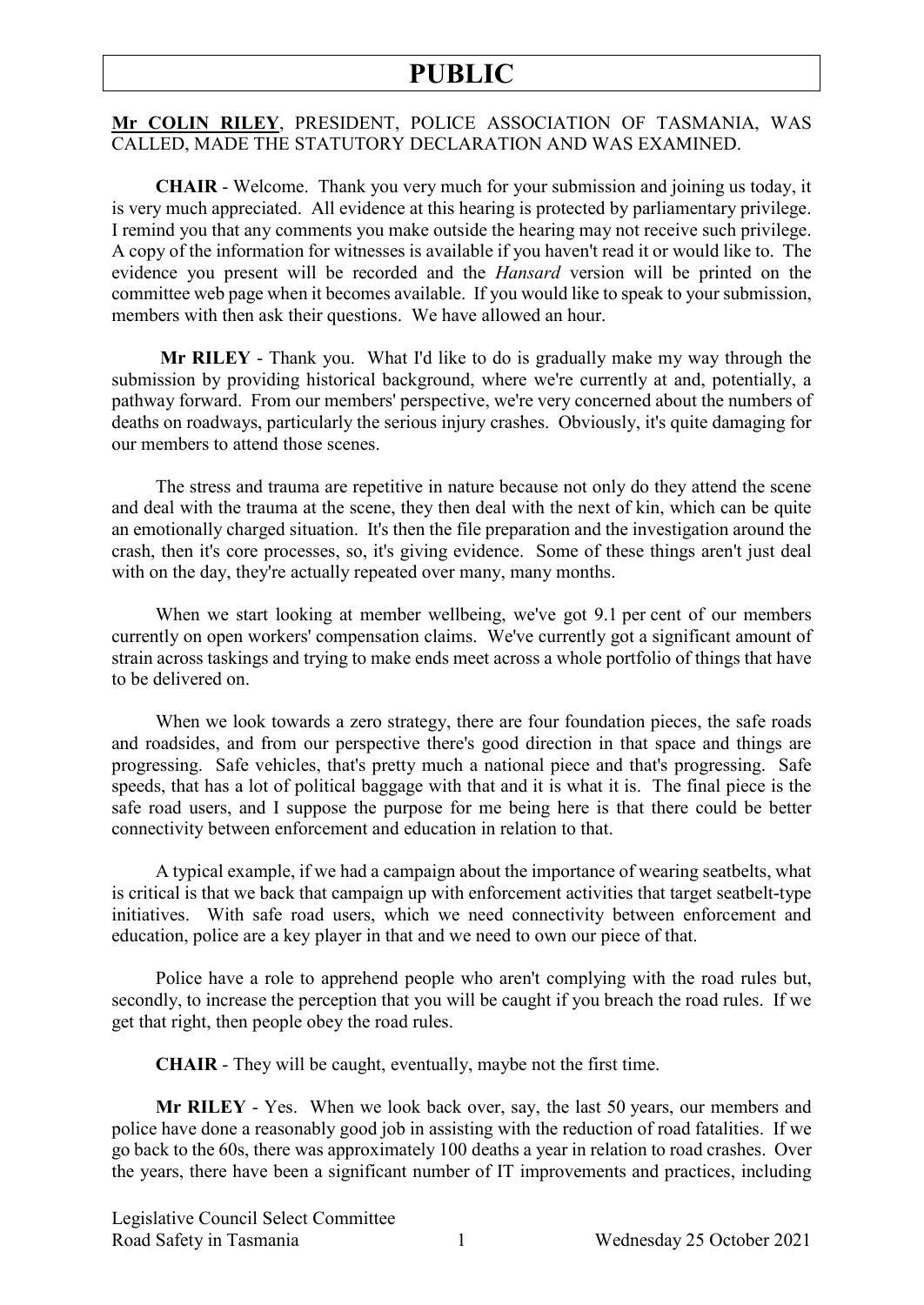putting limits on the amount of alcohol you can have in your system at any one time, seatbelts, speed cameras and so on. Police have played a significant part in the enforcement of each of those strategies. It's not the strategy itself, it's actually enforcement that has brought around a positive point.

We got to the point about a decade ago, where there are approximately 30 fatalities a year, on average, which is still far too high, and we've effectively plateaued for 10 years. We're at the point of asking now, how do we work out how we walk away from that 10-year plateau of 30 fatalities a year to bring it down even lower than that?

I note that when you do a comparison between the states, when you look at annual fatalities, per 100 000 population, we are unfortunately, one of the worst performing states.

**CHAIR** - Twice as bad as Victoria.

**Mr RILEY** - We have been consistent with that for an extended period of time. There are a whole series of tactical initiatives outside policing. One of the key ones may be remedial driver training or a diversionary process, where we do the same thing in the drug area, where rather than just imposing a fine, we divert people through refresher training and so on. That is a side issue.

**Ms RATTRAY** - It is an important issue though. Are you going to talk some more about that?

**Mr RILEY** - I will come back to that. What we directly have an influence on is detection and deterrence. Our members are out on the street doing that.

I want to give just a brief history of where we have come to in the traffic enforcement within Tasmania Police. If we went back into the early1990s, we actually had a dedicated branch of Tasmania Police, which was a district. It was a traffic district of people that purely focused on traffic enforcement around the state. It was centrally controlled and a stand-alone district by itself. It was relatively proactive and self-contained.

Then we moved to a point where we decentralised that model and we gave each of the three geographic districts around the state, the responsibility for traffic enforcement. They had their own traffic work areas in each part of the state and with that in the mid-1990s came the MAIB funding, which employed additional police officers to focus specifically on traffic enforcement. There were about 16 funded.

In 2007, Tasmania Police gained some extra funding for additional police. At that time we had significant public order issues around entertainment precincts. As a result of that the extra police, in 2007, led to the development of other Public Order Response Team or what we call the PORT. PORT dealt with entertainment precincts and bringing back into control public order issues.

**Ms RATTRAY** - That is spilling out of nightclubs and that type of thing?

**Mr RILEY** - Yes

**Ms RATTRAY** - Or an event, a music festival?

Legislative Council Select Committee Road Safety in Tasmania 2 Wednesday 25 October 2021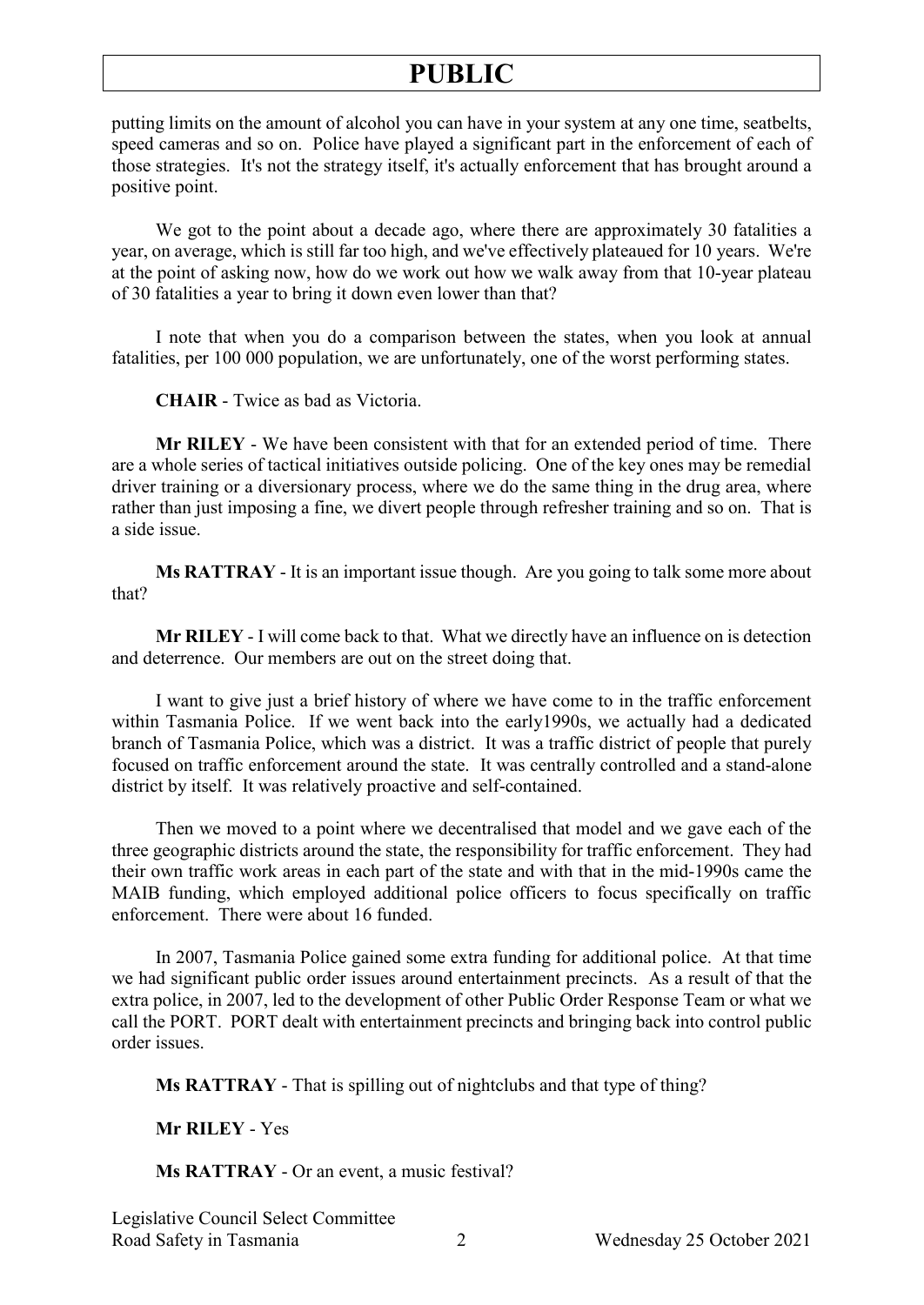**Mr RILEY** - Exactly, all those big events. We have the traffic and we have a PORT. Then we had the global financial crisis, which is approximately 2007 to 2009 and the organisation took a 10 per cent reduction in police officer numbers. We brought traffic and the PORT together and merged the two bodies, taskings, functions and the priorities. We came up with what is called the Road Public Order Services. That body was then responsible for public order as well as traffic policing and was decentralised with each of the three districts having what was called a RPOS work area.

RPOS, obviously, had a multitude of taskings that sat outside traffic enforcements. They did all these other things also, including entertainment precincts, major public events, all those types of things. They also became tasked with a reserve capability or a capability used in emergency situations. They were picked up holus-bolus and reallocated tasks outside public order and outside traffic.

When you look at the current COVID-19 response, the RPOS members do a large amount of work -

**CHAIR** - They are doing everything.

**Mr RILEY** - They are doing the airports arrivals, airport transportation to the hotels, even helping with the hotels, the quarantine and all that. I am hesitant to use the term 'dogsbody' but effectively the RPOS became the generic go-to for anything extra you needed to do. What it has meant is that we have come from a highly-centralised body of police officers who were very passionate and educated about traffic enforcement and come now to a position where we are a decentralised, generic dogsbody tasking for multiple things.

Through that journey, it would be remiss of me if I did not mention the fact the Liberal Government has increased police numbers significantly, 113 to replace the initial cuts with 10 per cent plus another 125, plus another 50 and plus another 20. The police service has actually grown over that time.

**Ms RATTRAY** - Why haven't those really useful areas been re-established then? Like the traffic division.

**Mr RILEY -** The scope of what police officers do just seem to keep growing and growing but the budget chapter clearly outlines four key outputs: emergency management, which we should be just doing as our bread and butter. There is public order and then there is criminal investigations - and we have complete work areas that focus on criminal investigations - and then we have traffic. The traffic now doesn't have a clear work area that is just responsible for traffic. Every time we take on an additional tasks we spread the police even thinner. At the moment traffic is one of the four key outputs but it doesn't have a dedicated centralised person in Tasmania Police who is responsible for delivering on it. A lot of that workforce gets used for other tasks as they come in the door.

At the moment when we look at what we call RPOS, in southern Tasmania there are approximately 50 who are in that RPOS area - Road Public Order Services. There are about 29 in the north of the state, and there are 21 in the west of the state. Those numbers have responsibility for traffic enforcement as well as public order and, as I said before, they get used for anything else that needs to be done. At the moment we are looking at COVID-19.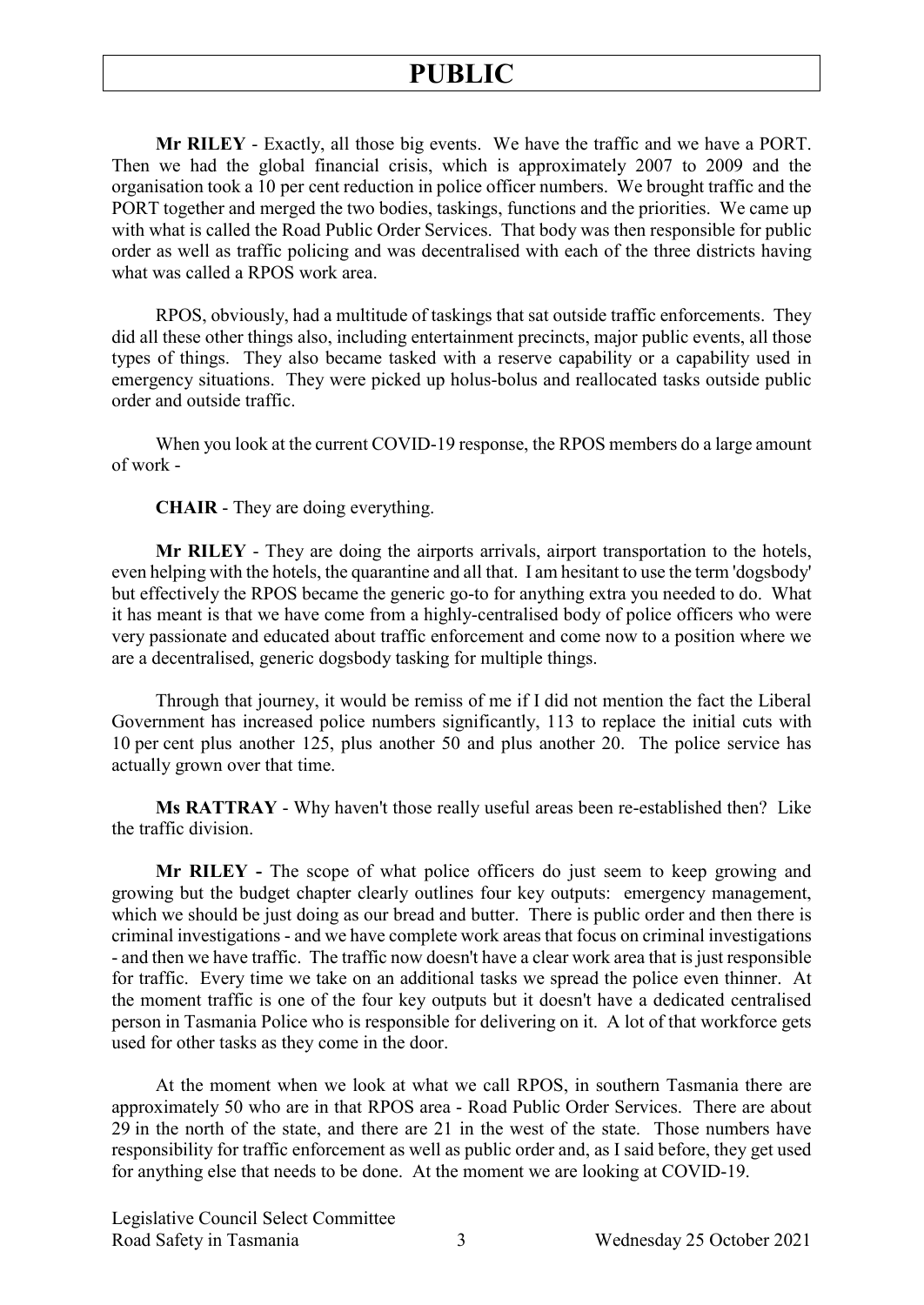I note that some of the RPOS get used for other tasks. For example, in the south of the state there is a whole team in that RPOS of 50 who are used for crime reduction. Its target is to focus on recidivist offenders. You have a whole team that is focused purely on crime reduction in the state.

We have gone from a skilled, centrally-controlled, statewide capability to a decentralised, I would say, deskilled, devalued traffic enforcement police. Even more recently, we have had a proposal to take some of those numbers and allocate them to 24-hour police stations. We recently had the introduction of what is called safe staffing levels at 7/24-hour stations so that means 44 police on duty anywhere in the state. There is difficulty achieving 44 on duty out of 39 to 59 police officers. One of the strategies is even taking some of those RPOS out and permanently putting them onto the 7/24-hour police stations, which would unfortunately deteriorate the traffic enforcement police even further.

Some of the argument could be that once you bolster the 24-hour stations - the seven of them - and you have 44 on duty at any one time, they could also do traffic enforcement. That is very problematic because they are the first responders: family violence, assaults, domestics, public order issues. They are the ones responding and then trying to ask them to do a proactive task on top of that, speed reduction, et cetera, it is just not going to happen.

That is where we have got to now. If I look a little bit inside the organisation and noting that 99.5 per cent of police officers in this state are members of the Police Association, what is lacking internally is a very clear, strategic road enforcement plan, a high-level document. And then tactical plans, objectives and strategies that sit below that based on analysis and have very clear deployment criteria performance indicators. That is lacking.

The reason it is lacking is that when you have competing priorities, the proactive traffic enforcement side of the house gradually gets pushed down the priority list to do other things that get a high priority.

**CHAIR** - Things that are happening now, like your assaults?

**Mr RILEY -** COVID-19, for example, so the traffic gets deprioritised and we focus on COVID-19. The problem is when you look at the four outputs, more people die in the traffic portfolio than they do with the criminal investigations, the public order and emergency management as it stands now. Unfortunately, it seems inverse that you are removing a resource away from a portfolio that has most of the deaths in the state.

**CHAIR** - So RPOS are the ones who would be responsible? You see your unmarked police cars on the highway - they will be the ones driving on the highway in their flash Subarus, that is RPOS?

**Mr RILEY** - RPOS, that's right. We had this whole-of-state district with motorcycles, plain unmarked cars and all that, and we have gone to an RPOS model and they are the ones that are doing the highway patrols. I would like to say that doing directed, task-based intelligence -

**CHAIR** - Are there as many now? The last few times I have driven, I haven't noticed any or any marked police cars, whereas in the past, I had seen quite a few.

Legislative Council Select Committee Road Safety in Tasmania  $\overline{4}$  Wednesday 25 October 2021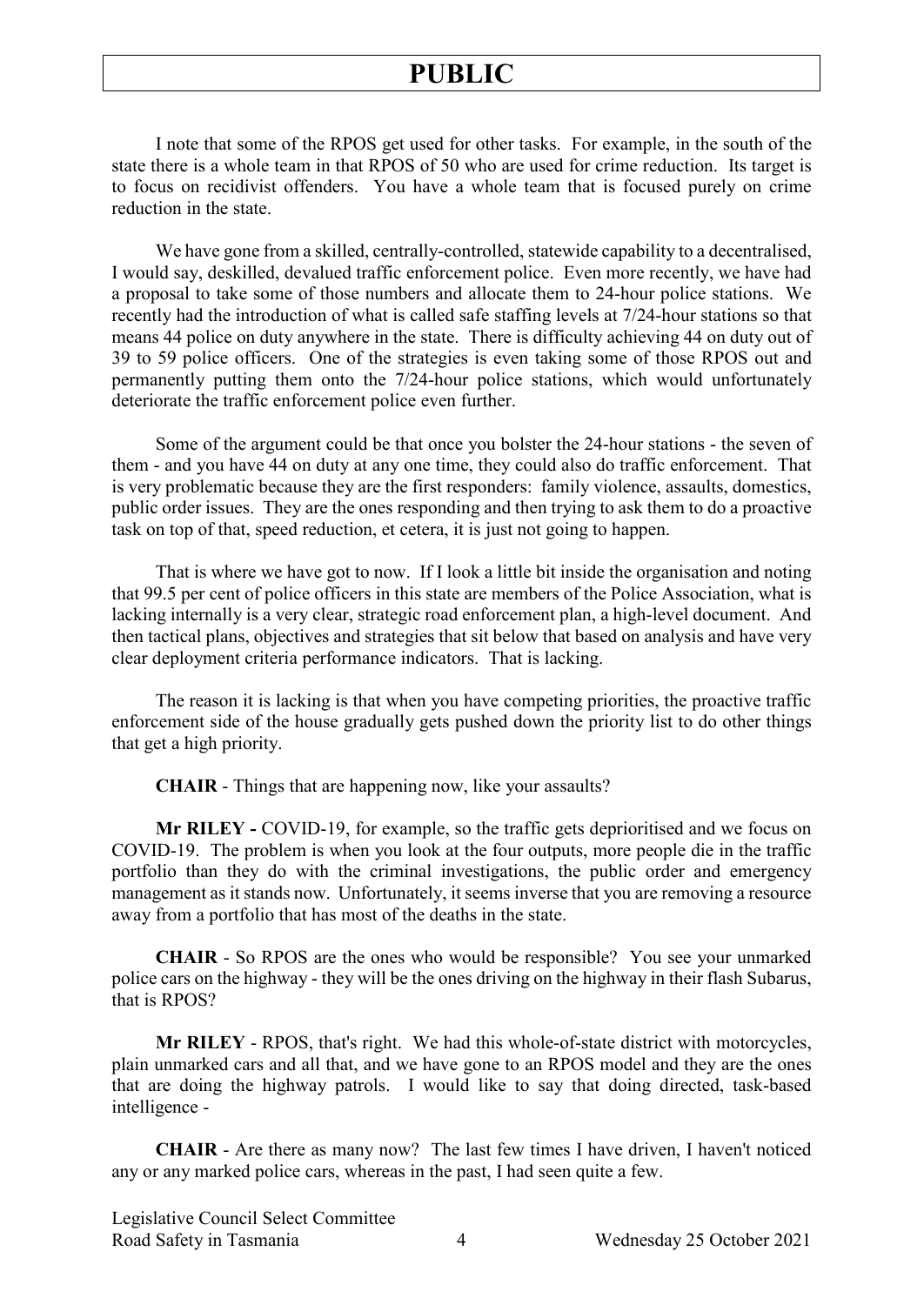**Ms RATTRAY** - I see them regularly.

**CHAIR -** Depending on the time of day you drive.

**Mr WILLIE** - Probably COVID-19-related duties.

**CHAIR** - It is probably is.

**Mr RILEY** - With the planning and with clear tactical strategies that are based on analysis and clear performance target and indicators, performance measures, there is far better bang for buck reinforcing this than there is in infrastructure. Infrastructure costs a lot of money and there is a lot being done in that space; but you get better bang for your buck if you are focused on enforcement and education of the public through police. I will flag that.

The next point I was going to talk to is, what are the solutions? How do we get to a point where we get that 30 on average which has taken over 10 years to a point where we're bringing that down even lower than 30 fatalities a year, not to mention the serious injury crashes? From our perspective, it needs to be a dedicated traffic enforcement area that has statewide coverage and has a central person within the organisation who directs the traffic tasks, has responsibility and is accountable for what is going on in the traffic space. That doesn't exist at the moment.

That resource could be 40 to 50 police officers - I am sensitive to suggesting something like this - and then there has to be a shifting of the deck chairs and you have to find the 40 to 50 police from somewhere else in the organisation and somebody else misses out.

I am now going off on a red herring but we have 1359 policers in the state. There is no clarity around how many police we actually need. My sense is we are moving deck chairs around to fix the most important priority at the moment, and then in a couple of years' time we shift the resource somewhere else. There needs to be clarity around exactly how many police we need.

**Ms RATTRAY** - A strategic plan for that department. It is how many officers you need to effectively undertake the role and functions of policing in this state.

**Mr RILEY** - Yes, a central point of responsibility and accountability who has to deliver on strategies when the strategies are worked out. At the moment we have an Assistant Commissioner Operations, who has state-wide overwatch. That one person is responsible for crime, public order and traffic. It is a big portfolio.

**Ms RATTRAY** - And the radio this morning.

**Mr RILEY** - And the radio this morning, which I am glad you heard. When you go one step down from ACO there is no statewide commander with responsibility for traffic. There is a body, a committee; but the level of accountability from that committee is nowhere near where it should be if you had a person who is centrally responsible and is reducing the traffic fatalities and serious injury crashes.

If you look at the other states, they have dedicated traffic areas. Someone could argue that we are so small here that we don't need one. I would argue when you are having so many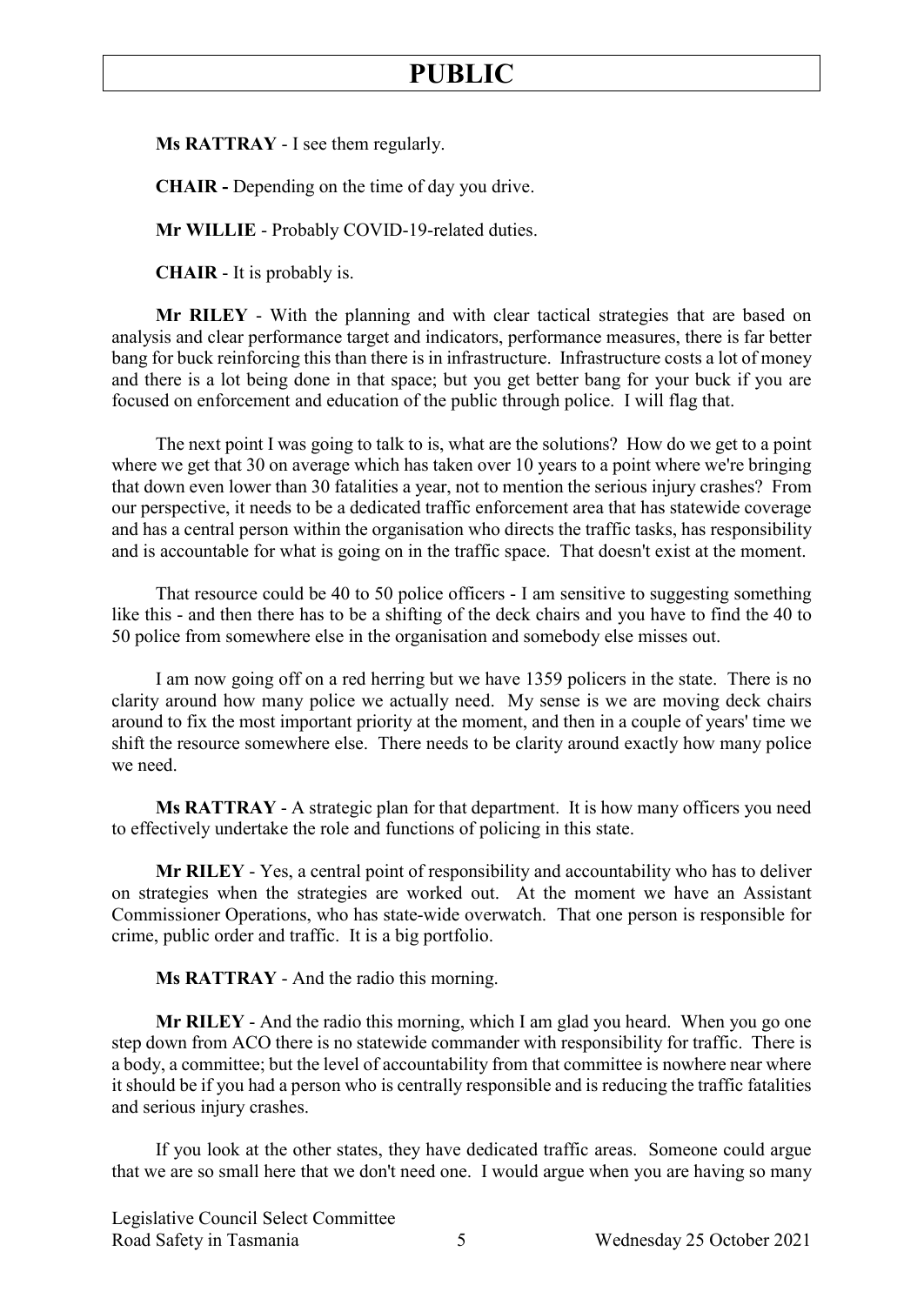fatalities and deaths in that portfolio, it probably needs to have the learnings of other jurisdictions and what they have done. They have given it priority, where it has the central person who is responsible for it.

**Ms RATTRAY** - Do you liaise with the other states? Is your organisation, PAT, having meetings and discussing how they approach these particular matters? You probably don't do face-to-face at the momen.t

**Mr RILEY** - It is an interesting point. All the presidents are on the Board of Management of the Police Federation of Australia. There are 65 000 police officers around Australia. We sit around that board of management and we talk about a lot of things.

It's unusual for a Police Association president to be talking at a forum like this about capability and gaps in capability, because that is more of a responsibility of the organisation. Our focus is more about wellbeing, but we're seeing the consequences of the capability issue, which is impacting on the wellbeing of our members. That's why I'm speaking here. In the normal course of events, the president wouldn't be talking about this. When we come to these forums, this is not the type of thing we would actually talk about. The policing jurisdictions talk amongst themselves and they work out what's best practice and what the current technology is and so on.

**Mr WILLIE** - Are there any states that have a similar model to Tasmania?

**Mr RILEY** - To the best of my knowledge, no. I could be wrong, but to the best of my knowledge they've got dedicated traffic enforcement areas.

**Ms RATTRAY** - We often model ourselves on, or compare ourselves to, South Australia because they are relatively small compared to the bigger states. Do we not have any synergies there, that you're aware of?

**Mr RILEY -** Not that I'm aware of. We are the smallest, without a doubt. I can't talk to you about what the areas are doing but I do know they meet, I do know they talk about current strategies and what's cutting edge and what's the best thing to do. Regardless of what's happening in other jurisdictions, when I look at this in Tasmania, we have more people dying on our roads than the other three outputs.

**Ms RATTRAY** - The graph says it all.

**Mr RILEY** - Yes. Therefore, there's a problem and we need to find solutions to the problem, try to implement those and have accountability for it. Going forward, we would see a centralised, statewide person within the organisation that has responsibility for traffic. In addition to that, there's still the Road Safety Taskforce, which is funded by the MAIB.

The RPOS (Road and Public Order Services), to a lesser extent, still serves its purpose because it becomes the commander's reserve at the district levels. When you've got a major public event - Falls Festival or something like that - the RPOS are injected into the area to help with those types of activities, because the local police officers don't have sufficient capacity to deal with it. Still retaining those two, but with a dedicated traffic enforcement piece.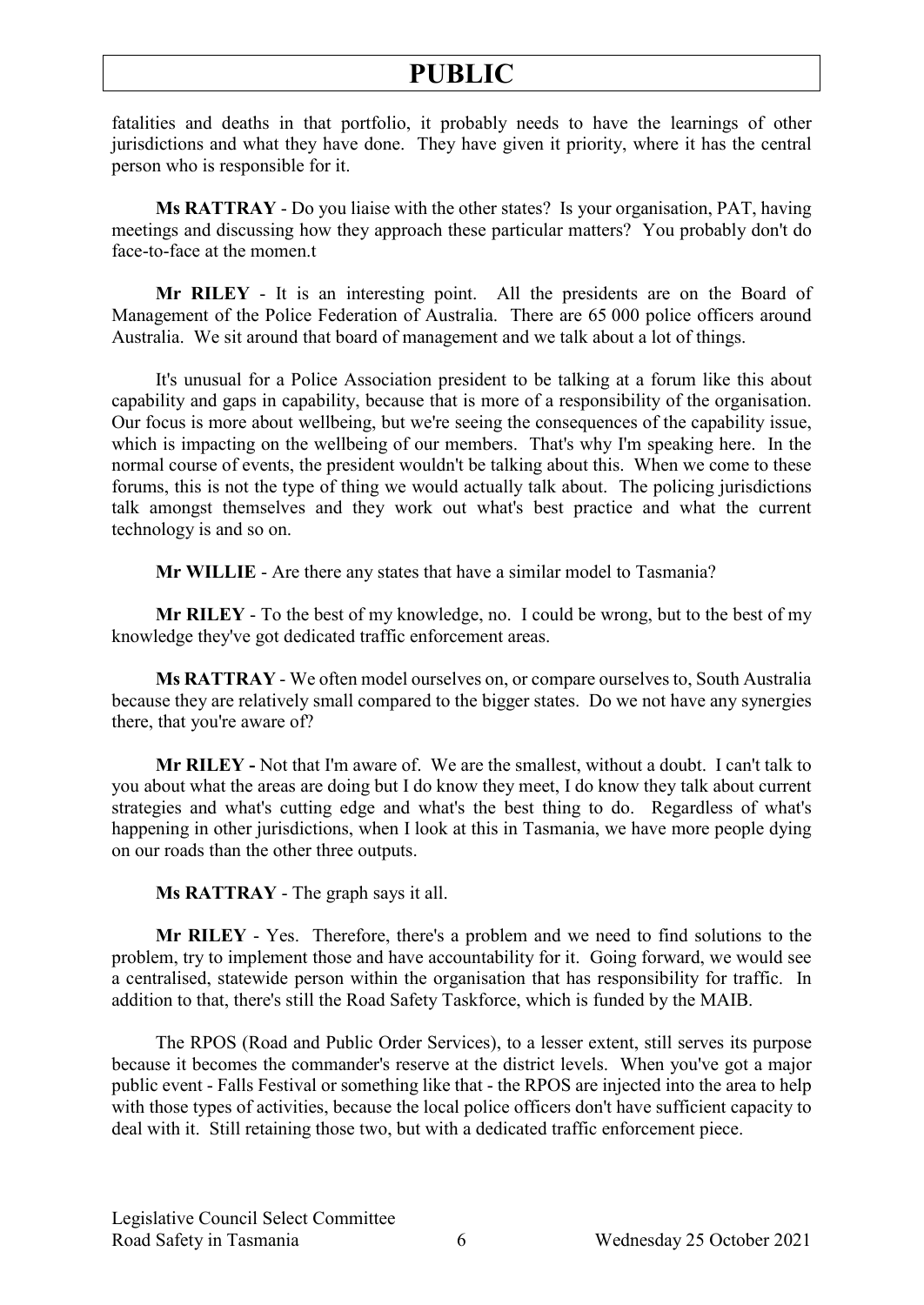That's pretty much covered all the things I was going to say to you. Tasmania is a very bespoke policing jurisdiction and we're unique in our staffing capability and capacity. We are extraordinarily unique. We have a lot of police officers who have secondary roles in this state. We are the only state whose members are in the Special Operations Group as a secondary job and they have a primary job as a detective, or traffic police officer, for example. We've got many police officers with secondary roles as negotiators, and in bomb response. The other jurisdictions, because of their size, have people who are full-time Special Operations Group. When you look at the structures we have now with RPOS and all that, it is unique. It's not a copy of other states.

**CHAIR** - We'll have specialists, is it 20?

**Mr RILEY** - Yes. Fortunately, the Government has agreed to increase police numbers. In July 2024, there'll be a full-time SOG group of 24, which is good.

**CHAIR** - We'll still need more than that, will we? Will there still be officers who are doing two jobs, or will that be sufficient, to have 24 in the SOG?

**Mr RILEY** - We're going down that rabbit hole there but, in essence, there'll be full-time members in the Special Operations Group and there'll be part-time members. I suggest they will continue as part-time -

**CHAIR** - They could be traffic and other areas.

**Mr RILEY** - They could be in every area. At the moment, all the SOGs, except for four, have a daytime job and then they get called out to do the SOGs, negotiators, bomb response and so on. I just think that traffic is such an important area that it needs to be dedicated commander-control, dedicated leadership and someone who's accountable and delivers statewide the strategies that have been agreed on within the organisation.

**CHAIR** - Currently, we can have traffic guys that are doing the highways, doing all sorts of things and all of a sudden, they're called on, they're taken and then there's really no-one to replace them in that traffic area while they're doing their other jobs, whether it be public response, as RPOS, whatever they've gone to.

**Mr RILEY** - Yes. What's happening today, and this is happening with COVID-19, is that RPOS piece, which is traffic enforcement, has been redirected to do other tasks - quarantine hotels, domestic, international, transporting people. While we're doing that -

**CHAIR** - Traffic is missing out.

**Mr RILEY** - The traffic enforcements -

**CHAIR** - We don't know what that's causing it, because crashes and all sorts of things that happen.

**Mr RILEY** - The four outputs - traffic is a proactive piece. It's the proactive piece of getting out, in detecting, deterring and creating an expectation that you'll be caught. If you take all that away and you take the whole resource away and use if for another purpose, over time,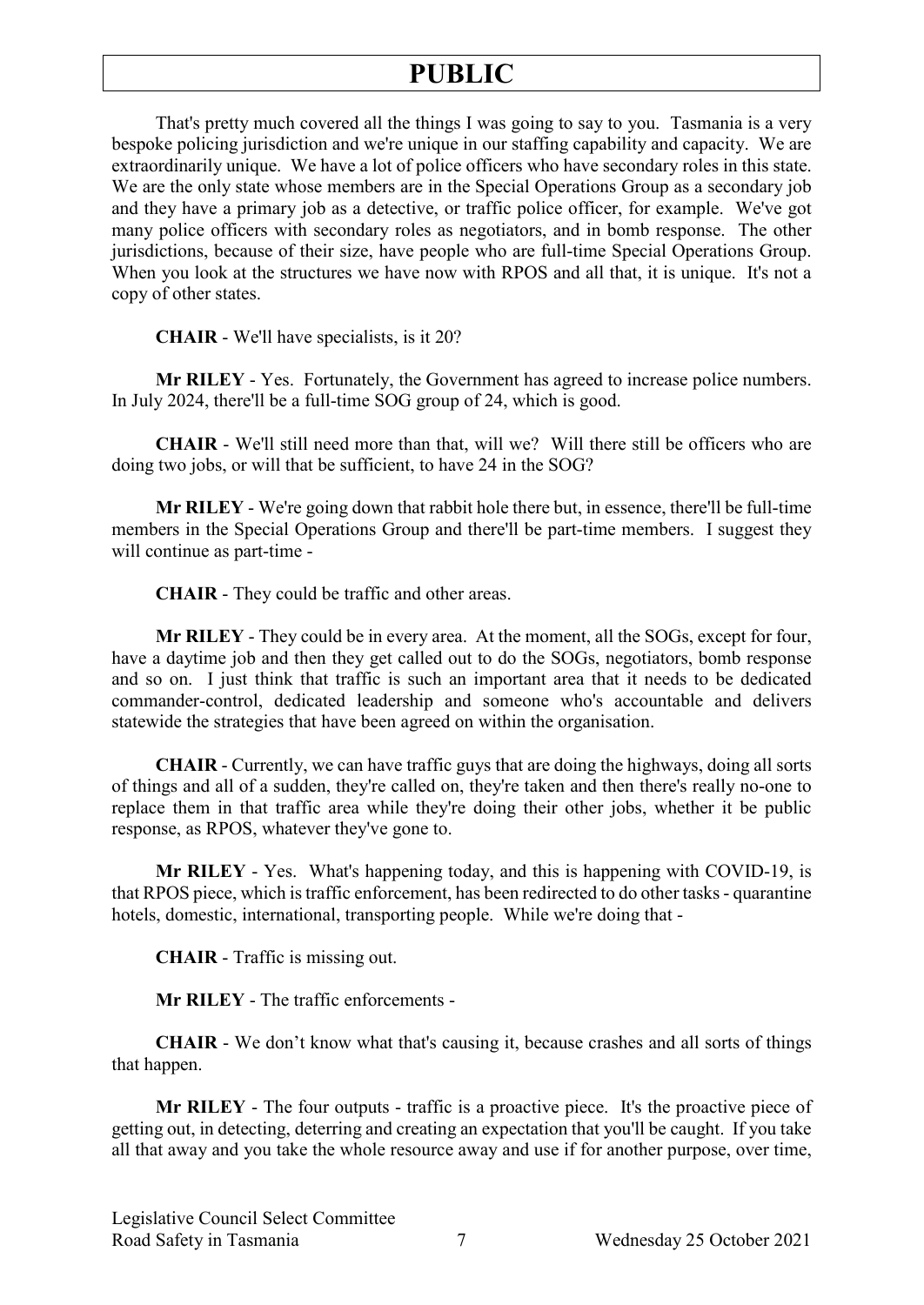the public then loses the thought that they are going to be detected and they start to drift in their behaviour and the way they're driving.

**CHAIR** - Thank you. Are you ready for some questions?

**Mr RILEY** - Yes.

**Ms RATTRAY** - I'm interested in your recommendation around penalties. You said that:

Research shows that the effectiveness of fines indicates the examination of penalties have found that fines alone provide little deterrence.

Yet we heard previously that if you increase the fines then that's a deterrent. I'm interested in why you see it's not a deterrent. Most people don't like to be hit in their back pocket.

**Mr RILEY** - A percentage of the people that police are interacting with aren't financially well off.

**CHAIR** - They're not going to pay anyway.

**Mr RILEY** - They're not going to pay the fine. All I'm suggesting is that rather than focusing on them paying a financial penalty, especially the recidivists, the effort is far better spent on them going into a re-education program or a diversion program to improve their driving behaviour. If they don't participate in the program then certainly impose the financial penalty.

**CHAIR** - Or you don't get your licence back until you've entered that particular program.

**Mr RILEY** - Yes.

**CHAIR** - A bit like drugs and alcohol.

**Mr RILEY** - I'm going back many years, but in good country policing, for example, if you pulled somebody up with bald tyres and the fine is \$300, you would tell them, 'Here is your infringement notice. If you replace the tyres in a couple of days and come back to me, I'll then dispose of the infringement notice'. It's not about the money. It's actually about changing the behaviour and the practice.

**CHAIR** - The tyres would cost as much as the fine.

**Mr RILEY** - Correct; it's better to spend the money on the tyres, otherwise you'd have a financial problem and then you've got the problem that the tyres still need to be replaced. There is a large percentage of the population that can't afford to pay in the first place. Whether they pay it or not is another thing all together. Education is the secret; how do we educate. It's about active police in the community and it's about putting those who are showing recidivist behaviour through a program to be re-educated.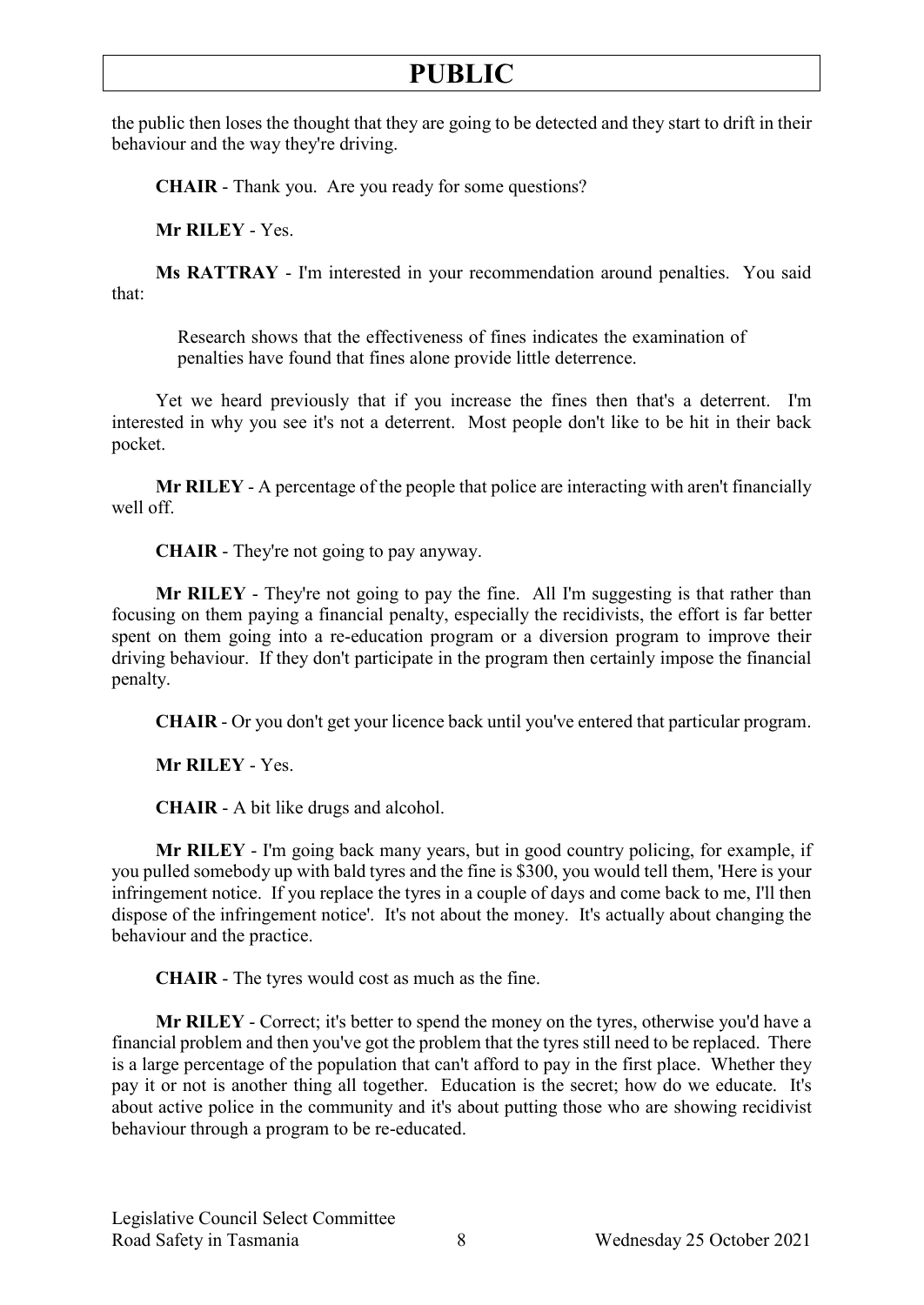**Ms PALMER** - A supplementary on that, Chair? Do you have any data, or any examples of a successful program like that anywhere in Australia? Someone who is a repeat offender and instead of giving them fines, which they're not going to pay anyway, let's get them to do a course. Will they do the course? Do we have any evidence that it does work, that we can refer to?

**Mr RILEY** - Nothing that I can, but I certainly can go away, do the research and potentially provide you with something.

**Ms PALMER** - It sounds like a brilliant and obvious thing to do. However, I wonder is someone who is a repeat offender on our roads and therefore already has that attitude of a lack of care on our roads, are they going to go to a course and what sort of result are we going to get from that? Is there any evidence behind that initiative.

**Mr RILEY** - I suppose the only piece that I look for with some hope that it would work is in relation to the drug diversion program, where we're diverting people away from penalties into an education process, or a health program to improve outcomes. Could I take that on notice?

**CHAIR** - That would be good.

**Ms PALMER** - If there is anything that would be great.

**CHAIR** - In Sweden and Norway, perhaps; we keep hearing pretty good reports.

**Ms RATTRAY** - Your reference to an approved dash camera fitted, like we do with the mandatory interlock system after drink driving on your third repeat.

**Mr RILEY** -Just on fines, for example, in Sweden the penalty is dependent on the salary. They have a completely different model where they don't go for penalty points, they impose a penalty that's commensurate with the amount of salary that you earn.

**CHAIR** - Which you can afford to pay.

**Ms RATTRAY** - Again, the back pocket.

**CHAIR** - Do you still have police officers going to the schools? We talked earlier about education, with some other people who gave evidence. Do you think it would be beneficial, when you're looking at education, for police officers in uniform to go into year 11 and 12? We heard that they're only -

**Ms RATTRAY** - Grade 7?

**CHAIR** - It could be high school. If you're looking at the resources, you probably need to focus on those who are doing it.

**Mr RILEY** - The education piece is extremely important. In the past, we've had very good programs where we've gone into schools and provided education to people. At one point I think there was even a school subject. I suppose when you look at 2021 and 2022, we're so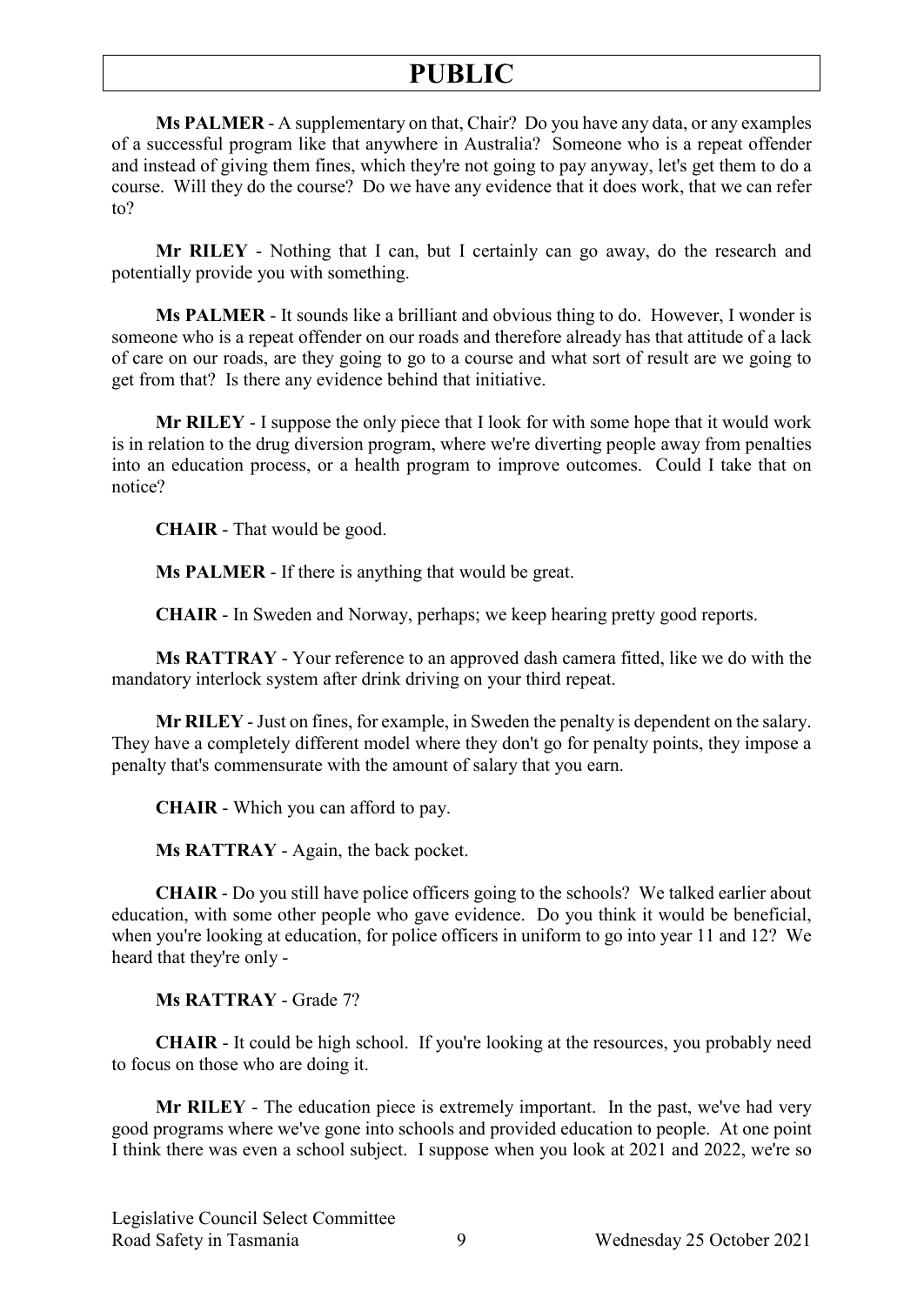sensitive to the scope of what we're currently doing. It's a good initiative, it's whether we can do it with all the other things that we've got on our scope to do because if you use police -

**CHAIR** - You'd need someone specialised in an area, wouldn't you; rather than coming from the RPOS for example. The RACT mentioned this morning - I think it was in some other jurisdictions - the head year 11 and 12s actually re-enact road trauma scenes. It was quite an awful thing for them to do, but it was for the students. They had a mock crash, they had a presentation, they had the coroner come.

**Ms RATTRAY** - The ambulance, the whole lot.

**Mr RILEY** - This sounds like a fantastic initiative and I'm sure it would leave a lasting impression and save lives.

**Ms RATTRAY** - Costly, of course.

**Mr RILEY** - There are probably other bodies or organisations that could deliver on that rather than police.

**CHAIR** - No, I'm not thinking police, but I'm just saying do you think that something like that would be worthwhile?

**Mr RILEY** - Definitely. Yes. I'm very hesitant to pursue things and then we become the owners of it.

**CHAIR** - No, I appreciate that.

**Ms RATTRAY** - And they've got to find the resources for them and you've only got 1359 bodies to do it.

**Mr RILEY** - Yes.

**CHAIR** - I recall that sometimes officers used to go into schools and I know some officers were attached to colleges, particularly. I wasn't sure whether they were still attached to colleges and if they were, could they perhaps give some education? We heard that a lot of schools don't have any driver education or any road safety education.

**Mr RILEY** - I can't give you a categorical answer, but I think the tentacles into the schools have been withdrawn because of other things that we have to do.

**CHAIR** - Right. Because they had more jobs they have to do.

**Mr RILEY** - There's higher priority things that need to be done.

**CHAIR** - Thank you. Mr Willie had questions.

**Mr WILLIE** - It's to do with the reference in your recommendation to the University of Adelaide report for the MAIB, about their annual funding that they provide to Tasmania Police and State Growth. Does that propose a major shakeup?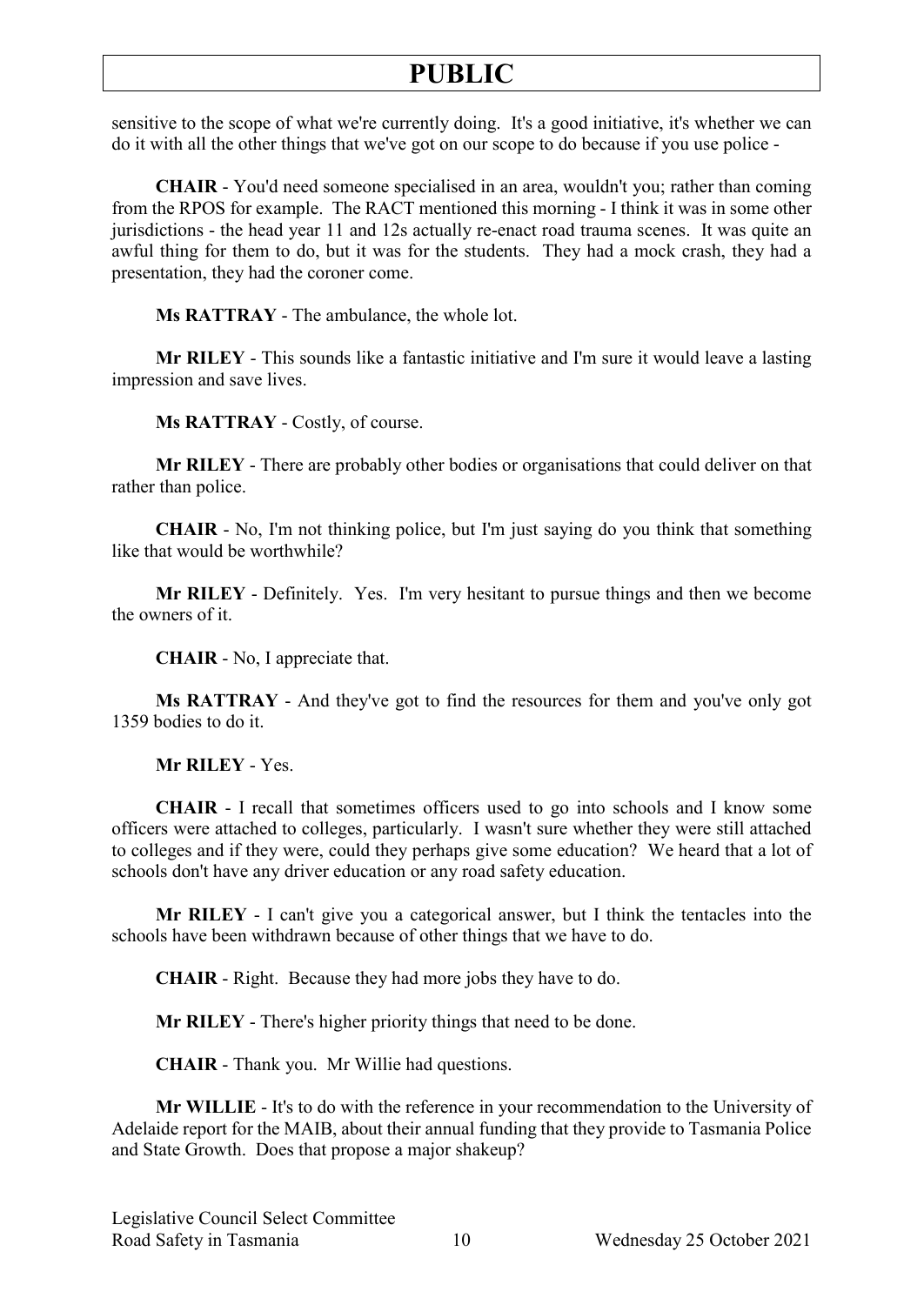**Mr RILEY** - I'm not sure if the committee has seen the report?

**Mr WILLIE** - No, it's not a public document.

**Mr RILEY** - It's not a public document. It was done specifically for MAIB. It parallels what you're looking at here. There is information in that document that would be relevant to this committee.

**Mr WILLIE** - You're recommending we write to MAIB and request that document?

**Mr RILEY** - I would think so. In my opinion, MAIB wanted to get an assessment of how their money was being expended, and that was the purpose of that report.

**Mr WILLIE** - How's it being expended now? They obviously fund Police and State Growth.

**Mr RILEY** - They provide funding and they fund a specific number of police officers in Tasmania Police. From memory I think it's 16 police officers and then those police officers do road safety taskforce duties. That's been going on since about 1996. Those 16 police officers should be in addition to the Government's allocation. The Government funds so much money and we have so many police officers; and then MAIB funding should be in addition to that and not moving the deck chairs sideways and potentially using that money for another purpose.

**Mr WILLIE** - We'll try to get the report. Reading between the lines, if traffic management's being downgraded and then being reassigned, perhaps MAIB is not happy providing the funding for those 16 officers for a different purpose.

**Mr RILEY -** The report may contain things like greater accountability, performance indicators and things like that to provide some feedback as to how the money is being spent.

**Ms RATTRAY** - I note on page 5, Colin, where you talk about the need to establish clear leadership in this important endeavour and consideration into establishing a state road's authority independent of the Department of State Growth. Is not the Road Safety Advisory Council an independent body that would provide leadership? I am interested in your thoughts and do not want to cast any aspersions on the work of the Road Safety Advisory Council but do you not see that body offering leadership?

**Mr RILEY -** When I wrote that report I was very much focused in my mind on COVID-19. When you look at the way the Government has responded to COVID-19 and the strong leadership of the Premier, we have changed people's behaviour in relation to the way they interact and the way they go about cleanliness which is a significant thing. If we could somehow take that leadership and put it in the traffic area, we could have a similar significant impact and reduction of fatalities and serious injury crashes.

When you look at a cost benefit analysis, and now we have reflected on it, that is probably not a good suggestion. When I looked at the four foundations toward zero strategy, which I have looked at since I have submitted that report, the safe road users are probably the piece exposed the most and that is enforcement and education. Now I have reflected on this, that senior leadership figure needs to actually start within the policing scope. We need a state-wide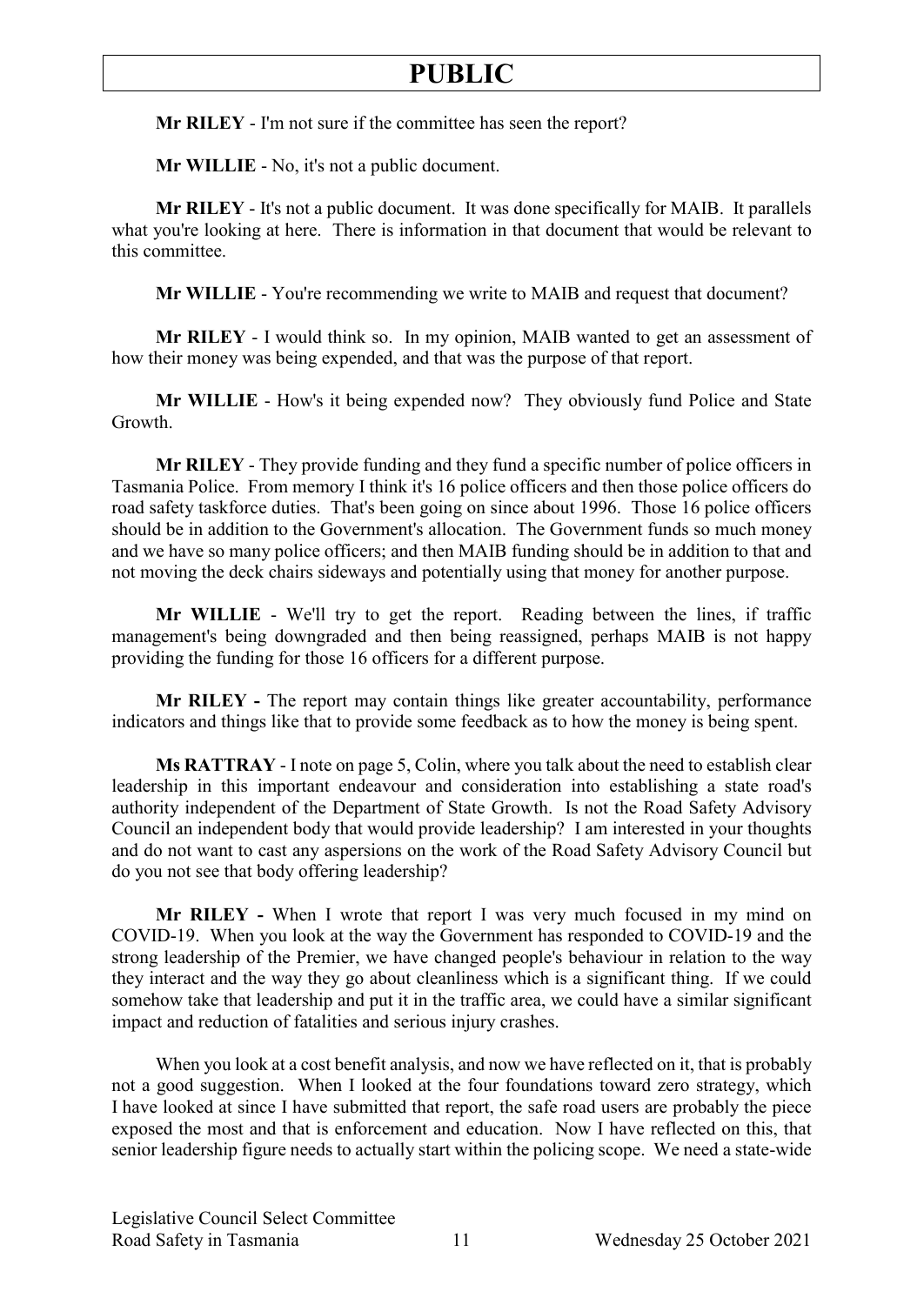leader who has responsibility and accountability for enforcement. Once that piece is delivered on then we can reflect on whether it needs to be bigger than that.

The Road Safety Advisory Council does a lot of good work, a lot of good direction, but there is no accountability of those things that are delivered on. They will come up with a raft of things and then agencies can either deliver on it or not. If they are not delivered on there is no accountability back to the Road Safety Advisory Council. At the moment it is not empowered. Does that make sense?

**Ms RATTRAY** - Yes, it does make sense.

**Mr RILEY -** I notice that Mr Tilyard is the chair of that now and he comes with a lot of knowledge.

**Ms RATTRAY** - That is why I was casting no aspersions on the good work of the council.

**Mr RILEY -** Hopefully, that will go forward. If that is the model it needs good leadership within Tasmania Police and, the Road Safety Advisory Council, when it divvies up tasks amongst government agencies, there needs to some accountability to deliver on those tasks and if they are not delivered, why not? Why are not agencies responding?

**Ms RATTRAY** - That person or that role is key to the outcomes that will be generated right across the area of road safety.

**Mr RILEY -** The chair is the key person, the leader and immediately in the current construct provides that leadership piece.

**CHAIR** - He does say 'as chair of the Road Safety Advisory Council, I am committed to improving road safety in Tasmania in reducing the harm and devastation that crashes cause'.

**Mr RILEY -** When that council decides on actions, delivers and produces some direction then government agencies should be accountable for whether they deliver on those or they do not and if not, why not?

**Dr SEIDEL** - In your introduction you mentioned 9.1 per cent of your members have a current workers compensation claim. Are those claims related to road safety incidents, or are there other claims?

**Mr RILEY -** Of the current 1359 police officers, 123 are on open worker's compensation claims - these are the August figures - which is 9.1 per cent of the workforce. Of those, 42 are fully incapacitated and cannot be at work; 10 police offices have received payouts in the last three years; and there are another 31 pending payouts and separating.

The Police Association's role is the wellbeing of members, which is one of our key things. We have unpacked why there are so many police officers on workers compensation and one element is the repetitive exposure to the trauma of a scene, the emotionally-charged situation for next-of-kin and then preparing files, giving evidence. If we could even halve the 30 deaths per year and halve the number of serious injury crashes we could decrease the trauma on our members and there are fewer members going into workers compensation.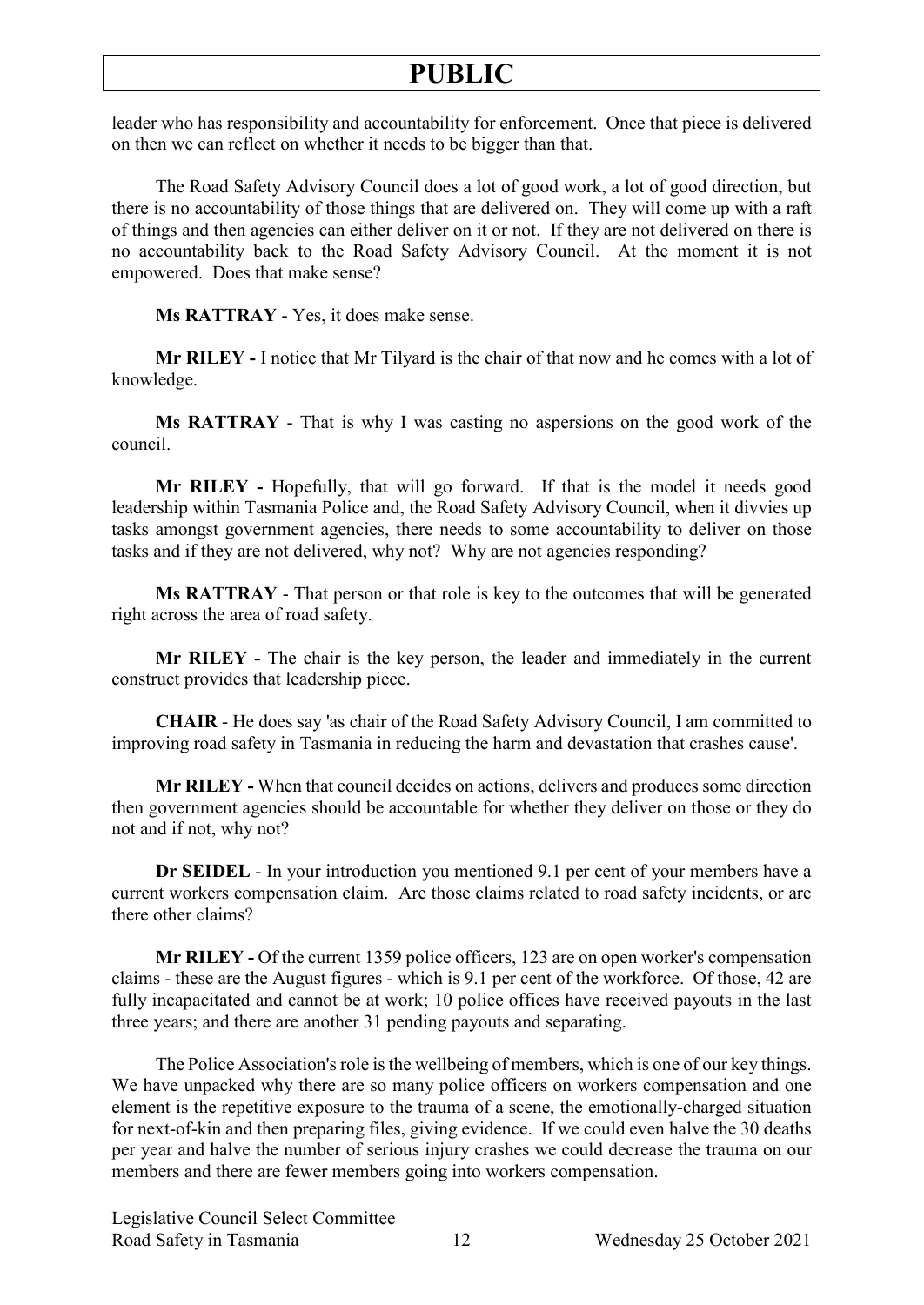The bottom line is the 9.1 per cent is the direct correlation with the scope of police officers' duties increasing and the increased strain on them. The traffic crashes is one piece in that.

**Dr SEIDEL** - Looking at, for example, the rural police force, you would probably imagine they are disproportionately affected by it. Do you have any data on that?

**Mr RILEY** - There is one specific area within the traffic enforcement which is the crash investigation services. They are the ones who do all the analysis and measurements and find out the underpinning causes for serious crashes and fatalities. For example, statewide in the north-west there are two police officers who do that, there are two in the north, and there are two in the south with some additional secondments coming in down south. They experience the brunt of the trauma and that area is not adequately resourced at present. It should have further resourcing but police all round the state, first responders, deal with those traffic crashes and serious fatalities and serious injury crashes so it is all round the state and the Crash Investigation come in to do the analysis. I hope I have answered your question.

**Dr SEIDEL** - Thank you.

**CHAIR** - If I could ask you with regard to the mainland and what they do, particularly mainland drivers. We have noticed quite a few mainland drivers have been involved in crashes of late. From your consideration, do you think it is to do with the fact that on the mainland many of their roads are four-lane highways and then all of a sudden, we have two lanes, then go on to one. I am not sure how you are when you are driving, but sometimes you do use that time to talk to people, to do work. You are on the phone even though it is through your car which is a bit of worry because you do get distracted. Do you think sometimes you find that one lane becomes two lanes, you think all of a sudden is this two lanes or one lane? Do you think it is a confusion for many mainland people coming down to Tasmania, the difference to our roads to their roads? Hence the crashes.

**Mr RILEY** - My answer to you is anecdotal. I do not have any data, but can I say though I spend half my time travelling the state visiting police officers in different parts of the state. On some of those major roads there is only 30 centimetres separating vehicles travelling towards each other at 110 kph, which is concerning, and it only takes a microsecond to be distracted and all of a sudden it is head on collision. I do not have the answer.

**CHAIR** - I have noticed on the odd occasion on the road that they have arrows, they are not everywhere. Do you think something like arrows, because you will be driving along and you have two lanes, and I am not sure about other members but you look and you think, I am on two lanes and you see another lane over further but sometimes it is a rural road and it is not a two-lane highway. Some of them have arrows pointing out to you are on a two-lane highway again.

**Mr RILEY** - Clear road markings are a very simple solution. Having travelled most of the roads around the state many times, I sometimes get confused whether it is a two-lane roadway or oncoming. That does happen. So yes, clear road markings, arrows on the road would certainly be beneficial.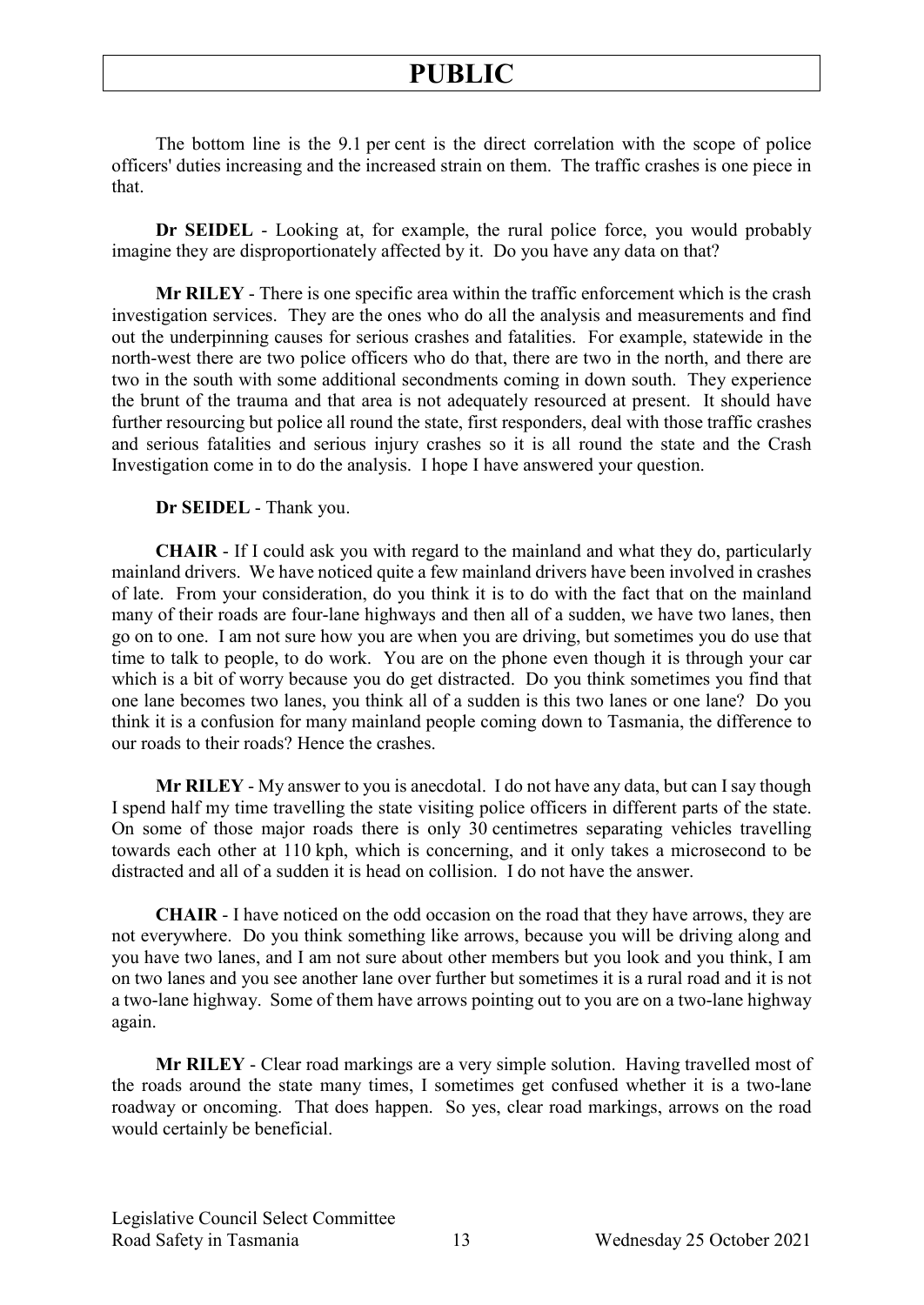**Ms RATTRAY** - In my view we cannot keep the white lines in the middle of the road up to scratch, so how are we going to do?

**CHAIR** - It cannot, but if it saves lives, particularly for tourists who become confused about whether they are on a two-lane highway because they are probably familiar with two or four-lane highways depending on which state they come from.

**Mr RILEY** - Certainly, the Bass Highway is a classic example where clear road markings in relation to direction is a low financial cost solution which probably would bring exponential positive outcomes, I would suggest.

In New South Wales there is a Traffic Offender Intervention Program and this is where a defendant can request referral to an approved traffic course rather than incurring a financial penalty. There are things in other jurisdictions that are operating at the moment.

**CHAIR** - Which is quite helpful.

**Ms RATTRAY** - That is like the DECA course for motorcyclists, which is an excellent course.

**Mr RILEY** - Yes, conducted and run by people who are police officers. That would be fantastic.

**CHAIR** - It would be very good.

**Mr RILEY** - In closing, this is an area that causes significant concern for our members. When they are going for their workers compensation I sit down with those injured members and I read through their experiences. Fatal crashes and serious injury crashes are significant in their history because it is not one-offs. They deal with many of these. From our perspective of looking at the wellbeing of our members if we can reduce the numbers of those, it's going to have an effect on them and it's going to have a great impact on families and the community. The amount of money that must get tied up with relation to rehabilitation from crashes and all that and the trauma - we have stagnated for 10 years now and we need leadership for the next 10 years that gets us from 30 per year down to 15 and less. Otherwise we'll be sitting here and we'll be talking the same numbers in three- or four-years' time.

**CHAIR** - We appreciate your coming in and putting in a submission. It's very helpful to read the comments. You're right, when we talked in the past about workers compensation and the cases that all emergency services must go to, we can't even imagine how difficult it must be, and how terrible it must be for the families on an ongoing basis as well. It just doesn't go away.

**Mr RILEY** - I thank this committee for looking at this topic. It's a bit of a can that's just been kicked down the road and there needs to be a source document that provides momentum in this space.

**CHAIR -** That's right. There's no 'silver bullet' as they say but we can only look and hopefully come up with some recommendations and that some of them are picked up so that we can move forward.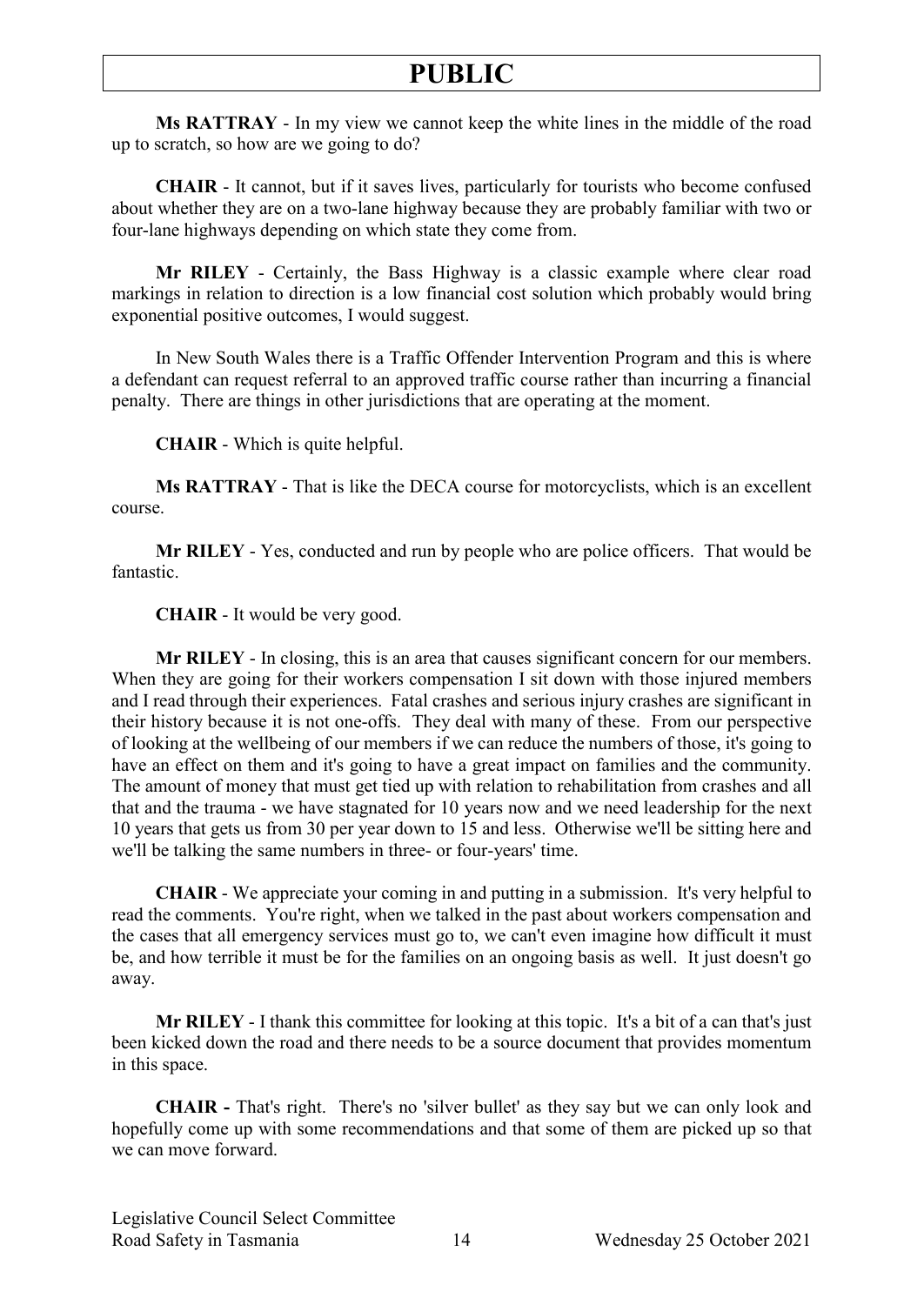**Ms RATTRAY** - It's 11 years since someone kicked the can through a report so it's timely.

**Mr RILEY** - Those recommendations are things that we advocate on so it's something that we will run with once the recommendations are out.

**CHAIR** - Thank you very much for coming. We really appreciate it.

**THE WITNESS WITHDREW.**

**The committee suspended from 2.48 p.m. to 3pm.**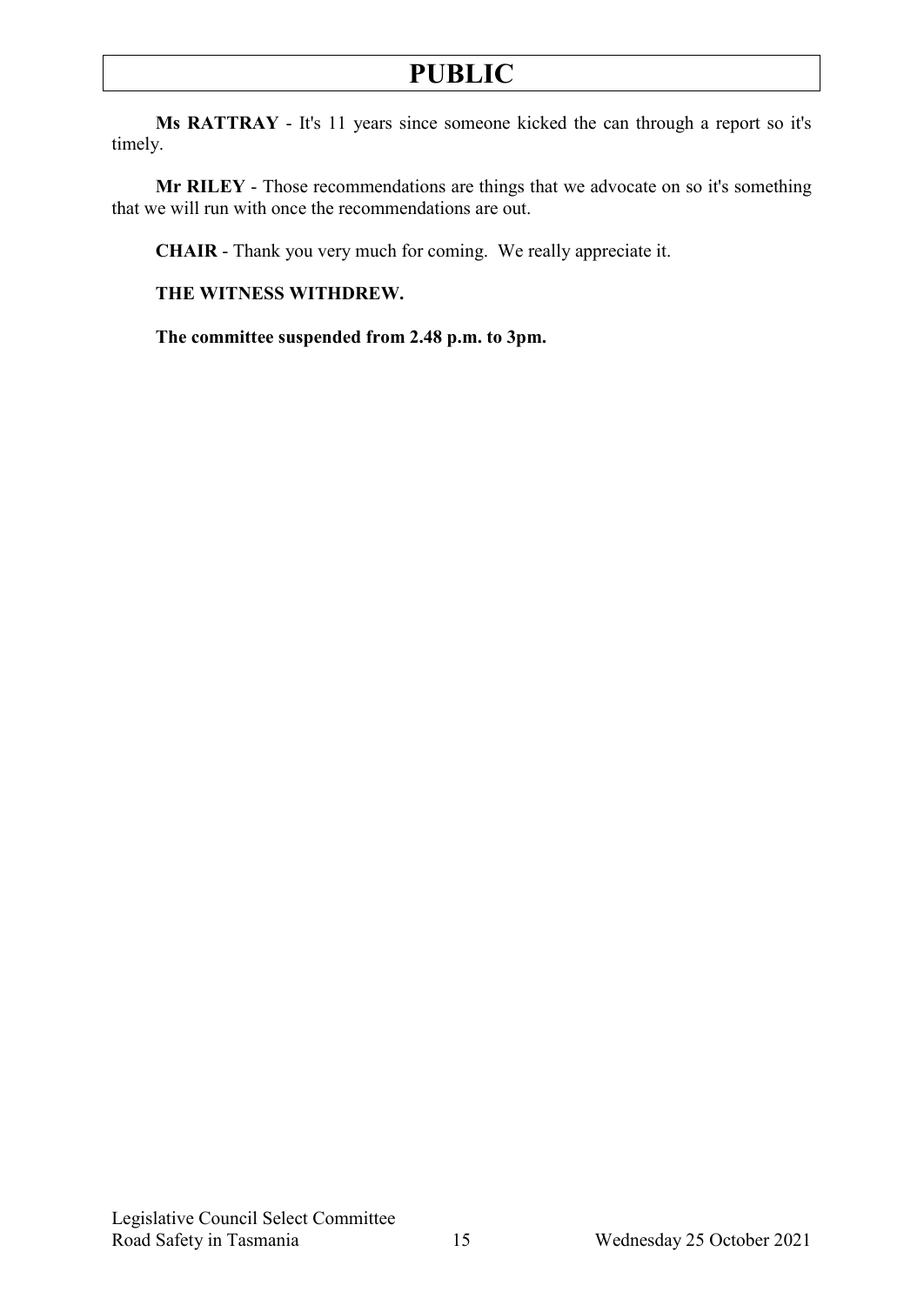#### **Mr RAY METCALFE** WAS CALLED, MADE THE STATUTORY DECLARATION AND WAS EXAMINED

**CHAIR** - Welcome. Thank you for coming in, and for taking the time to put in a submission. This is the public hearings of our Select Committee into Road Safety. All evidence taken at this hearing is protected by parliamentary privilege but I need to remind you that anything you say outside may not be accorded such privilege.

There is a copy of the information for witnesses on the table if you want to glance at it or if you haven't read it, or are not aware of the process.

The evidence you present is being recorded and the *Hansard* version will be published on the committee website when it becomes available. The committee is taking sworn evidence and we ask that you make the statutory declaration. Before you do that, I will introduce you to the members we have here: Bastian Seidel, member for Huon, via WebEx; Tania Rattray, member for McIntyre; myself, Rosemary Armitage, member for Launceston; Josh Willie, member for Elwick; and we have Tim our committee secretary; Ali, our assistant; and Roey on *Hansard*.

If you would make the statutory declaration, and then the procedure we follow is to ask you if you would like to speak to your submission, and then we will ask you some questions. We have allowed half an hour.

**Mr METCALFE** - Good afternoon ladies and gentlemen, members. I would like to begin by thanking members for their commitment to improve road safety in Tasmania. I share your passion for this and hope that Tasmania will achieve zero road trauma by 2050. The current trends of annual fatalities and serious injuries indicate that we will never achieve this target. We need to adopt the Vision Zero approach that could deliver immediate results to improve these trends. This approach requires that road trauma must be treated like any other public health issue and its prevention must override all other infrastructure planning and economic considerations.

In my submission there are several examples of where the state and local governments have failed to act in this way. According to Austroad guidelines the majority of road statements in Tasmania have grossly unsafe posted speed limits. The Transport Services Group has not acted to set its posted speed limits in accordance with these guidelines. The state is knowingly putting lives at risk and must take responsibility for this, rather than allow driver behaviour, speeding, drugs, alcohol, distraction, seatbelts and fatigue to be blamed for road trauma. Poor driver behaviour and mistakes will never be eliminated, and they should not result in trauma. These behaviours are known as the fatal five but the road infrastructure, coupled with unsafe speed limits is the most fatal one for rural roads.

To be fair, the Towards Zero Action Plan does mention setting speed limits according to the infrastructure safety standards, but the Transport Services Group continues to post unsafe speed limits. A head-on collision at a closing speed of over 70 kilometres per hour will probably result in trauma, even if the vehicles are equipped with the latest vehicle safety technology. Therefore, roads with a posted speed limit of over 80 kmh require protection against head-on and run-off collisions.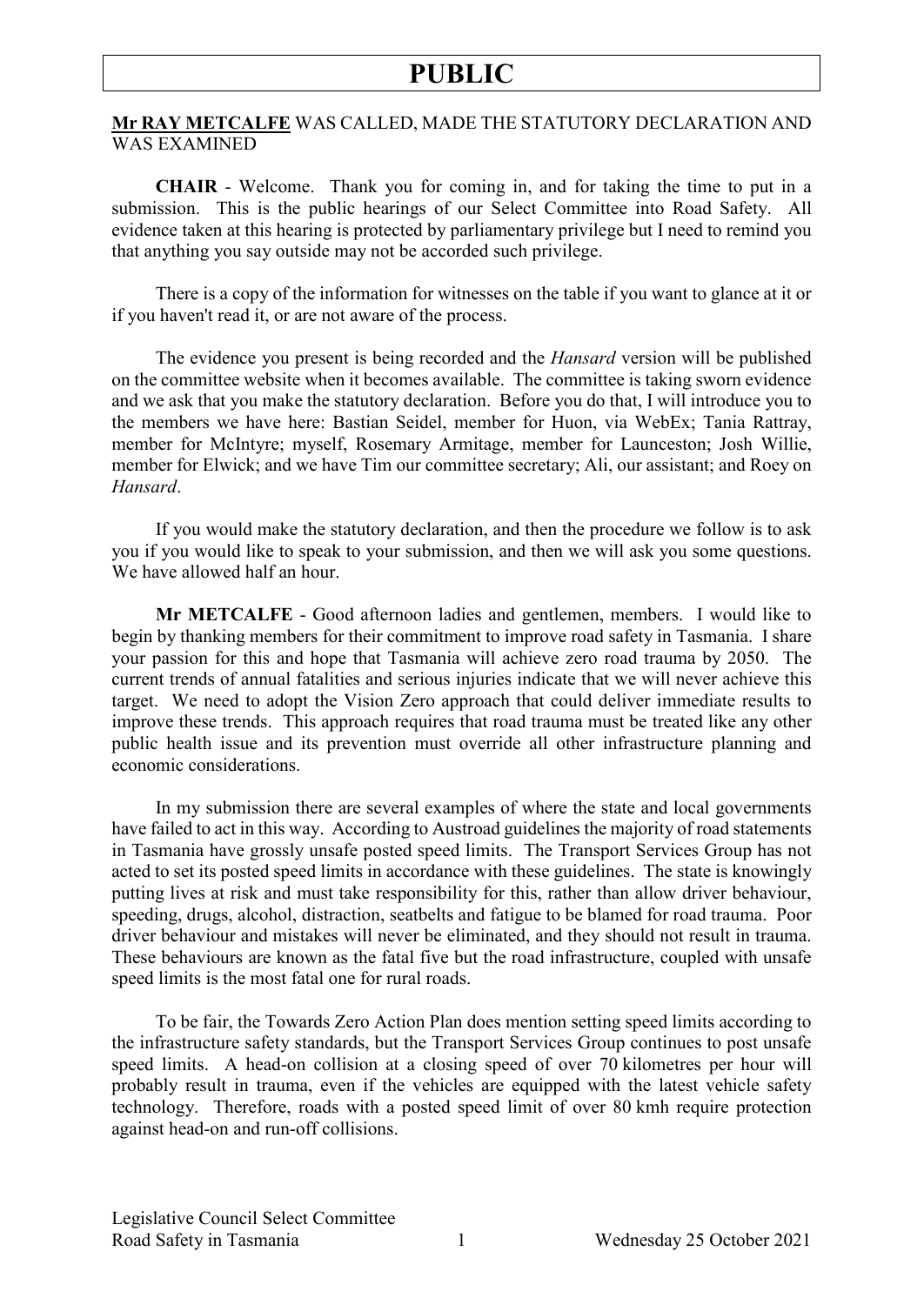The \$20 million allocated in the action plan to improve infrastructure safety will not achieve this. An Austroad spokesperson stated that nationally this would take several centuries to achieve.

In conclusion, my recommendations suggest, firstly, reducing speed limits immediately on the high traffic volume roads where infrastructure cannot prevent trauma in the event of a crash. When the road infrastructure can safely sustain a high speed, the speed limit could then be increased. Secondly, requiring measurable time phased targets reach action in the Towards Zero Action Plan and making stakeholders accountable to achieve them. Lastly, improving the collaboration and communication between stakeholders, including within the infrastructure services group, and establishing a road safety audit policy.

**Dr SEIDEL** - Thank you for your submission, Ray. It is always great to get submissions from individuals rather than just from organisations. There is some value there. You mentioned in your introduction that road safety is a public health issue. Is it clear to you who in Tasmania is responsible for road safety? It is very clear who is responsible for public health. Who is responsible for road safety? Is it clear to members of the public?

**Mr METCALFE** - It should be the Transport Services Group.

**Dr SEIDEL** - Do you think it is clear? There seem to be so many players there, inconsistent recommendations, people pushing responsibilities from one entity to another; but there is no clear structure there that is calling the shots as it is for public health.

**Mr METCALFE** - Yes, that is right. There is a lack of accountability, I believe. There is a lack of coordination between even individual departments within the Transport Services Group to achieve public road safety. That is part of the problem - lack of accountability and lack of coordination.

**Dr SEIDEL** - In your submission, you talked about regional road safety officers. Would you mind elaborating a bit more about what you are trying to achieve by appointing those? Can you give us any examples where it actually works nationally or internationally?

**Mr METCALFE** - Sure. In terms of examples, two years ago, at the end of August 2019, there was a fatality south of Huonville. At that time, shortly afterwards, I mentioned to the council that there was a hazard that should be addressed in addition to lowering speed limits. I asked, at that time, whether a road safety audit had been done post-accident and they took a while to get back to me and eventually said, no. The Austroads guidelines clearly state that if a fatal accident occurs, we must have a road safety audit to determine the cause. We can't assume that it is driver distraction or something like that. In my view, there were a number of hazards at that intersection which weren't addressed.

**Dr SEIDEL** - We'd normally do a root cause analysis, wouldn't we, that's what you are saying?

**Mr METCALFE** - That's right. We need professional people who are trained in road safety audits, independent of government or the executive, to carry out these audits, to make recommendations in terms of improving safety.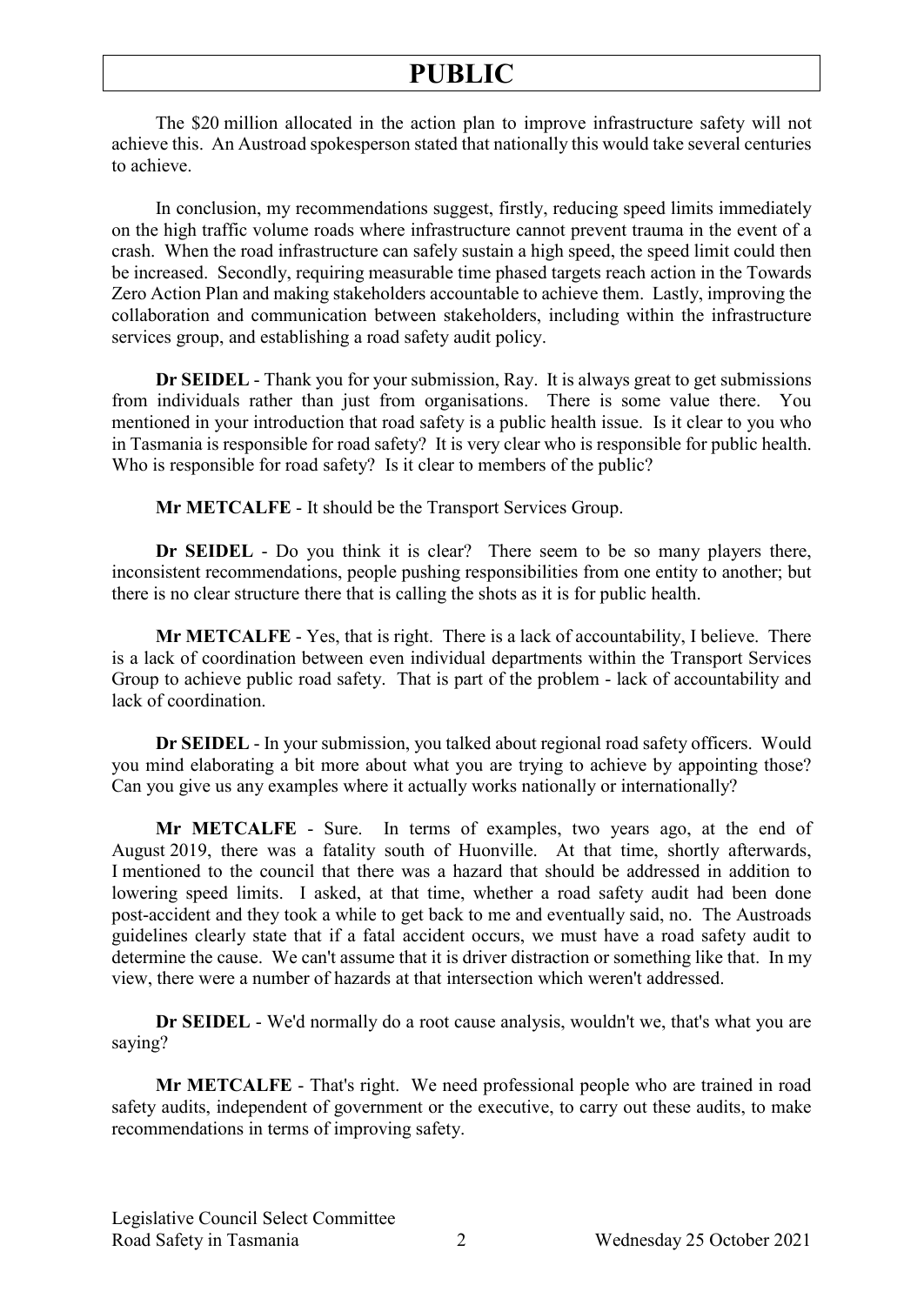To answer the second part of your question, I haven't got anything with me that can demonstrate the efficacy of road safety audits internationally, apart from the fact that I know from reading the Austroads material that this is what they recommend.

**Dr SEIDEL** - In your submission, you also mentioned that it's important to engage other infrastructure stakeholders, including emergency service stakeholders. I imagine the ambulance service, in particular. Do you see there is a lack of interaction between ambulance services and the police, for example, and transport department when it comes to road safety, particularly when it comes to ambulance response times?

**Mr METCALFE** - I haven't got an example regarding ambulance services but, certainly, I do have a recent example where there was an accident in the Huon Valley. The police were called to attend and a possible cause was the infrastructure at that particular point. It was a rural road, with maintenance the responsibility of the council. The police said that they'd have no obligation to pass this information onto the council. That's just an example of the lack of coordination between, not necessarily health services and emergency services, but I think that's indicative that this doesn't happen as a matter of course.

**Dr SEIDEL** - That's why you think a regional road safety officer would be valuable in that respect, to coordinate, to gather evidence and to make specific recommendations for the area?

#### **Mr METCALFE** - Yes, I do.

**Ms RATTRAY** - Thanks, Ray. Can I have some clarification as to your reference to the transport services group. Is that the State Growth roads? We have a general manager and a roads department, that's what you're referring to there?

#### **Mr METCALFE** - Yes.

**Ms RATTRAY** - We also have the Road Safety Advisory Council and various other groups. We've heard from RACT this morning, who have a strong involvement in looking for any aspect of safety on our roads.

You said that you believe we should have a reduced speed limit, and that there were only 50 km in total of the Tasman Highway that was sufficient to cater for a 100 kmh maximum speed, suggesting reducing the speed limit. A few years ago, there was an attempt to reduce speed limits around Tasmania. It didn't end well at the time. How do you think you could go in engaging with the community to gain some acceptance for a blanket speed reduction?

**Mr METCALFE** - It needs to be phased in. We can't reduce all speed limits according to the infrastructure risk rating overnight. For example, if we have a policy whereby we reduce speed limits as a result of a road trauma, such as what happened south of Campbell Town on two occasions, we could do that and I think that could gain public support to reduce fatalities and demonstrate that we are achieving those things.

What was the second part of the question?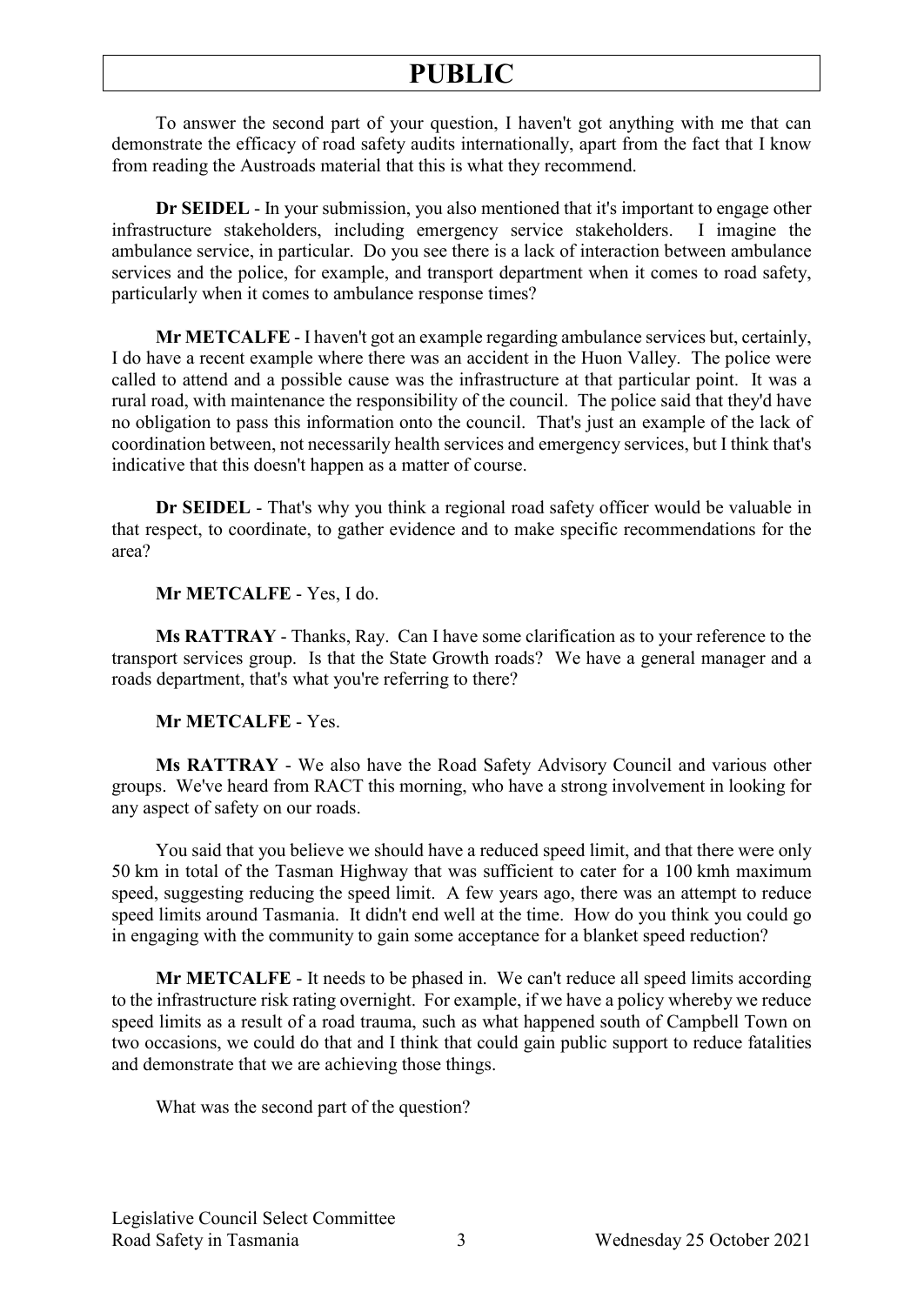**Ms RATTRAY** - I am interested in how you might engage with the community. Without community acceptance, these types of changes often don't achieve the outcomes they were set out for. People pushback, if you like.

**Mr METCALFE** - There are two things that occur to me. One is on Vinces Saddle that speed limit -

**Ms RATTRAY** - Is that somewhere in the Huon?

**Mr METCALFE** - It's on the Huon Highway. On that stretch of highway, there are several kilometres where State Growth asked for community feedback in their preferred speed limit on that section of road. There had been a number of accidents, particularly during winter, snow and so on. They were able to reduce that speed limit to 80 kph on that stretch of highway.

**Ms RATTRAY** - The same thing has happened in the Derwent Valley, I believe, with community support with a stretch of road there.

**Mr METCALFE** - Yes, that is another way. The Western Australian Government - I think I quoted them - had exactly that same problem several years. They were able to introduce a gradual reduction in speed limits. They didn't go from 110 kph to 80 kph overnight but they gradually reduced the speed limit to educate people to start driving slower. That's been quite successful so we could use their model.

**Ms RATTRAY** - As I am a very high-level road user, I get somewhat confused about the stopping and starting of speed limits. You can't quite remember whether you're still in the 80 kph or you're back in the 100 kph, or whether you're in a 90 kph or where you are. Do you see that that causes some confusion amongst drivers as well?

**Mr METCALFE** - It could. One of the things that Austroads has said to me is that the speed limit should be consistent with the infrastructure. If you're travelling down the Midland Highway, for example, and you are, say, south of Tunbridge with run-off barriers and median barriers, the speed is 110 kph and that's fine. Then you come to, say, south of Ross and you have a two-lane highway. We can educate people over time to slow down to a reduced speed limit. According to Austroads, that should be at least 90 kph if not lower. Although it's going to be frustrating for drivers, we have to promote the benefits in terms of road safety and demonstrate with statistics that we are achieving these reductions in trauma.

**Ms RATTRAY** - There's been a significant campaign by the department and those who are focused on road safety about driving to the conditions. Do you not consider that that's been a successful campaign?

**Mr METCALFE** - Not in terms of the main highways in Tasmania. It probably does impact people. I know from my own experience that people do drive slower during wet weather. In terms of infrastructure safety, I don't see that. For example, on the Midland Highway the average speed will be 120 kph for most drivers even though -

**Ms RATTRAY** - It's 112 kph because you can get away with two kilometres over but I wouldn't test it at anything else ever. That's -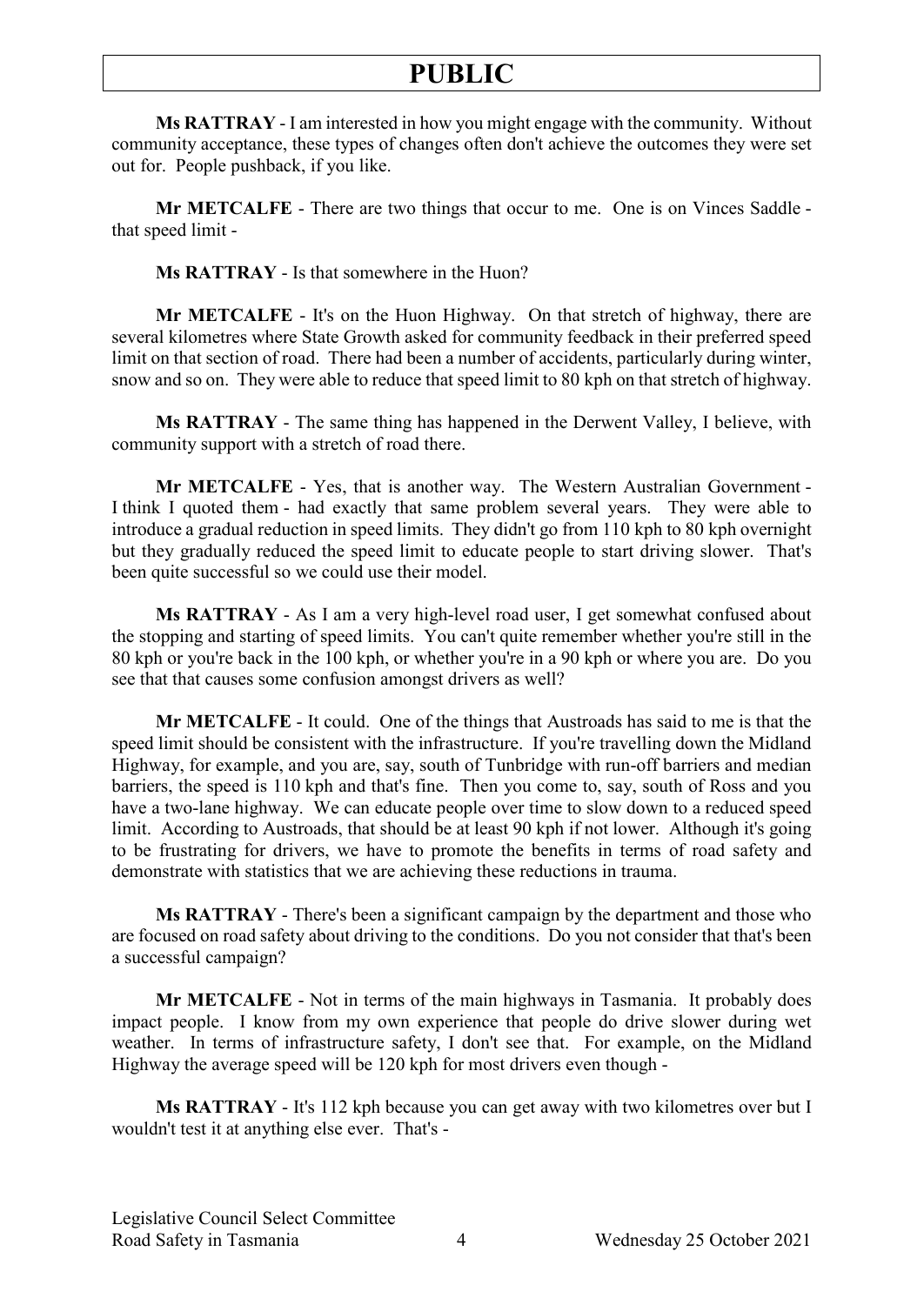**Mr METCALFE -** It is 110, but a lot of people I see drive at 120 kph. On the Tasman Highway the same thing: the speed limit is generally 100 kph in a rural zone and people drive at 110 kph.

**CHAIR** - Do you mean when they are overtaking?

**Mr METCALFE -** No, just driving normally.

**Ms RATTRAY** - I was always brought up you only ever did two kilometres over the speed limit, never any more.

**Mr WILLIE** - The RACT submission where they surveyed their members showed that creep in behaviour in travelling over the speed limit.

**Ms RATTRAY** - Two kilometres is over.

**Mr WILLIE** - A lot of my questions have been answered by the previous questions. We have seen the introduction of some speed signs that are adjustable, do you think that would be a way forward?

**Mr METCALFE -** Yes, for example, the adjustable speed signs on the route from Hobart to Sorell is a real benefit particularly when you have high traffic backlog to slow people down before they reach the end of the tail. I do think that is a benefit.

**Ms RATTRAY** - That is a crawl out there of an evening.

**Mr METCALFE -** It probably is during rush hour.

**Mr WILLIE** - I am not sure how expensive they are, but you would like to see some of those rolled out on some of the main roads so people could adjust to the conditions and then have a real time signal for that?

**Mr METCALFE -** Where there are particular hazards like queuing traffic on a routine basis then I would certainly recommend those, yes.

**Mr WILLIE** - Where they have reduced speed limits successfully overseas are there any strategies that have not been adopted in Australia? Apart from the ones you have already described regarding working with communities.

**Mr METCALFE -** The main thing is setting the speed limit according to the infrastructure risk rating.

**Mr WILLIE** - There are some countries doing that?

**Mr METCALFE -** Even jurisdictions in Australia are doing that. You may be aware that Tasmania has double the fatality rate or trauma rate compared to the ACT.

**Ms RATTRAY** - Triple Norway.

**Mr METCALFE -** Yes, with Sweden the best.

Legislative Council Select Committee Road Safety in Tasmania 5 Wednesday 25 October 2021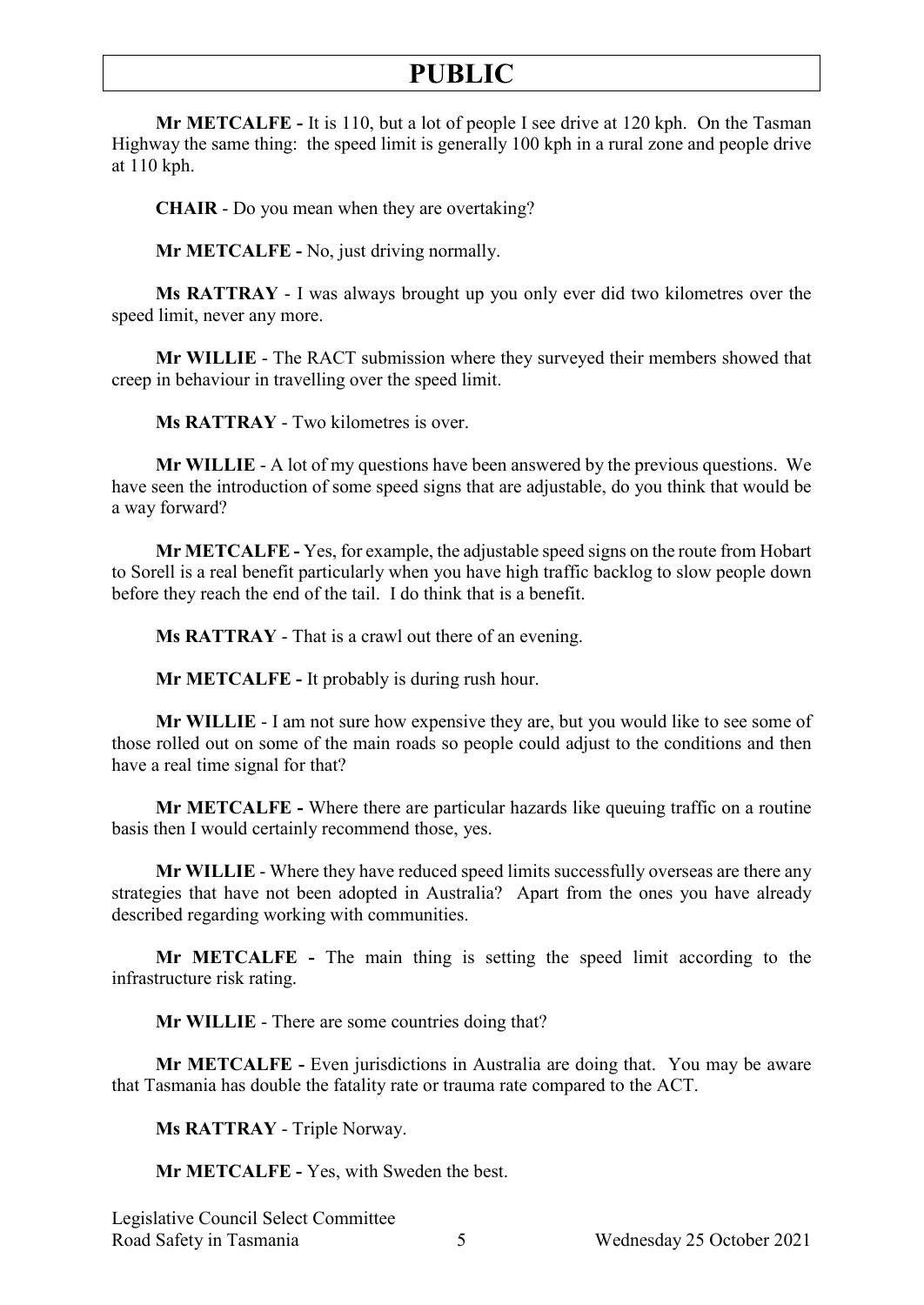**Mr WILLIE** - The ACT is doing this now for all roads?

**Mr METCALFE -** All roads, yes.

**Mr WILLIE** - Interesting.

**CHAIR** - Following on with the speed, with the Midland Highway and areas that do not have a median barrier or the wire rope, if there was a wire rope between them on areas like that then you would not feel the need to reduce the speed?

**Mr METCALFE -** The problem is that trauma will probably occur when you have a closing impact speed of over 70 kph. On every road where you have high traffic volumes and you do not have a median or a run off barrier then we need to reduce the speed limit. If we do, we could maintain 110 kph or even greater because the infrastructure will prevent serious trauma.

**CHAIR** - A question on page 8 of your submission in your examples, the Lyell Highway on the outskirts of Queenstown you are saying has a posted speed limit of 100 kph but the mean speed is probably 30 kph for a distance of four kilometres. What would you propose you would do in an area such as that? Would you propose it would lower to around 80 kph? Josh was saying if you had signs, a lot of those signs tell you 45 kph and they are only advised for corners and things. They are not legislated that people can only do that speed; it is an advised speed as opposed to a legislated speed. What would your thoughts be in an area where you have that problem?

**Mr METCALFE -** I would suggest lowering the speed limit when exiting Queenstown to something like 40 kmh until you get east of Mt Lyell and then raising it to 100 km because for me, seeing a speed limit of 100 kmh going up a hill riding a motorbike is a challenge.

**CHAIR** - Some people think because the sign says 100 km they have to do 100 km.

Can you expand on the Regional Road Safety Officer Program a little? Would it be in schools?

**Mr METCALFE** - What I am referring to there is having a Road Safety Officer who can do a road safety audit post-accident, particularly when trauma occurs.

**CHAIR** - Thank you, I was not sure because other people mentioned there is a lack of education in schools. Some schools have it but a lot do not. At one stage, they used to have road safety officers in schools.

**Ms RATTRAY** - Ray, you are a member of the Australasian College of Road Safety. Could you give the committee some of the examples as a member of that organisation? What do you do? Do you make recommendations to government?

**Mr METCALFE** - I have only been a member this year.

**Ms RATTRAY** - Congratulations.

Legislative Council Select Committee Road Safety in Tasmania  $\overline{6}$  Wednesday 25 October 2021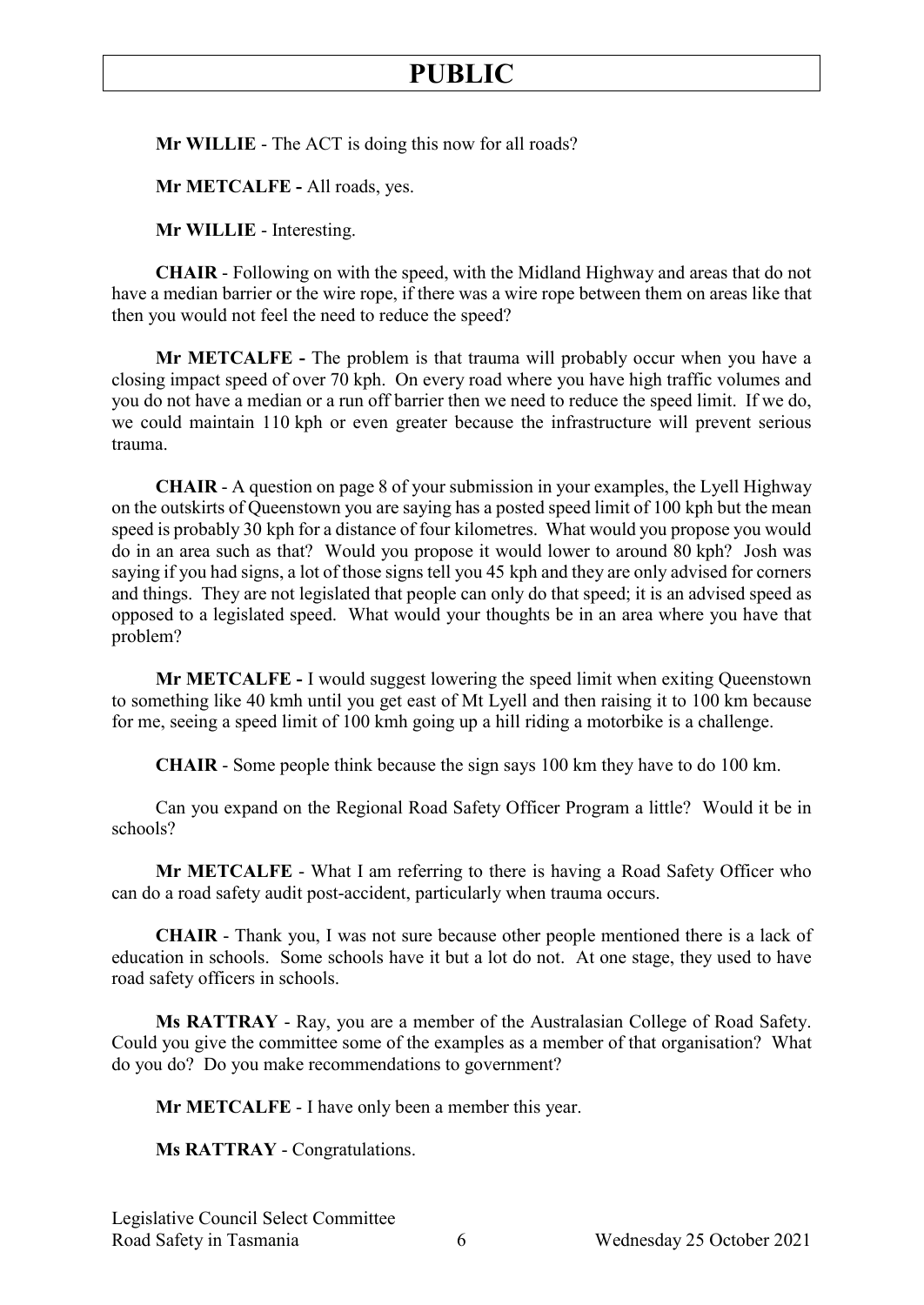**Mr METCALFE** - Anybody can join. I have no particular qualification. We are talking tomorrow about setting up a Tasmanian branch and my hope is the college can actually help up promote road safety in the community, things like on the radio, advertising, events and various promotions.

**Ms RATTRAY** - Social media?

**Mr METCALFE** - Social media, yes, absolutely.

**Ms RATTRAY** - I am interested to learn a bit more about that. Thank you.

**CHAIR** - Thank you very much. Do you have any comments you would like to make in closing?

**Mr METCALFE** - I do not think so.

**CHAIR** - We appreciate you taking the time to put a submission in. It has been very informative and very interesting. Thank you for coming in and speaking with us today.

#### **THE WITNESS WITHDREW.**

**The committee suspended from 3.23 p.m. to 3.30 p.m.**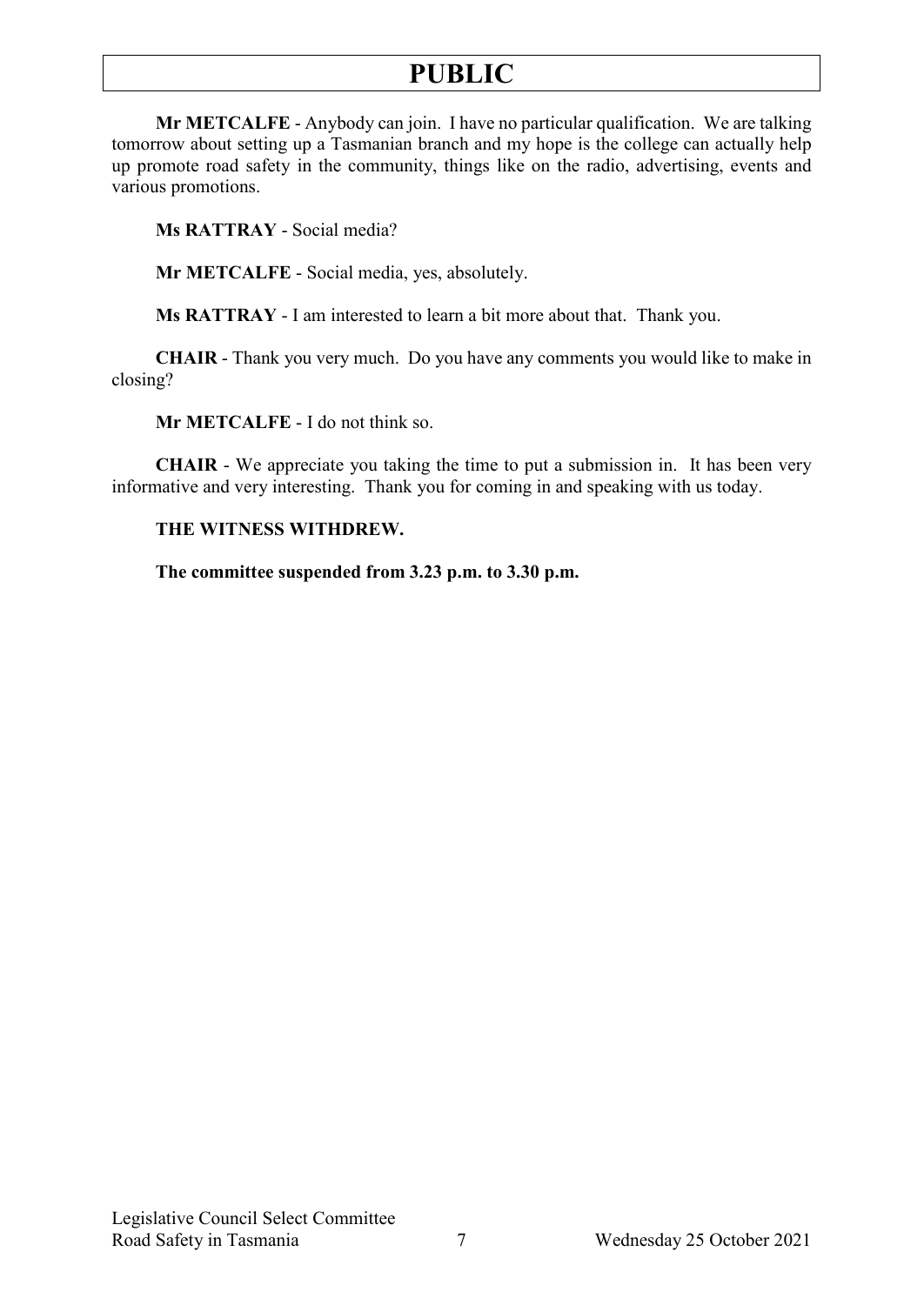#### **Mr MARK TEMBY** AND **Mrs CATHERINE TEMBY** WERE CALLED, MADE THE STATUTORY DECLARATION AND WERE EXAMINED.

**CHAIR** - Welcome to our public hearing. All evidence taken at the hearing is protected by parliamentary privilege, but anything you say outside of this room may not be afforded such privilege. There is a copy of information for witnesses on the table in front of you, if you are not aware of the process. The evidence you present is being recorded and the *Hansard* version will be published on the committee web page when it becomes available. The way we proceed is that we will ask you to speak to your submission and members will ask you some questions.

**Mrs TEMBY** - My husband, Mark, and I have firsthand experience driving, cycling and walking on our roads over many years. We have also conducted research and provided reports with the aim of improving road safety in Tasmania. What we have found is a lack of leadership, undue influence by some and insufficient consideration of others, and a need for cultural change. Politicians, public service and the community, we need to admit the problem and take action. We need to move from a resistance to change to all stakeholders working together collaboratively.

There is a need for methodical data collection and trend analysis, evaluation of legislation, penalties and enforcement. Targeted marketing using target-appropriate media and motivations to convey the safety message. More strategic use of resources including technology. Provision of a formal, easier avenue for community feedback.

We have witnessed and received many reports of ongoing antisocial behaviour including abusive, aggressive and dangerous driving; people driving under the influence of drugs and alcohol; driving unregistered, unroadworthy vehicles; driving without a licence. The high death toll in Tasmania is set among the near misses and unreported accidents. If people are not held to account, illegal behaviour escalates. It sets a bad example to others and exposes us all to unnecessary risks on our roads.

**Mr TEMBY** - In addition to what Cathy has been saying around the need for a cultural shift in attitude I will quickly summarise what is in the submission so it will make sense.

**CHAIR** - Yes, that is fine.

**Mr TEMBY** - From my perspective, Tasmania needs to aim for national consistency using an evidence-based approach towards national standards and looking to best practice across other states.

The first two aspects dovetail. One is to focus on actual road conditions and how the road is now, rather than how the road may be sometime in the future. In keeping with this there needs to be a road safety audit of maximum speed ratings applied to those road conditions and also population and other environmental risks. That could be agricultural or depending on where that location happens to be.

**Ms RATTRAY** - Like a stock crossing, Mark?

**Mr TEMBY** - Yes, and it could schools and everything else, that sort of population risk.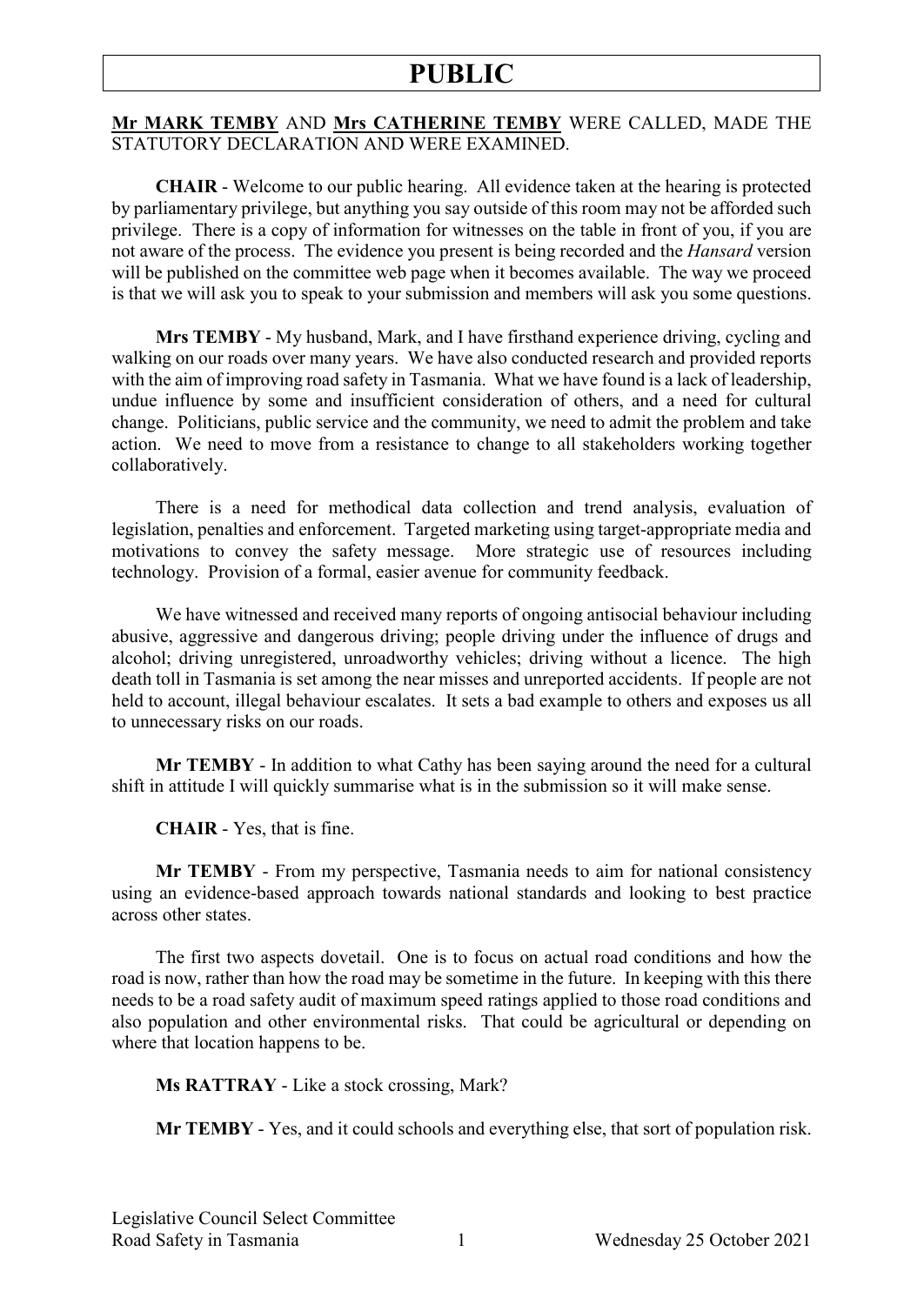The next two also dovetail. One is to review the police and court-imposed fines. If you look at the combination of administrative penalties and statutory penalties, they should be working together, be it from the courts or from the police. With that there needs to be a reduced pressure on the court time and can be achieved through some penalties being shifted from the court system into the police system such as things like driving under the influence or dangerous driving offences. There are precedents in New South Wales, et cetera, where that direction has been trialled and is in effect now.

**Ms RATTRAY** - Don't we already do that to some extent?

**Mr TEMBY** - I do not know.

**Ms RATTRAY** - I heard on the radio only this week that somebody from Smithton had been tested for drink-driving and went three times over the limit and immediately had their licence suspended. That is an immediate reaction by police.

**Mr TEMBY** - That is immediate but not quite what I am saying.

**Ms RATTRAY** - I misunderstood.

**Mr TEMBY** - That does happen, like a car being confiscated or an immediate loss of licence.

What I am talking about here is where you get low-level driving under the influence (DUI), say it might be below 0.1 and that is handled entirely from go to whoa by the police. First offence with less than 0.1 and you will wear a \$600 fine, have your licence suspended for three months, full stop, it is done.

With the high-level offences that might be a second or third offence above 0.15, they will go to court. You will see in the submission later on or where you have read it there was a review of the court system going back a couple of years and it went down a similar sort of path. If you take a look at the way the police do their referrals between a Magistrates Court and a Supreme Court, there is no consistency in that referral to those specific courts. Looking at that from a Tasmanian police perspective with the way they are trying to communicate with the general public as far as education is concerned, what are the messages they are trying to send? The Magistrates Court would be mid-range. The Supreme Court might be where injuries occurred or dangerous driving has been involved, or where there needs to be consideration of many aggravating factors. In my opinion that sort of delineation between the police, Magistrates Courts, Supreme Court could be better utilised.

Finally, safer vehicles on the road through road worthiness checks. The road worthiness checks might be annual interstate, here they might be every couple of years, but that is for the consultation process to determine.

**CHAIR -** Thank you. Bastian, do you have any questions?

**Dr SEIDEL** - Thank you very much, Cathy and Mark. My question is specifically to point number 4 in your submission. You are referring to the National Road Safety Standards there. Under point 2 you talk about the consistency of speed zones over certain distances and you give quite a specific example on the Huon under 4.13 where there are six changes over a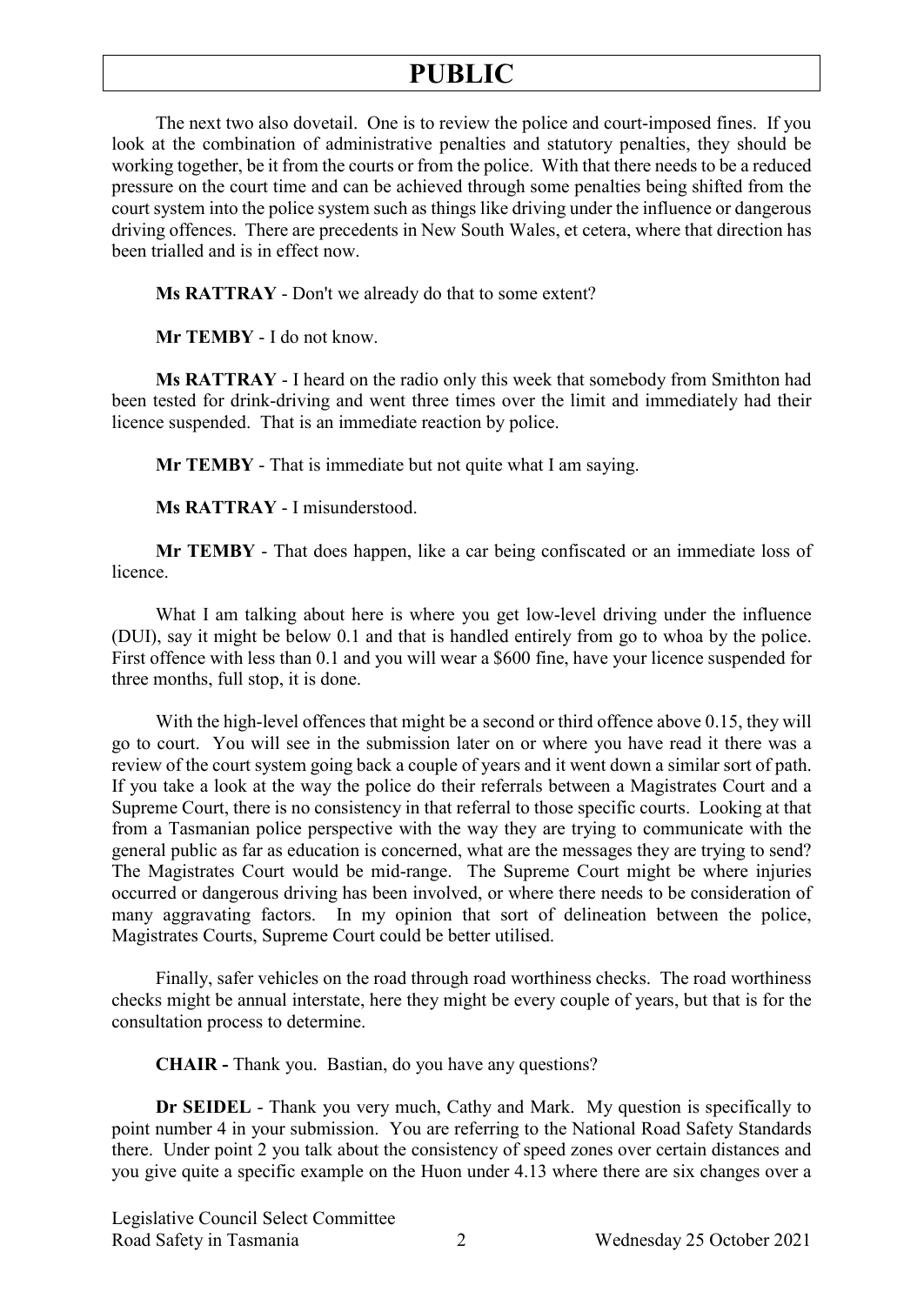distance of nine kilometres, which is crazy, isn't it? It is really difficult to follow if you have nine kilometres of road and six speed changes.

Do you have any further examples from other areas in the state or even within the Huon Valley?

**Mr TEMBY** - I will just go to the Huon Valley. Going back to 2015, we did a road speed limit audit of the Channel Highway. We recorded the odometer readings and the speed limit changes as we went. Some of these things have been corrected over time. For example, it used to be 90 kilometres per hour going down to Nichols Rivulet/Oyster Cove from the crossroad there. That has now been dropped to 70 km per hour. That was one of our recommendations at the time. There are a number of recommendations we made through that Road Safety Audit Report that have been accommodated.

The Channel Highway is a very good example of how you get these variations occurring, because there is a separation between local council and the Department of State Growth. If you try to get consistency or a lower speed limit, for example, in a rural/residential area, the decision gets thrown between council and DSG as to who is responsible. For example, the Old Huon Road everyone knows from South Hobart through to Longley. It will change on the Hobart Council end where it has speed limits of 50 and 60 broadly, 50 down at the urban end, 60 more broadly. There is a 70 zone where it goes through bush just before it gets to Fern Tree, but when you get to the Kingborough Council boundary, it goes from 50, 60, 70 to 90 and that is a steep descent, mossy roads, winding down through to Longley and it continues up the other side up to Lower Longley and that is all 90 kilometres per hour. That is because Kingborough Council has a maximum speed limit of 90 kph. The Huon has a maximum speed limit of 100 kph. You get variation occurring on that Nichols Rivulet Road I was talking about and it is very confusing.

When we did that audit of the whole Channel Highway, there were areas there where for 200 metres it went down to 60 kph and you were thinking why has it gone to 60 because there was nothing there. There was not a petrol station or anything, but it just went down to 60 for 200 metres and then went back up again. There is that inconsistency. I am sure other electorates could think of similar things.

**Dr SEIDEL** - You did the audit as a private citizen?

**Mr TEMBY** - Yes. What we were trying to do at the time was trying to see if there was a possibility of doing a bike touring group that went along the Huon Trail. That gets into one of the other aspects here of a tourist route. There is some work being done with tourist routes up through Penguin and such, it is not limited to the Huon. There are a lot of people thinking along similar lines. When we tried to align it with the Huon Trail that was the initiative for doing this sort of road speed limit, to see what was going on. When we started doing the road speeds, for example, you go off the Channel Highway and this is where you get some of the Targa routes, Wattle Grove Road for example where there were two deaths during Targa recently. That is a 100 kph zone. You can do 100 kph up and over the hill, but if you go on the Channel Highway it is 80 kph. The highway actually has a lower speed limit than the back roads. Another one was Lymington Road, on the other side of Cygnet, going around the Cygnet Coast Road was 100 kph and the dirt length had no speed limit whatsoever.

**Ms RATTRAY** - All gravel, all unsealed, are 80 kph.

Legislative Council Select Committee Road Safety in Tasmania 3 Wednesday 25 October 2021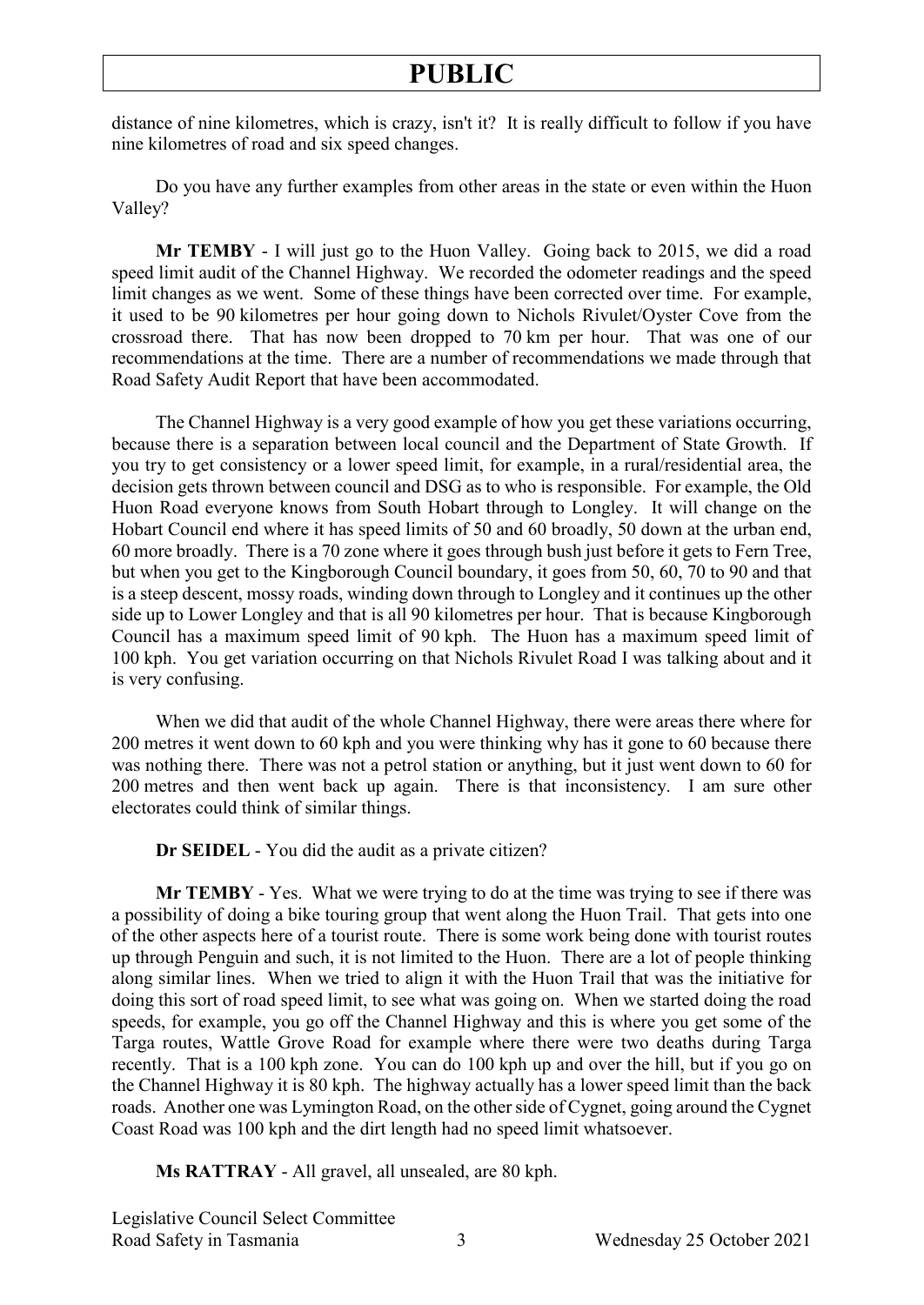**Mr TEMBY -** It defaulted you see, but that was also a cycling route. It was in Where's My Ride Tasmania, and there was a cycling route we promote as a state and it is the wrong word, but it was an unlimited speed limit. It defaults to the 80, or the 100 -

**Ms RATTRAY** - But if it is not signed and you are not a Tasmanian you may not know it.

**Mr TEMBY -** That is right. We made representations to council over that and they spoke to Department of State Growth, it is now all speed limited and a good result.

**CHAIR** - I would like to ask you a question on this Tasmania Police Officer Allocation Model?

**Mrs TEMBY -** My concerns with regards to the actual enforcement, that there have been times when there has been insufficient coverage of police resources. I have done a fair bit of talking and emailing with regards to finding out about the allocation of police resources. I have been informed by Inspector Jason Elmer, among others and I have also emailed the honourable Mark Shelton, who was the minister at the time. They were assuring me there is a methodology to allocating police resources.

This was raised by a number of people in the community, for example in Geeveston, in Dover and beyond. A lot of the business community have raised concerns about people speeding and driving recklessly and have said they have reported incidences and not being sufficient response time, if at all. That is why I was questioning about the level of resources.

**CHAIR** - I am wondering though how the Police Officer Allocation Model actually works. Have they told you how it works? We heard today from the Police Association of Tasmania that RPOS, which is a road public order series, takes all the officers together and some go to roads. It is just a pool as opposed to specific traffic as there used to be in other specific areas. I am not sure other members heard, but I certainly am not too sure. I must ask some further questions about the Police Officer Allocation Model.

**Mrs TEMBY -** Yes, that was the explanation given to me when I questioned about the resources. Our question, with regards to resources, is while there are some great results from very specific road operations done, they are not done with sufficient flexibility in order to achieve the deterrents required. What I am trying to say is, there are areas, for example, the Arve Road, where people can drive recklessly and feel fairly certain they are not going to be caught. What we have been trying to say is, if you take a more strategic approach you could be ad hoc, half an hour here, half an hour there at different times of the day and different days of the week, so that people won't know whether or not they might be caught. That is a better use of police resources. You don't need to have more police. You need to use them more wisely.

**CHAIR** - Thank you. It will be interesting to find out a bit more about whether it is still operational or not. I am not sure about other members but it is not anything I have heard about.

**Mr WILLIE** - The submission concerns a lot of the Huon and Kingborough area. Does your interest take you elsewhere? Have you looked at other areas of the state?

Legislative Council Select Committee Road Safety in Tasmania  $\overline{4}$  Wednesday 25 October 2021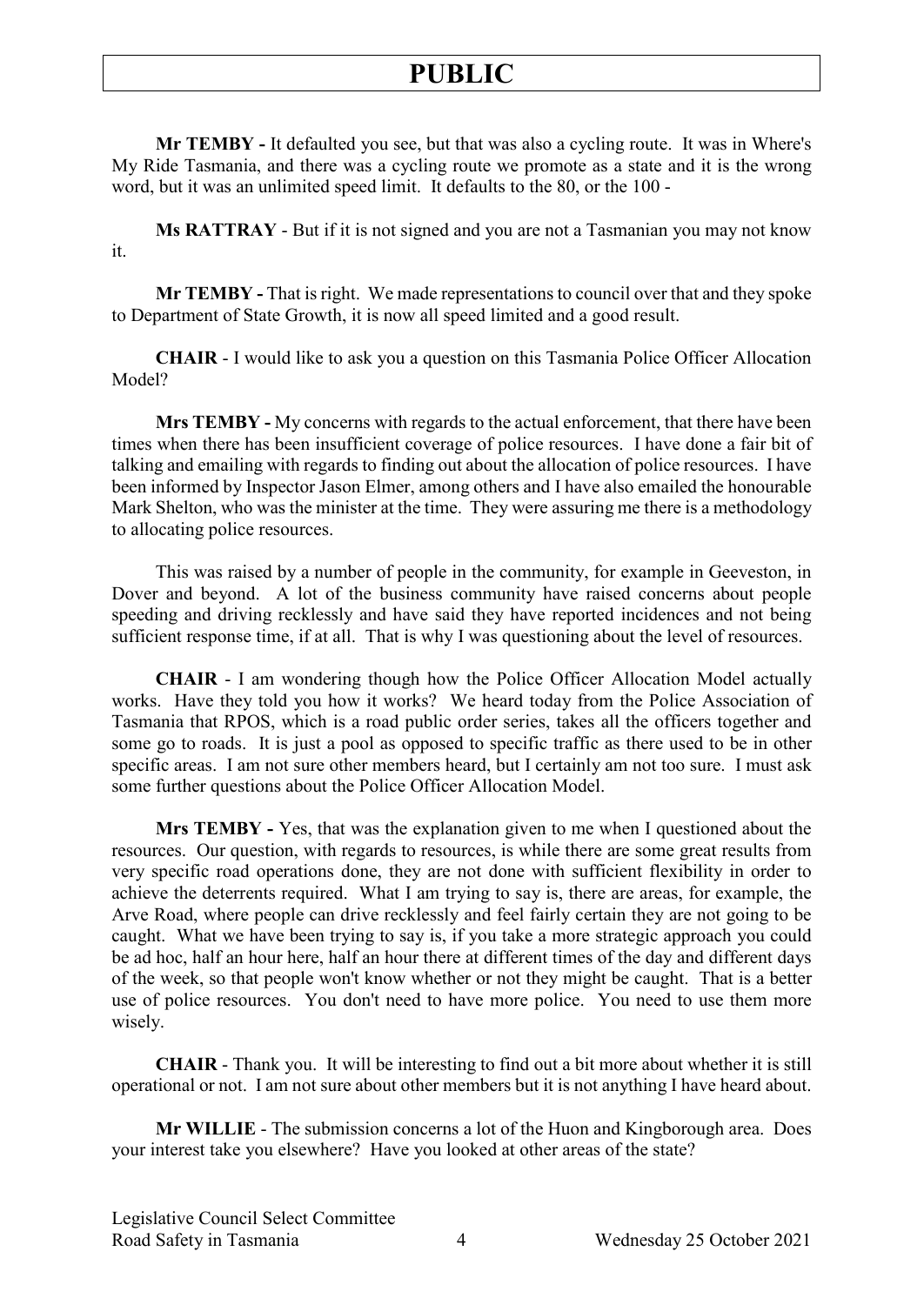**Ms TEMBY** - We are community people and we like cycling. We also love the Huon Valley and we felt that a cycling route would be a good tourist operation from our perspective but it would be good for tourism and good for economic development. The route we were suggesting would take several days. People could stay overnight in various locations and it was already a Department of State Growth designated cycleway. However, when we looked at it and were starting to put it together we found all of these inconsistent speed limits and speed limits which were not consistent with the condition of the road.

**Mr TEMBY** - To expand on that a little, as far as other areas of the state are concerned, it would be in the submission here somewhere, I have talked about tourist routes. With tourist routes, they are applicable where we are in the Huon, the Huon Trail, Bruny Island, but they are also applicable, for example, up around Hagley and Deloraine. That has a heritage trail that tourists can follow but again the speed limits are generally 50 through the town and 100 between towns. The argument that I have had is if you want to do 100 go to the Bass Highway and then you can go from Devonport to Burnie and have a good old time.

The local business associations, the statewide tourism association can talk about wine routes, heritage routes, scenic routes, et cetera. It is not unique. For example, if you look north of Sydney, from Hornsby up through to Newcastle, they have the old Pacific Highway and motorbikes use it and Winnebagos use it and bicycles use it. It is speed limited to either 60 or 70 km per hour for the whole length. It is going to take you hours to get from Sydney to Newcastle going that way but if you want to get there in a hurry you go on the freeway.

This is relevant to the tourism industry. We conducted two surveys of businesses, including a survey of businesses along the Channel Highway and Grandvewe Cheese, and they said it was okay to talk about them publicly.

#### **CHAIR** - Yes, that is fine.

**Mr TEMBY** - Grandvewe Cheese said that the 90 km speed limit outside their business, they had numerous complaints from tourists that they were finding it difficult to get off the highway and back on to the highway. If you take a look at the Channel Highway, to me it is not a highway, it is a country road and it is very narrow and very windy. There is business support. Even though it was a limited survey, we had two-thirds businesses support for a consistent speed limit along the Channel Highway at a lower level.

Similarly, with the old Huon Road. We asked for a recommended speed limit from the residents we surveyed and the common speed limit was 60 to 70 km per hour, where it is now 90 km and we had 86 per cent support from the residents who we interviewed along that road.

**Ms TEMBY** - That is the old Huon Road, not the Huon Highway. The Department of State Growth will say that the speed limit is not a target; that people should drive to conditions. However, the residents told us that when they drive to conditions, which is often slippery, icy, et cetera, they feel that there are people often behind them beeping the horn, saying it is a -

**Mrs TEMBY** - They feel that there's people often behind them beeping the horn saying it's a so-and-so kilometre per hour. They get harassed, so they don't feel that it's possible to drive to conditions because of this unrealistic expectation of the speed limit.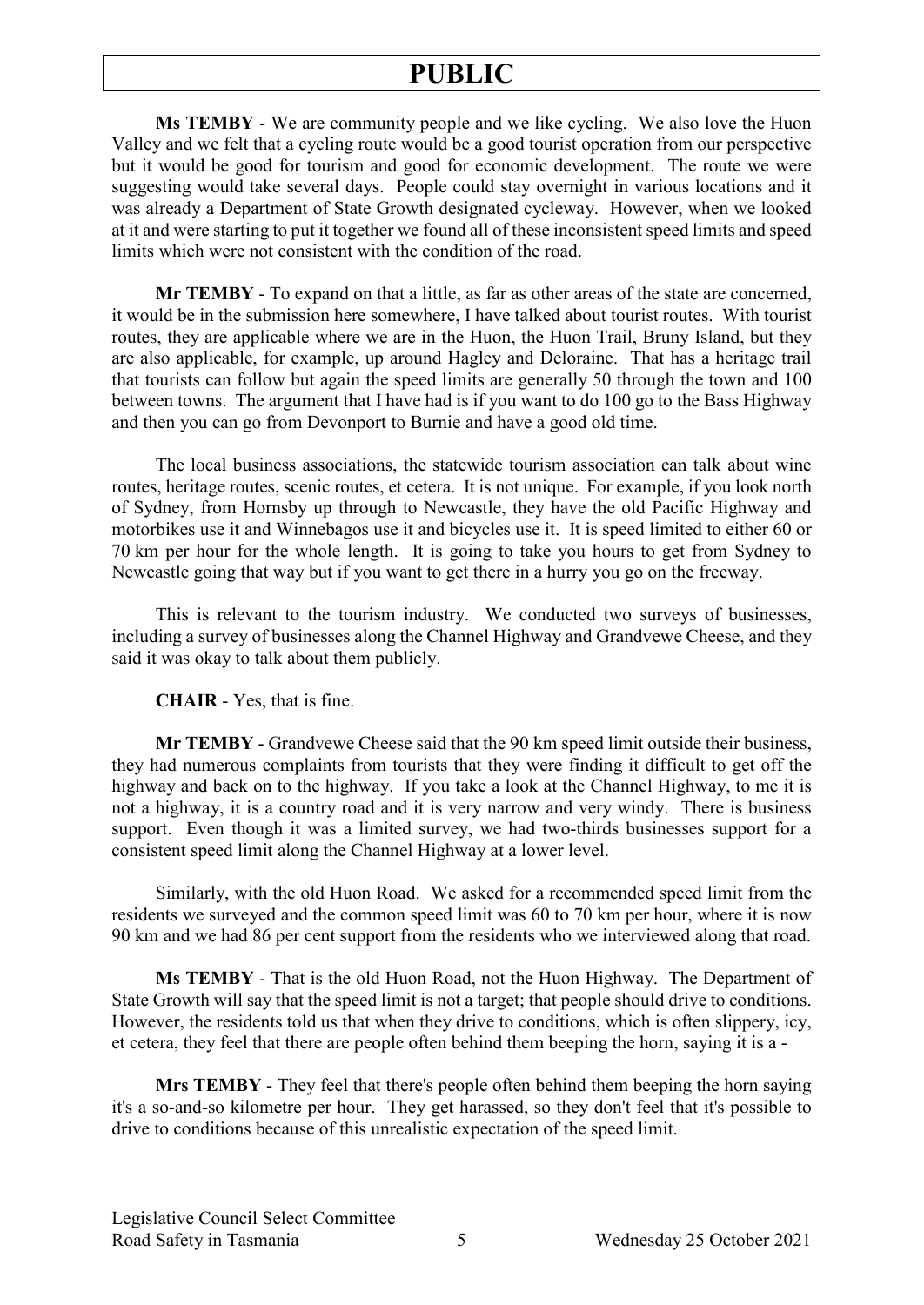**CHAIR** - When they're driving at what they consider a safe speed, other drivers want to go faster and harass them?

**Mrs TEMBY** - Yes.

**CHAIR** - Because they say it says 100, so you should be doing 100 - or 90, or whatever it's set at.

**Mrs TEMBY** - I also wanted to point out with regard to tourism that these are vulnerable road users because they're not familiar with the camber of the road, with the road conditions, with the changing weather conditions. Other vulnerable road users are the ones who are utilising active transport, such as the walkers, and the cyclists. From a walking perspective, you will notice in my submission that I raised pedestrian safety because there is not a safe lateral distance that is required, as there is with a cyclist, and that needs to be addressed because our roads don't have a footpath. They often don't have a verge on which to walk. We are told to exercise for our health. We are told to reduce emissions; to walk or cycle; so, we need to look at our vulnerable road users and their voices need to be heard.

**CHAIR** - That was an interesting point, that there's not that distance that there is when passing a bicycle as opposed to passing a pedestrian.

**Mrs TEMBY** - It's an oversight.

**Mr TEMBY** - If you lived around our way there are all sorts of recreational road users. You get horse riders, the same as Kingborough and elsewhere in the state; but there are young mums pushing prams, people walking their dogs. It's not just cyclists and the odd pedestrian; there are people doing their morning and evening walks.

**Ms RATTRAY** - In your submission, at 4.1 you've given some background. You believe that undue weight is afforded to groups such as industry and motorcycle and car enthusiasts, commuter and freight associations, and that shifts the focus away from road safety to a focus on speed and relative time. Do you have any evidence to support that?

**Mr TEMBY** - Probably not direct evidence, as in 'we were sitting in a meeting where they said such and such'. I will focus again on the old Huon Road and the Channel Highway. Both those roads, for people who live in Hobart, are very active on weekends for driving clubs and that is fine. I have nothing against that sort of thing. But then you take a look at, for example, trying to get that consistency of speed limit. We did a presentation similar to this for Kingborough Council, for the Huon Council, for the Department of State Growth and we spoke to Shane Gregory. Shane Gregory looked at our road safety audit and said that it was very good and it was the sort of thing that he wanted his staff to be doing; so, it wasn't some sort of amateur-hour document.

**Mrs TEMBY** - With regard to the Grove straight where you have Willie Smith's with a high friction - lots of people going in and out - and then you have the Grove Store with a bus stop and an intersection, and it's 100 kilometres an hour. That is a direct consequence of lobbying by the transport industry because we were told that trucks can't get up that hill if they have to slow down. That's not true. Trucks have sufficient motors to get up hills. That's one example of lobbying. I could go into more detail of the business community. There's only a handful of people in the Huon Valley. I know I am talking about the Huon Valley but that is

Legislative Council Select Committee Road Safety in Tasmania  $\overline{6}$  Wednesday 25 October 2021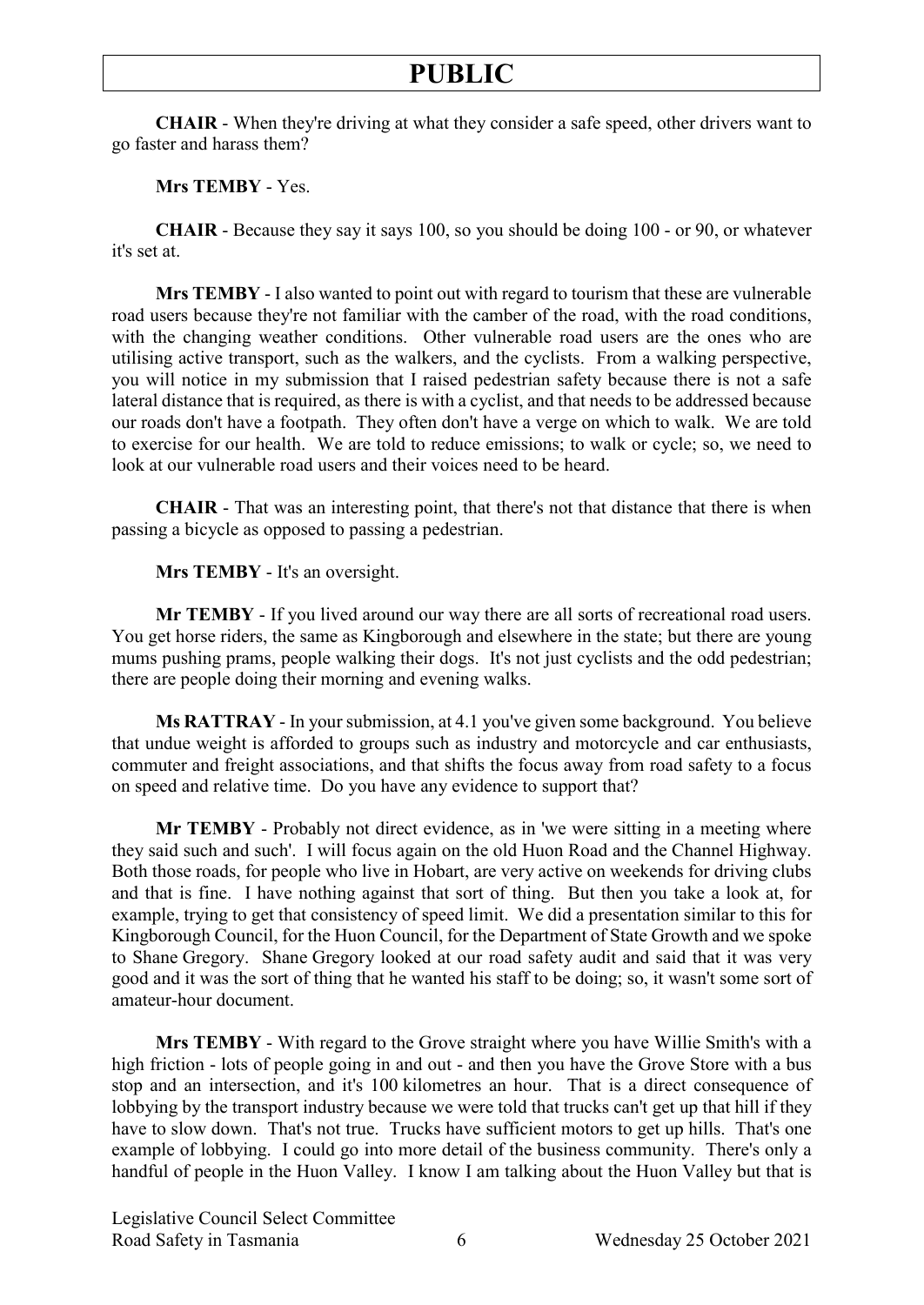## **PUBLIC**

what I know and that is a definite example where it should be a safer speed, but it's the business community that's lobbied hard - Huon Aquaculture, Lindsay Doyle and a few others who lobbied hard. They think that it is going to save them money, but it is only a couple of seconds in difference. When you think of the difference in time, this handful, if it is handful, of the business community think that it is going to cost them money because it takes their drivers a longer time, or it is difficult for their trucks to get up the hill. It is minuscule. There will be much wringing of hands if there is an accident there. I really don't think it is worth, for the sake of this undue influence, to not have it as a safe condition.

This bit about road safety and speed limits has been going on for years. Robert Armstrong brought it up. If you look back on a similar kind of thing as this inquiry -

**Ms RATTRAY** - I think he got a bridge. Well done, Rob.

**Mrs TEMBY** - With regard to speed limits, and it is quoted in *Hansard*, I believe, that 'I'll cop it'. He felt that he was going to be adversely affected by a certain few in the community if he was to reduce the speed limits. I can't remember the words, but I remember reading it in a previous inquiry.

**Mr TEMBY** - If I could just quickly expand on that Grove Straight aspect too. You go up above Grove Straight, you have the Sandfly Bends. Down in the Huon it is nicknamed 'spare parts corner'. DSG got the speed limit there brought down to 80 kph, because it had one of the highest accident, if not the highest, accident rate in the state. Not death or injury, but accident rate, because people crash. That was brought down to an 80 kph zone. The quote from Frances Bender from down the Huon was that 'time is money'. One of the things I asked - and I was talking with Dr Seidel some time back - which trucks are doing 100 around those bends? It is a nonsense argument. They couldn't possibly do 100 kilometres per hour around those bends, so how was time money? What they are actually referring to is their own private travel. They are being held up from their own private travel. It is not the truck drivers.

**Mrs TEMBY** - I know we're nearly out of time, but one more quick thing going back to penalties and deterrents. We lost a member of our community. This is why we are passionate. His name was Craig Saunders.

**Ms RATTRAY** - I've read about Craig.

**Mrs TEMBY** - Fine, upstanding contributor. We weren't particularly close friends; however, he was cycling, he had high vis, he was going single file, and he was a father of four. The excuse from the driver who killed him was that he 'had the sun in his eyes'. The judge dismissed it, but the consequences of that - Mark, you know what the details are.

**Mr TEMBY** - The driver is currently under suspension from driving. He had four previous DUIs. I think his vehicle is unregistered, but I am not too sure about that one. I am not too sure if that case was actually heard by the Magistrates Court. It should have been Supreme Court.

**Mrs TEMBY** - It went to the coroner and he had an 18-month suspended sentence, or something or other. When you consider that as a deterrent, when he was already driving unlicenced, unregistered, and had previous driving under the influence offences, we need to provide a greater deterrence through our penalties and enforcement.

Legislative Council Select Committee Road Safety in Tasmania  $\overline{7}$  Wednesday 25 October 2021